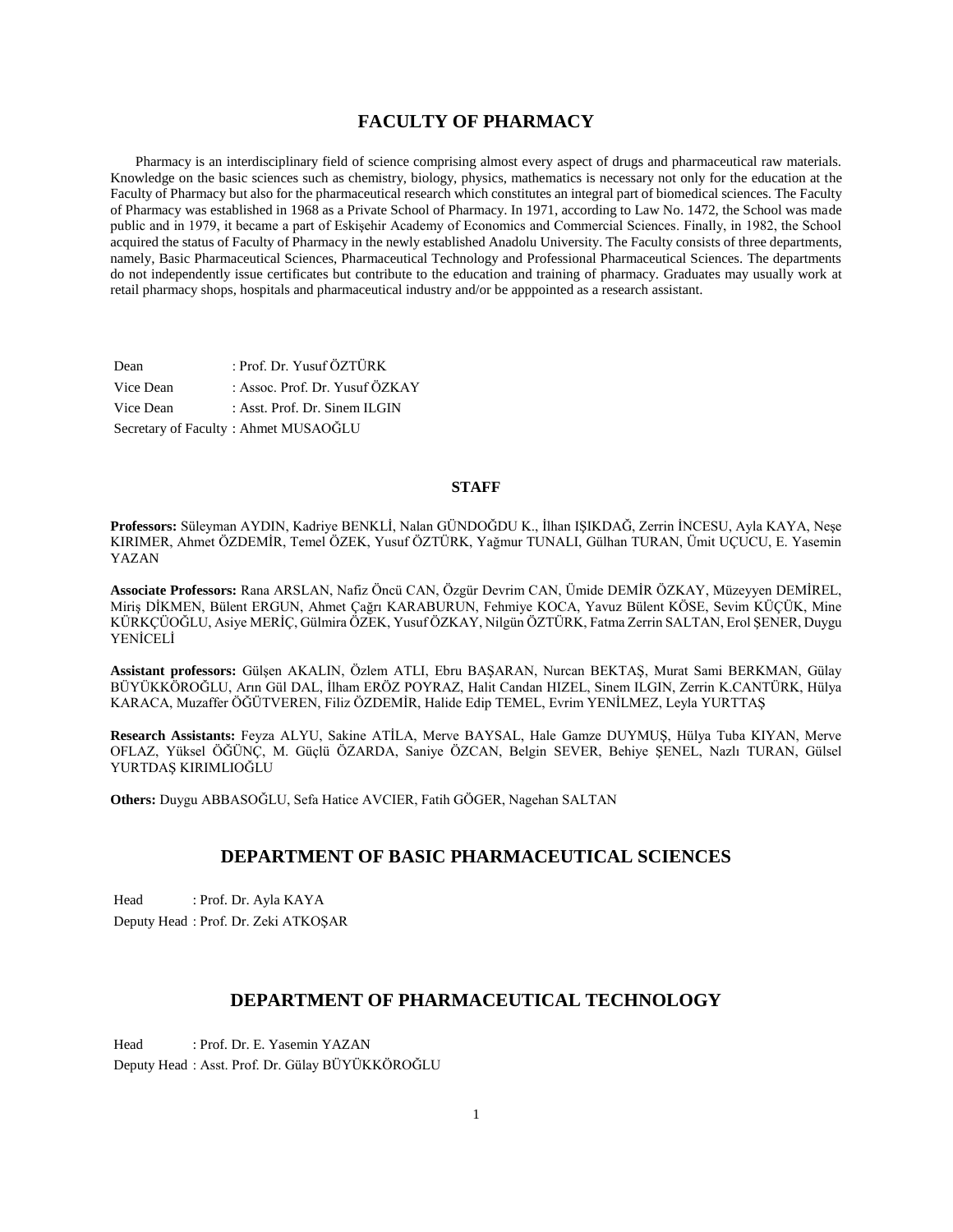### **DEPARTMENT OF PROFESSIONAL PHARMACEUTICAL SCIENCES**

Head : Prof. Dr. Gülhan TURAN

Deputy Head : Assoc. Prof. Dr. Nilgün ÖZTÜRK

### **PROGRAM**

#### **I. SEMESTER**

| <b>BIL 150</b> | <b>Fundamentals of Information</b>  |           |     |
|----------------|-------------------------------------|-----------|-----|
|                | Technology                          | $4+0$ 5,0 |     |
| <b>BIY 121</b> | <b>Medical Biology I</b>            | $2+0$ 3,0 |     |
| <b>ECZ</b> 103 | Pharmaceutical Terminology and      |           |     |
|                | Orientation to Pharmacy             | $2+0$ 3,0 |     |
| <b>ECZ</b> 107 | Basic Laboratory Knowledge          | $1+0$ 1,0 |     |
| <b>ECZ 109</b> | <b>History of Pharmacy</b>          | $2+0$ 2,0 |     |
| FIZ 103        | Physics                             | $2+0$ 3,0 |     |
| KIM 153        | General Chemistry I                 | $2+0$ 3,0 |     |
| <b>TAR 165</b> | Atatürk's Principles and History of |           |     |
|                | Turkish Revolution I                | $2+0$     | 2,0 |
| <b>TÜR 125</b> | Turkish Language I                  | $2+0$     | 2,0 |
|                | Elective Courses (2)                |           | 3,0 |
|                | Foreign Language Courses (1)        |           | 3,0 |
|                |                                     |           |     |

30,0

l 30,0

#### **III. SEMESTER**

| BİY 346        | Molecular Biology                  | $1+0$     | 1.5 |
|----------------|------------------------------------|-----------|-----|
| <b>ECZ 203</b> | Applications of the Pharmaceutical |           |     |
|                | Microbiology                       | $1+2$ 3,0 |     |
| <b>ECZ 211</b> | Pathology                          | $2+0$ 3,0 |     |
| <b>ECZ 215</b> | <b>Pharmaceutical Botany I</b>     | $2+0$ 3,0 |     |
| <b>ECZ 225</b> | <b>Pharmaceutical Microbiology</b> | $3+0$ 4.5 |     |
| KIM 241        | <b>Analytical Chemistry I</b>      | $2+0$ 3,0 |     |
| KİM 247        | Organic Chemistry I                | $2+0$ 3,0 |     |
| KIM 249        | Biochemistry I                     | $2+0$ 3,0 |     |
| KİM 255        | Analytical Chemistry Practicals I  | $1+2$ 3,0 |     |
| SAĞ 107        | Public Health                      | $2+0$ 3,0 |     |
|                |                                    |           |     |

#### **V. SEMESTER**

| <b>ECZ 301</b> | Pharmaceutical Chemistry I                | $3+0$ 4.5 |  |
|----------------|-------------------------------------------|-----------|--|
| <b>ECZ 303</b> | Pharmacognosy I                           | $2+0$ 3,0 |  |
|                | ECZ 303 (Eng) Pharmacognosy I             | $2+0$ 3,0 |  |
| <b>ECZ 305</b> | Pharmacognosy Practicals I                | $1+2$ 3,0 |  |
| <b>ECZ 309</b> | Pharmaceutical Technology I               | $3+0$ 4.5 |  |
|                | ECZ 309 (Eng) Pharmaceutical Technology I | $3+0$ 4.5 |  |
| <b>ECZ 311</b> | <b>Pharmaceutical Technology</b>          |           |  |
|                | Practicals I                              | $1+2$ 3,0 |  |
|                | ECZ 311 (Eng) Pharmaceutical Technology   |           |  |
|                | Practicals I                              | $1+2$ 3.0 |  |

#### **II. SEMESTER**

| <b>ANA 101</b> | Anatomy                             | $3+0$ 3,0 |      |
|----------------|-------------------------------------|-----------|------|
| ANA 211        | Physiology                          | $3+0$     | 4.0  |
| <b>ARY 108</b> | Methods of Scientific Research      | $2+1$ 3.5 |      |
| BIY 122        | Medical Biology II                  | $2+0$ 3.0 |      |
| KİM 154        | General Chemistry II                | $2+0$ 2.5 |      |
| <b>TAR 166</b> | Atatürk's Principles and History of |           |      |
|                | Turkish Revolution II               | $2+0$     | 2.0  |
| <b>TÜR 126</b> | Turkish Language II                 | $2+0$     | 2,0  |
|                | Elective Courses (2)                |           | 7,0  |
|                | Foreign Language Courses (1)        |           | 3,0  |
|                |                                     |           | 30.0 |

#### **IV. SEMESTER**

| <b>ECZ 212</b> | Pharmaceutical Botany Practicals $1+2$ 3,0   |           |     |
|----------------|----------------------------------------------|-----------|-----|
| <b>ECZ 214</b> | Pharmacology I                               | $2+0$     | 3,0 |
|                | ECZ 214 (Eng) Pharmacology I                 | $2+0$ 3,0 |     |
| <b>ECZ 216</b> | <b>Pharmaceutical Botany II</b>              | $2+0$ 3,0 |     |
| <b>ECZ 218</b> | Informatics Systems in Pharmacy              | $2+2$ 3,0 |     |
| KİM 248        | Organic Chemistry II                         | $2+0$ 3,0 |     |
| KİM 250        | <b>Biochemistry II</b>                       | $2+0$ 3,0 |     |
| KİM 254        | <b>Analytical Chemistry II</b>               | $3+0$ 4.5 |     |
| KİM 256        | Analytical Chemistry Practicals II $1+2$ 3,0 |           |     |
| KİM 260        | <b>Biochemistry Practicals</b>               | $1+2$ 3.0 |     |
|                | Departmental Elective Course (1) -           |           | 1,5 |

 $\overline{a}$ 30,0

#### **VI. SEMESTER**

| <b>ECZ 302</b> | Pharmaceutical Chemistry II                | $3+0$     | 4.5 |
|----------------|--------------------------------------------|-----------|-----|
| <b>ECZ 304</b> | Pharmacognosy II                           | $2+0$     | 3,0 |
|                | ECZ 304 (Eng) Pharmacognosy II             | $2+0$ 3,0 |     |
| <b>ECZ 306</b> | Pharmacognosy Practicals II                | $1+2$ 3,0 |     |
| <b>ECZ 310</b> | Pharmaceutical Technology II               | $3+0$ 4.5 |     |
|                | ECZ 310 (Eng) Pharmaceutical Technology II | $3+0$ 4.5 |     |
| <b>ECZ 312</b> | <b>Pharmaceutical Technology</b>           |           |     |
|                | Practicals II                              | $1+2$ 3,0 |     |
|                | ECZ 312 (Eng) Pharmaceutical Technology    |           |     |
|                | Practicals II                              | $1+2$ 3,0 |     |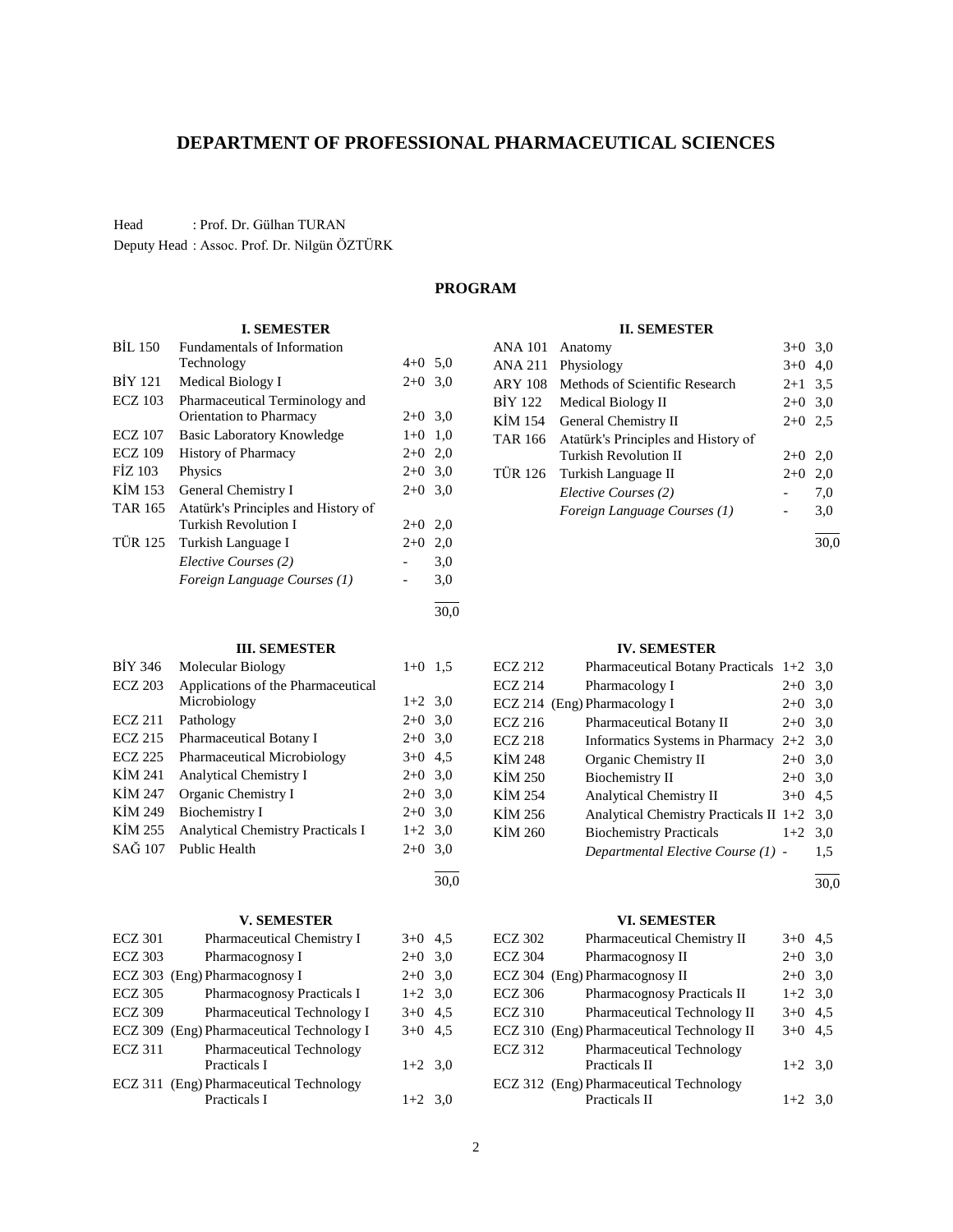| ECZ 315        | Pharmacology II                    | $2+0$ 3.0 |     |
|----------------|------------------------------------|-----------|-----|
|                | ECZ 315 (Eng) Pharmacology II      | $2+0$ 3.0 |     |
| <b>ECZ 317</b> | <b>Medicinal Biochemistry</b>      | $1+0$ 1.5 |     |
| <b>ECZ 321</b> | <b>Pharmaceutical Chemistry</b>    |           |     |
|                | Practicals I                       | $1+2$ 3.0 |     |
| SAĞ 404        | Medical First Aid                  | $2+0$ 3.0 |     |
|                | Departmental Elective Course (1) - |           | 1.5 |
|                |                                    |           |     |

### **VII. SEMESTER**

30,0

| <b>ECZ 401</b> | Pharmaceutical Chemistry III              | $2+0$     | 3,0  |
|----------------|-------------------------------------------|-----------|------|
| <b>ECZ 407</b> | Pharmacognosy III                         | $2+0$     | 3,0  |
|                | ECZ 407 (Eng) Pharmacognosy III           | $2+0$     | 3,0  |
| <b>ECZ 409</b> | <b>Pharmacognosy Practicals III</b>       | $1+2$ 3,0 |      |
| <b>ECZ 411</b> | Pharmaceutical Technology III             | $3+0$     | 4,5  |
| ECZ 411        | (Eng) Pharmaceutical Technology III       | $3+0$     | 4,5  |
| <b>ECZ 413</b> | <b>Pharmaceutical Technology</b>          |           |      |
|                | <b>Practicals III</b>                     | $1+2$ 3.0 |      |
|                | ECZ 413 (Eng) Pharmaceutical Technology   |           |      |
|                | <b>Practicals III</b>                     | $1+2$ 3.0 |      |
| <b>ECZ 421</b> | <b>Pharmaceutical Chemistry</b>           |           |      |
|                | <b>Practicals III</b>                     | $1+2$ 3,0 |      |
| <b>ECZ 425</b> | <b>Pharmaceutical Toxicology I</b>        | $2+0$     | 3,0  |
|                | ECZ 425 (Eng) Pharmaceutical Toxicology I | $2+0$     | 3,0  |
| ECZ 427        | Pharmacology IV                           | $3+0$     | 4,5  |
|                | ECZ 427 (Eng) Pharmacology IV             | $3+0$     | 4,5  |
| <b>ECZ 429</b> | Practice of Pharmacology                  | $1+2$     | 3,0  |
|                |                                           |           | 30,0 |
|                |                                           |           |      |

### **IX. SEMESTER**

|         | ECZ 823 Graduation Project I    | $1+5$ 6.0  |     |
|---------|---------------------------------|------------|-----|
| STJ 013 | Internship IV                   | $0+2515.0$ |     |
|         | Area of Specialization $I(2)$   |            | 4.5 |
|         | Area of Specialization II $(3)$ |            | 4.5 |
|         |                                 |            |     |

#### **DEPARTMENTAL ELECTIVE COURSES**

| <b>BIY 380</b> | Ethnobotany                                               | $1+0$     | 1.5 |
|----------------|-----------------------------------------------------------|-----------|-----|
| <b>ECZ 217</b> | Radiopharmaceuticals and Their<br><b>Quality Controls</b> | $1+0$ 1.5 |     |
| <b>ECZ 219</b> | Nutraceutical Compounds and<br>Products                   | $1+0$ 1.5 |     |
|                | ECZ 219 (Eng) Nutraceutical Compounds and<br>Products     | $1+0$ 1.5 |     |
| <b>ECZ 222</b> | Plants used in Complementary<br>Medicine                  | $2+0$ 3.0 |     |
|                | ECZ 222 (Eng) Plants used in Complementary<br>Medicine    | $2+0$ 3.0 |     |
| <b>ECZ 223</b> | Pharmacogenomy                                            | $1 + 0$   | 1,5 |
| <b>ECZ 228</b> | <b>Basics of Physical Pharmacy</b>                        | $1+0$     | 1.5 |
| <b>ECZ 319</b> | Clinical Microbiology                                     | $1+0$     | 1.5 |
| <b>ECZ 325</b> | <b>Pharmaceutical Preformulation</b>                      | $1+0$     | 1,5 |

| ECZ 316        | Pharmacology III                   | $2+0$ 3,0 |     |
|----------------|------------------------------------|-----------|-----|
|                | ECZ 316 (Eng) Pharmacology III     | $2+0$     | 3,0 |
| <b>ECZ 318</b> | Pharmaceutical Biotechnology       | $1+0$ 1.5 |     |
| <b>ECZ 322</b> | Pharmaceutical Chemistry           |           |     |
|                | Practicals II                      | $1+2$ 3,0 |     |
| <b>ECZ 444</b> | Cosmetology                        | $2+0$ 3.0 |     |
|                | ECZ 444 (Eng) Cosmetology          | $2+0$     | 3.0 |
|                | Departmental Elective Course (1) - |           | 1,5 |

l 30,0

#### **VIII. SEMESTER**

| ECZ 402        | <b>Pharmaceutical Chemistry IV</b>                | $2+0$     | 3,0 |
|----------------|---------------------------------------------------|-----------|-----|
| <b>ECZ 406</b> | <b>Pharmaceutical Legislations</b>                | $2+0$     | 3,0 |
| <b>ECZ 412</b> | Pharmaceutical Technology IV                      | $3+0$     | 4,5 |
|                | ECZ 412 (Eng) Pharmaceutical Technology IV        | $3+0$     | 4.5 |
| <b>ECZ 414</b> | <b>Pharmaceutical Technology</b><br>Practicals IV | $1+2$ 3.0 |     |
|                | ECZ 414 (Eng) Pharmaceutical Technology           |           |     |
|                | Practicals IV                                     | $1+2$ 3,0 |     |
| <b>ECZ 415</b> | <b>Pharmaceutical Technology</b>                  |           |     |
|                | Practicals                                        | $1+2$ 3.0 |     |
| <b>ECZ 422</b> | <b>Pharmaceutical Chemistry</b>                   |           |     |
|                | <b>Practicals IV</b>                              | $1+2$ 3.0 |     |
| ECZ 426        | <b>Pharmaceutical Toxicology II</b>               | $2+0$     | 3,0 |
|                | ECZ 426 (Eng) Pharmaceutical Toxicology II        | $2+0$     | 3,0 |
| <b>ECZ 454</b> | Clinical Pharmacy                                 | $2+0$     | 3,0 |
|                | Departmental Elective Courses                     |           |     |
|                | (2)                                               |           | 4,5 |
|                |                                                   |           |     |

30,0

### **X. SEMESTER**

|         | ECZ 824 Graduation Project II   | $1+5$ 6.0  |
|---------|---------------------------------|------------|
| STJ 014 | Internship V                    | $0+2515.0$ |
|         | Area of Specialization $I(2)$   | 4.5        |
|         | Area of Specialization II $(3)$ | 4.5        |
|         |                                 |            |

30,0

|                | ECZ 325 (Eng) Pharmaceutical Preformulation | $1+0$ | 1,5 |
|----------------|---------------------------------------------|-------|-----|
| <b>ECZ 327</b> | Drug Stability                              | $1+0$ | 1,5 |
|                | ECZ 327 (Eng) Drug Stability                | $1+0$ | 1.5 |
| <b>ECZ 330</b> | Pharmaceutical Analysis and                 |       |     |
|                | Separation                                  | $1+0$ | 1.5 |
| <b>ECZ 331</b> | Food Safety                                 | $1+0$ | 1.5 |
| <b>ECZ 332</b> | <b>Herbal Drug Preparations</b>             | $2+0$ | 3,0 |
|                | ECZ 332 (Eng) Herbal Drug Preparations      | $2+0$ | 3,0 |
| <b>ECZ 333</b> | Nomenclature of Organic                     |       |     |
|                | Compounds and Drugs Content                 | $1+0$ | 1,5 |
| <b>ECZ 334</b> | <b>Clinical Parasitology</b>                | $1+0$ | 1.5 |
| <b>ECZ 337</b> | Cosmetic Herbs                              | $1+0$ | 1.5 |
| <b>ECZ 337</b> | (Eng) Cosmetic Herbs                        | $1+0$ | 1,5 |
| <b>ECZ 339</b> | Cancer Biology & Oncogenetics               | $1+0$ | 1,5 |
| <b>ECZ 340</b> | <b>Natural Anticancer Compounds</b>         | $1+0$ | 1,5 |
| <b>ECZ 341</b> | Poisonous Plants in Turkey                  | $1+0$ | 1.5 |
|                |                                             |       |     |

30,0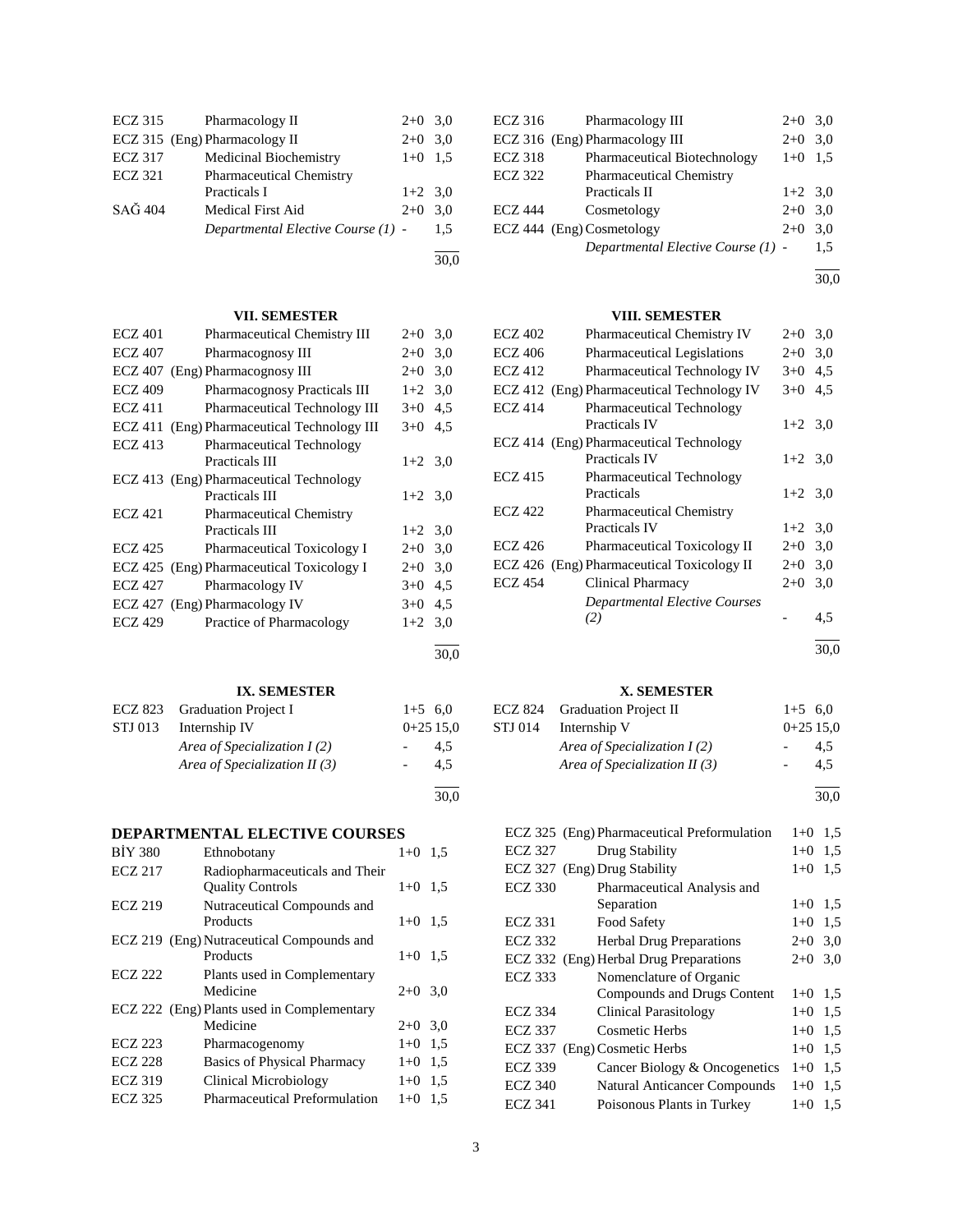| <b>ECZ 342</b>               | Drug Production in Turkey                                                | $1+0$     | 1,5 |
|------------------------------|--------------------------------------------------------------------------|-----------|-----|
| <b>ECZ 343</b>               | Validation of Analytical Methods 1+0                                     |           | 1,5 |
| <b>ECZ 344</b>               | Drug Analysis of Biological<br>Samples                                   | $1+0$     | 1,5 |
| <b>ECZ 346</b>               | Pharmaceutical Nanotechnology                                            | $2+0$     | 3,0 |
| <b>ECZ 352</b>               | Hormone Biochemistry                                                     | $1 + 0$   | 1,5 |
| <b>ECZ 354</b>               | Immunology                                                               | $1+0$     | 1,5 |
| <b>ECZ 420</b>               | <b>Essential Oils</b>                                                    | $1 + 0$   | 1,5 |
| ECZ 420 (Eng) Essential Oils |                                                                          | $1 + 0$   | 1,5 |
| <b>ECZ 424</b>               | Analytical Methods Used in Food                                          |           |     |
|                              | Analysis                                                                 | $2 + 0$   | 3,0 |
| <b>ECZ 431</b>               | Neuropharmacology                                                        | $2+0$     | 3,0 |
| <b>ECZ 433</b>               | Risk Factors for Natural Products $2+0$                                  |           | 3,0 |
| <b>ECZ 435</b>               | <b>Genetically Modified Plants</b>                                       | $1+0$     | 1,5 |
| <b>ECZ 436</b>               | Drug Bioavailability                                                     | $2+0$     | 3,0 |
| <b>ECZ 436</b>               | (Eng) Drug Bioavailability                                               | $2+0$     | 3,0 |
| <b>ECZ 437</b>               | Approved Recombinant<br>Antibodies                                       | $1+0$     | 1,5 |
| <b>ECZ 439</b>               | Natural Products used in                                                 |           |     |
|                              | Aromatherapy                                                             | $1 + 0$   | 1,5 |
| <b>ECZ 440</b>               | <b>Pharmaceutical Process</b>                                            |           |     |
|                              | Validation                                                               | $1 + 0$   | 1,5 |
|                              | ECZ 440 (Eng) Pharmaceutical Process                                     |           |     |
|                              | Validation                                                               | $1 + 0$   | 1,5 |
| <b>ECZ 442</b>               | Production and Application                                               |           |     |
|                              | Principles of Pharmaceutical                                             |           |     |
|                              | Biotechnology                                                            | $2+0$ 3,0 |     |
|                              | ECZ 442 (Eng) Production and Application<br>Principles of Pharmaceutical |           |     |
|                              | Biotechnology                                                            | $2+0$     | 3,0 |
| <b>ECZ 446</b>               | <b>Instrumental Analysis</b>                                             |           |     |
|                              | Applications                                                             | $2+0$     | 3,0 |
| <b>ECZ 452</b>               | Active Compounds of Veterinary                                           |           |     |
|                              | Drugs                                                                    | $1+0$     | 1,5 |
| <b>ECZ 456</b>               | Pharmacovigilance                                                        | $2 + 0$   | 3,0 |
| <b>ECZ 458</b>               | Nutrigenomics for Personalized                                           |           |     |
|                              | Health                                                                   | $1 + 0$   | 1,5 |
| <b>ECZ 460</b>               | Information for Infectious                                               |           |     |
|                              | <b>Diseases</b>                                                          | $2+0$     | 3,0 |
| <b>ECZ 462</b>               | Nutrition Microbiology                                                   | $1+0$ 1,5 |     |
| <b>ECZ 464</b>               | <b>Herbal Sweeteners</b>                                                 | $1+0$ 1,5 |     |
| <b>ECZ 466</b>               | Pollens and Health                                                       | $1 + 0$   | 1,5 |
| <b>ELECTIVE COURSES</b>      |                                                                          |           |     |
| <b>BEÖ 155</b>               | Physical Education                                                       | $2+0$     | 2,0 |
|                              | İNG 225 (Eng) Academic English I                                         | $3+0$     | 3,0 |
|                              | İNG 226 (Eng) Academic English II                                        | $3+0$     | 3,0 |
| <b>ISN 315</b>               | <b>Public Relations</b>                                                  | $2 + 0$   | 3,0 |
| KÜL 199                      | <b>Cultural Activities</b>                                               | 0+2       | 2,0 |
| MÜZ 151                      | Short History of Music                                                   | $2+0$     | 3,0 |
| <b>MÜZ 155</b>               | Turkish Folk Music                                                       | $2+0$     | 2,0 |
| MÜZ 157                      | <b>Traditional Turkish Art Music</b>                                     | $2+0$     | 2,0 |
| SAN 155                      | <b>Hall Dances</b>                                                       | $0 + 2$   | 2,0 |
| <b>SNT 155</b>               | History of Art                                                           | $2+0$     | 2,0 |
| SOS 155                      |                                                                          |           |     |
|                              | Folkdance                                                                | $2+0$     | 2,0 |

| <b>TİY 308</b> | Republic Era Turkish Theatre | $2+0$ 3.0 |  |
|----------------|------------------------------|-----------|--|
| TÜR 120        | Turkish Sign Language        | $3+0$ 3.0 |  |

### **AREA OF SPECIALIZATION I**

| ECZ 822 Drug Quality Assurance                      | $2+0$ 3.0 |  |
|-----------------------------------------------------|-----------|--|
| ECZ 825 Biostatistics for Pharmasists               | $2+0$ 3.0 |  |
| ECZ 827 Hospital Pharmacy                           | $2+0$ 3.0 |  |
| ECZ 829 Deontology of Pharmacy and Ethics $1+0$ 1,5 |           |  |
| ECZ 848 Behavioral Science                          | $2+0$ 2,0 |  |
| ECZ 859 Pharmacy Administration                     | $2+0$ 3.0 |  |

### **AREA OF SPECIALIZATION II**

| <b>ECZ 826</b> | Risk Assessment in Terms of                                  |         |     |
|----------------|--------------------------------------------------------------|---------|-----|
|                | Toxicology                                                   | $1 + 0$ | 1,5 |
| <b>ECZ 828</b> | Evaluation of Biochemical Laboratory<br>Data                 | $1 + 0$ | 1,5 |
| <b>ECZ 830</b> | Over-the-Counter (OTC) Drugs                                 | $1 + 0$ | 1,5 |
| <b>ECZ 832</b> | <b>Adverce Drug Reactions</b>                                | $1 + 0$ | 1,5 |
| <b>ECZ 835</b> | <b>Analytical Method Development</b>                         | $1+0$   | 1,5 |
| <b>ECZ 836</b> | <b>Basics of Pharmacokinetics</b>                            | $1 + 0$ | 1,5 |
| <b>ECZ 837</b> | <b>Drug Screening Strategy</b>                               | $1 + 0$ | 1,5 |
| <b>ECZ 838</b> | Vaccines and Their Production                                |         |     |
|                | Technologies                                                 | $1+0$   | 1,5 |
| <b>ECZ 842</b> | Design and Control of Protein/Peptide<br>Dosage Forms        | $1+0$   | 1,5 |
| <b>ECZ 843</b> | Practical Symptomatology for                                 |         |     |
|                | Pharmacists                                                  | $1 + 0$ | 1,5 |
| <b>ECZ 845</b> | Pharmaceutical Engineering                                   | $1 + 0$ | 1,5 |
| <b>ECZ 846</b> | Medical Waste and Environment                                | $1 + 0$ | 1,5 |
| <b>ECZ 847</b> | Surface Active Materials and Their                           |         |     |
|                | Pharmaceutical Applications                                  | $1 + 0$ | 1,5 |
| <b>ECZ 850</b> | Modern Delivery Systems in<br>Pharmaceutical Biotechnology   | $1+0$   | 1,5 |
| <b>ECZ 852</b> | Pharmaceutical Molecule Developing                           |         |     |
|                | Principles                                                   | $1 + 0$ | 1,5 |
| <b>ECZ 853</b> | <b>Botanical Properties of Narcotic</b>                      |         |     |
|                | Plants                                                       | $1+0$   | 1,5 |
| <b>ECZ 854</b> | Pharmacopea Analysis                                         | $1 + 0$ | 1,5 |
| <b>ECZ 856</b> | Chromatogrophyic Techniques in<br>Parmaceutical Industry     | $1 + 0$ | 1,5 |
| <b>ECZ 858</b> | Analysis of Bioelements                                      | $1 + 0$ | 1,5 |
| <b>ECZ 860</b> | Chiral Bioanalysis                                           | $1 + 0$ | 1,5 |
| <b>ECZ 861</b> | <b>Personalized Medication</b>                               | $2+0$   | 3,0 |
| <b>ECZ 862</b> | Perinatal and Pediatric                                      |         |     |
|                | Pharmacothereapy                                             | $1 + 0$ | 1,5 |
| <b>ECZ 863</b> | Drug Patent Registration and CE                              |         |     |
|                | Certificate                                                  | $1 + 0$ | 1,5 |
| <b>ECZ 864</b> | Geriatric Pharmacothreapy                                    | $1 + 0$ | 1,5 |
| <b>ECZ 865</b> | <b>Medicinal Teas</b>                                        | $1 + 0$ | 1,5 |
| <b>ECZ 866</b> | <b>Iatrogenic Diseases</b>                                   | $1+0$   | 1,5 |
| <b>ECZ 867</b> | Pharmacoeconomics                                            | $1 + 0$ | 1,5 |
| <b>ECZ 868</b> | Computer Aided Drug Design                                   | $2+0$   | 3,0 |
| <b>ECZ 869</b> | Chemistry of Drug Metabolism                                 | $1+0$   | 1,5 |
| <b>ECZ 870</b> | <b>Innovative Pharmacology</b>                               | $1+0$   | 1,5 |
| <b>ECZ 871</b> | Basic Procedures and Calculations in<br>New Drug Development | $1 + 0$ | 1,5 |
|                |                                                              |         |     |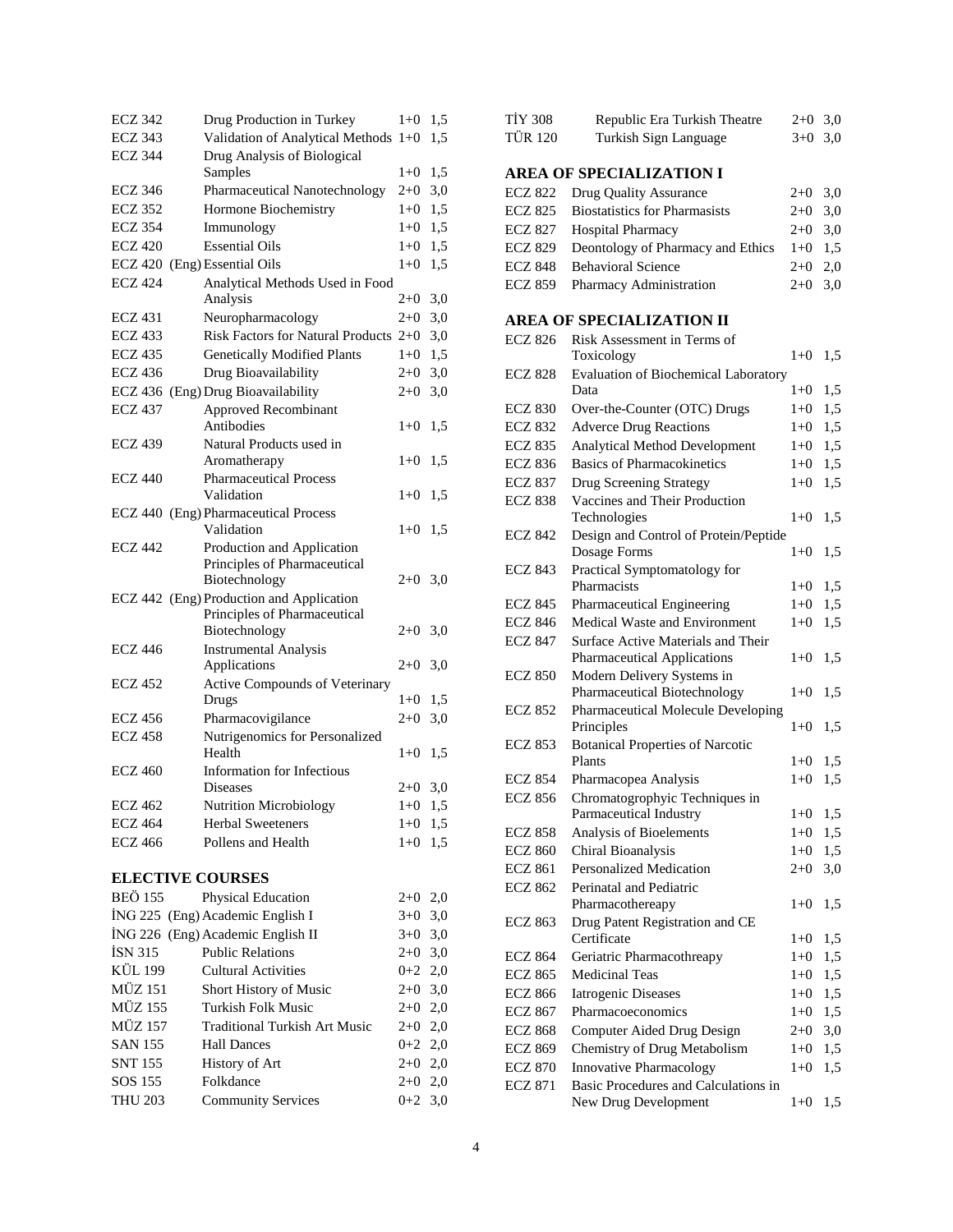| ECZ 872 | Innovative Approaches to Antisense                   |           |  |
|---------|------------------------------------------------------|-----------|--|
|         | Technology                                           | $1+0$ 1.5 |  |
|         | ECZ 873 Phytotherapy and Phytotherapeutics $2+0$ 3,0 |           |  |
|         |                                                      |           |  |

#### **FOREIGN LANGUAGE COURSES**

| ALM 175 (Ger) German I | $3+0$ 3.0 |  |
|------------------------|-----------|--|
|                        |           |  |

| ALM 175 German I | $3+0.3,0$ |
|------------------|-----------|
|------------------|-----------|

Greeting and Saying Goodbye; Introducing Yourself and Others; Giving Personal Information About Yourself; Spelling a Word; Counting up to 100; Communicating in Private Life; Telling Profession; Talking About Occupation and Business; Expressing a Problem; Introducing Family; Telling the Time; Planning Events; Making an Appointment; Saying the Names of Foods; Reading the Menu; Ordering in the restaurant; Shopping at the Market; Making A Complaint; Saying the Names of Vehicles; Asking for Address; Understanding Directions; Talking about the Illness; Reading and Writing Dates; Replying to an Invitation; Making Holiday Plans; Understanding and Talking About the Weather Forecast.

#### **ALM 176 German II 3+0 3,0**

Giving Feedback; Making A Suggestion; Asking Questions; Expressing Ideas; Expressing Requests and Fears; Understanding Signs; Giving Directions; Talking about Sports; Reading and Understanding Newspapers; Ordering by Telephone; Preferring a Profession; Talking about Professions; Making a Complaint; Intercultural Professions; Making a Complaint; Intercultural Communication; Comprehending Instructions for Use; Making Weather Forecast; Reading Literary Texts; Celebrating; Comprehending and Giving Recipe; Identify Things; Comprehending Adventure Stories and Movies.

#### **ANA 101 Anatomy 3+0 3,0**

Human Anatomy; Structure and Organization of Human Body; Systems: Locomotor system, Nerve system, Special senses, Cardiovascular system, Digestive, Respiratory, Endocrine, and Urogenital sytems.

#### **ANA 211 Physiology 3+0 4,0**

Cell Physiology: Cell membrane and its function; Transport of Ions and Molecules through the Cell Membrane and Its Organelles; Excitable Tissues-Muscle: Membrane potentials and action potentials; Skeletal Muscle; Smooth Muscle; Heart Muscle; Nerve System: Basic functions of synapses, Synaptic transmission, Central nerve system, Peripheral nerve system; Blood Physiology: Blood cells; Hemoglobin; Hemostasis and Blood coagulation; Cardiovascular System: Specialized excitatory and conductive system of the heart; Cardiac Arrhytmias; EKG; Arterial and Venous Systems; Arterial Blood Pressure; Venous Pressures; Urinary System: Nephron; GFR (Glomerular Filtration); Clearance; Urine Formation by Kidneys; Acid-base Balance.

| ALM 176 (Ger) German II    | $3+0$ 3.0 |
|----------------------------|-----------|
| FRA 175 (Fra) French I     | $3+0$ 3.0 |
| FRA 176 (Fra) French II    | $3+0$ 3.0 |
| $ING 175$ (Eng) English I  | $3+0$ 3.0 |
| $ING 176$ (Eng) English II | $3+0$ 3.0 |

### **COURSE CONTENTS**

**ARY 108 Methods of Scientific Research 2+1 3,5** Description and Function of Scientific Research; Types and Methods of Scientific Research; Determination of Scientific Research Topics; Literature Survey; Planning of Scientific Research: Determination of Hypothesis, Aim of Research, Method and Variables of Predetermined Topic; Sampling in Scientific Research; Data Collection and Evaluation Methods in Scientific Research; Reporting and Presenting Scientific Research.

#### **BEÖ 155 Physical Education 2+0 2,0**

Definition of Physical Education and Sports; Aims, Disadvantages of Inactive Life; Various Activities for Physical Education; Recreation; Human Physiology; First Aid; Sports Branches: Definition, Rules and Application; Keep Fit Programs.

#### **BİL 150 Fundamentals of**

**Information Technology 4+0 5,0** Introduction to Computer: History of Computer; Operating Systems: Introduction to operating systems; Office Software-Word Processors and Document Systems: General Characteristics of the Office Software; Office-Software-Spreadsheets Programs: Spreadsheets Programs; Office Software-Presentation Programs: Presentation Programs; E Mail-Personal Communication Management: General Characteristics of the E Mailing System; Effective use of the Internet and Internet Security; Network Technologies. Computer Hardware and Error Detection: Types of Computers; Social Networks and Social Media: Social Media and Introduction to Social Media; Special Application Software: Multimedia; Law and Ethics of Informatics: Intellectual Property and Informatics Law; E-Learning: Developments in E-Learning; E-Government Applications; Computer and Network Security; Latest Strategic Technologies of Informatics: Factors Affecting Technological Developments.

#### **BİY 121 Medical Biology I 2+0 3,0**

Definition of Biological and Medical Biology; Biology Methods; Sub-disciplines of Biology and Medical Biology Pharmaceutical Place; Characteristics of Living Things and The Animate and Inanimate Differences; Inorganic and Organic Structure of The Cell: Water, Minerals and Electrolytes, Proteins, Fats, Carbohydrates, Vitamins, Enzymes, Hormones; The concept of Prokaryotic and Eukaryotic Cells and Organization of Genetic Material; Plant and Animal Cells Differences; Cell Shape and Size; Cell Membrane Structure and Functions; Cytoplasm and General Characteristics of Cell Organelles: Nucleus, Mitakondri,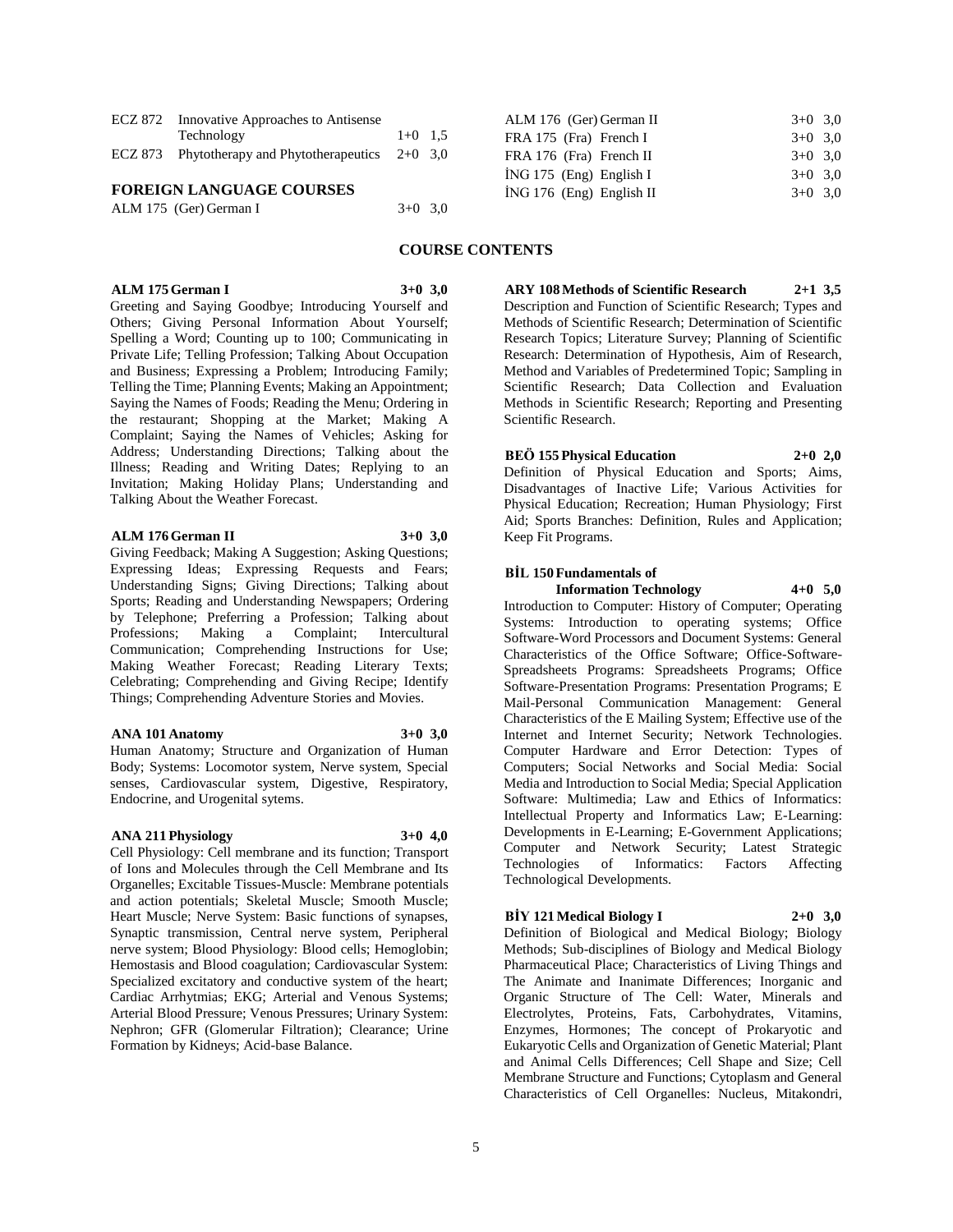Endoplasmic Reticulum, Lysosome, Ribosome, Peroxisome, Microtubule, Golgi complex, as Plastid.

### **BİY 122 Medical Biology II 2+0 3,0**

Nucleic Acids: DNA and RNA; Genetic and Mendel's Laws; Multipl allele; Gen Expresion; Transcripsion and Translasion (protein synthesis); Regulation of Gen Expresion; Recombination: Homolog Rekombinations in Procaryotes and Eucaryotes; Chromosomes: Structure and size; Mutations: Types of Mutation, Mutation Factors; Outosomal ve Gonosomal Genetic; Repair System in DNA; Genetic Engineering and Human Genom Project; Cell Divisions: Mitosis and Meiosis; Cell Metabolism; Cellular Aging and Cellular Death; Reproduction: Asexual and Sexual reproduction; Human Reproduction System: Spermatogenezis, Oogenezis and Fertilization; Animal Tissues: Epitel tissue, Connective and Support tissue, Muscle tissue and Nerve tissue; Plant Tissues: Meristem and permanent tissues

#### **BİY 346 Molecular Biology 1+0 1,5**

Structure of the Chromosome; Distribution of DNA between Chromosomes; Organization of Chromatin Fibers; Protein Components of the Chromosome; Chromosome Functions During the Cell Cycle; Description of Gene; Models for Control of Gene Expression; Expression of Operon.

#### **BİY 380 Ethnobotany 1+0 1,5**

Description of Ethno botany; History of Ethno botany; General use of plants; Plant structures for Ethno botanical use; Aim of plants use; Ethno botanical investigations methods; Collecting and identifying plants; Ethno botany in Turkey; Linguistics in Ethno botany and Turkish plant names; Different uses of plants in Turkey; Wild plants used for nutriment in Turkey.

#### **ECZ 103 Pharmaceutical Terminology and Orientation to Pharmacy 2+0 3,0**

Terminology Related to Pharmacy: Terms on Pharmaceutical Technology, Pharmacology, Biochemistry, Pharmaceutical Toxicology, Pharmaceutical Chemistry, Pharmaceutical Microbiology, Pharmaceutical Biotechnology, Pharmaceutical Botany, Pharmacognosy, Analytical Chemistry; Printed Materials Related to Pharmacy and Their Chapters: Codex, Pharmacopoeia, Formularies; Pharmacy Education: Compulsory Courses, Elective Courses, Field Courses; Training Courses; Introduction of Working Areas of Pharmacists: Pharmacy, Corporate pharmacy, Pharmaceutical Warehouse, Drug Industry.

**ECZ 107 Basic Laboratory Knowledge 1+0 1,0** Introduction of Laboratory Glassware, Chemicals, Apparatus and Instruments; Possible Accidents of Chemical and Personal Origin and Their Prevention; Toxic, Explosive and Flammable Materials; Acids and Bases; Safety Operation Rules With Chemicals; Introduction of Laboratory Safety Equipments and Their Utilization Principles; Biological Hazards; Personal Prevention and Hygiene.

# **ECZ 109 History of Pharmacy 2+0 2,0** Definition of Pharmacy; Historical Phases and

Developments in Pharmacy; Pharmacy in Antiquity; Pharmacy in the Middle Ages; Pharmacy in the Middle East and Anatolian Turks; Drugs, pharmacies, pharmacy education in the Ottoman Empire; Drugs, pharmacies, pharmacy education in the Republic of Turkey.

#### **ECZ 203 Applications of the Pharmaceutical Microbiology 1+2 3,0**

Microbiological Laboratory: Equipment; Preparation of the Microbial Media; Sterilization and Disinfection; Inoculation Techniques; Selective and Differential Media; Gram Staining; Spore Staining; Bacterial Carbohydrate Metabolism; Bacterial Protein Metabolism; Identification of the Enteric Bacteria; Culture of Throat; Antibiogram; The Fungi; Identification of the Blood Groups.

**ECZ 211 Pathology 2+0 3,0** Introduction to Pathology; Cellular Injury; Inflammation and Repair; Diseases Associated with Body Fluids and Circulation; Neoplasia; Immunopathology.

**ECZ 212 Pharmaceutical Botany Practicals 1+2 3,0** Introduction of the Light Microscope; Plant Cell Supporting Tissue; Stoma and Epidermis; Crystals Glandular and Nonglandular Hairs; Leaf and Fruit Morphology; Pinaceae; Cupressaceae; Liliaceae; Iridaceae; Amaryllidaceae Ranunculaceae; Rosaceae; Euphorbiaceae Papaveraceae; Labiatae; CaryophyllaceaeCruciferae; Solanaceae; Leguminosae; Compositae; Drug Morphology.

#### **ECZ 214 Pharmacology I 2+0 3,0**

Introduction to Pharmacology; Historical Aspect of Pharmacology; Description of Disease State; Knowledge of Homeostasis; Description of Drugs; Types of Therapy and Pharmacotherapy; Subdivisions of Pharmacology; Pharmaco-dynamics and Pharmacokinetics; Application Routes for Drugs; Absorption; Transport Mechanisms across Cell Membrane; Distribution Characteristics of Drugs; Binding to Plasma Proteins; Metabolism and Elimination; Side Effects; Types of Toxic Effects; Simple and Special Toxic Effects; Allergy, Mutagenesis, Teratogenity; Carsinogenity; Factors Altering Drug Effects; Drug Interactions; Phases of New Drug Development; Sites of Action; Receptors, Ion Channels, Ion Pumps, Enzymes.

#### **ECZ 214 Pharmacology I 2+0 3,0**

Introduction to Pharmacology; Historical Aspect of Pharmacology; Description of Disease State; Knowledge of Homeostasis; Description of Drugs; Types of Therapy and Pharmacotherapy; Subdivisions of Pharmacology; Pharmaco-dynamics and Pharmacokinetics; Application Routes for Drugs; Absorption; Transport Mechanisms across Cell Membrane; Distribution Characteristics of Drugs; Binding to Plasma Proteins; Metabolism and Elimination; Side Effects; Types of Toxic Effects; Simple and Special Toxic Effects; Allergy, Mutagenesis, Teratogenity; Carsinogenity; Factors Altering Drug Effects; Drug Interactions; Phases of New Drug Development; Sites of Action; Receptors, Ion Channels, Ion Pumps, Enzymes.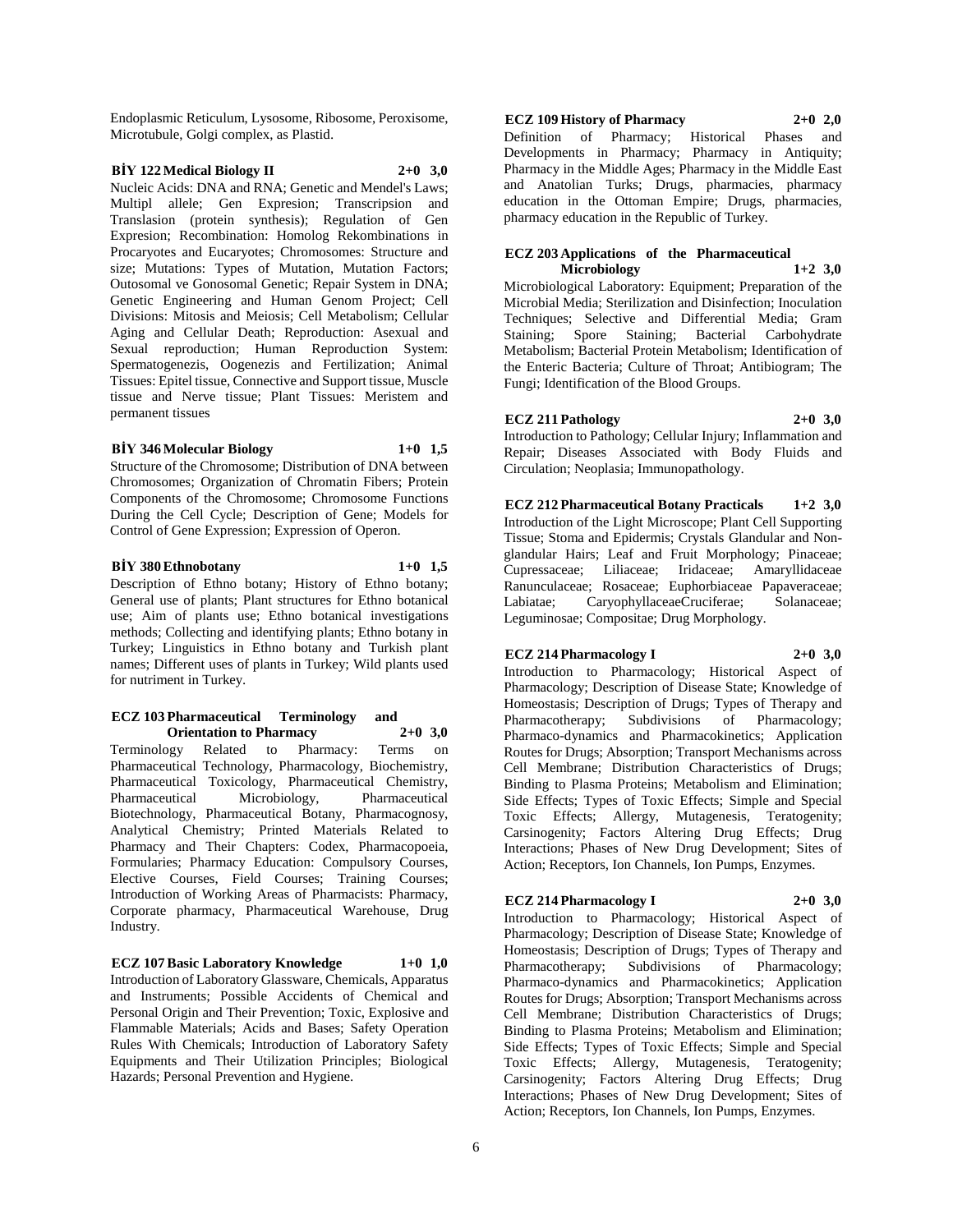**ECZ 215 Pharmaceutical Botany I 2+0 3,0** Taxonomy; Nomenclature; Plant Identification; Flora of Turkey and related literatures and herbariums: Nomanclature of Drugs, Regnum Plantae: Description of plants: Root, Stem, Leaf, Flower, Fruit; Bacteriophyta, Cyanophyta (Eumycetes and Basidiomycetes), Lichenes, Pteridophyta (Equisetaceae, Lycopodiaceae, Aspidiaceae, Adianthaceae, Polypodiaceae, Aspleniaceae); Spermatophyta (Cycadaceae, Ginkgoaceae, Taxaceae, Pinaceae, Taxodiaceae, Cupressaceae, Ephedraceae, Poaceae, Palmae, Araceae, Liliaceae, Amaryllidaceae, Iridaceae).

**ECZ 216 Pharmaceutical Botany II 2+0 3,0** Orchidaceae, Piperaceae, Salicaceae, Juglandaceae, Fagaceae, Cannabinaceae, Santalaceae, Aristolochiaceae, Polgonaceae, Chenopodiaceae, Caryophyllaceae, Ranunculaceae, Lauraceae, Papaveraceae, Brassicaceae, Hamamelidaceae, Rosaceae, Fabaceae, Linaceae, Erythroxylaceae, Rutaceae, Polygalaceae, Euphorbiaceae, Anacardiaceae, Rhamnaceae, Vitaceae, Tiliaceae, Malvaceae, Sterculiaceae, Violaceae, Flacourtaceae, Punicaceae, Myrtaceae, Apiaceae, Styracaceae, Oleaceae, Loganiaceae, Gentianaceae, Apocynaceae, Convolvulaceae, Lamiaceae, Solanaceae, Scrophulariaceae, Rubiaceae, Caprifoliaceae, Valerianaceae, Asteraceae.

### **ECZ 217 Radiopharmaceuticals and Their Quality Controls 1+0 1,5**

Radioactive Substances and History of Radiopharmaceuticals; Radioactive Degradation Routes and Examples; Kinetics of Radioactive Degradation and Description of Sample Problems; Explanation of Radioactivity Terms; Production of Radioactive Particles; Measurement of Radioactivity; Radioactivity Measuring Devices; Subjects to Pay Attention While Working With Radioactive Products; Protection from Radiation; Radioactive Labeling of Compounds; Quality Controls on Radiopharmaceuticals; Therapeutic Application of Radiopharmaceuticals.

**ECZ 218 Informatics Systems in Pharmacy 2+2 3,0** Content of Course: Computer implementations relation to Social Security Institution and other public institutions for pharmasists, and utilizitation of fundamental package programmes in terms of pharmaceutics (i.e. BYTE® and FARMAKOM® Pharmacy Programme).

#### **ECZ 219 Nutraceutical Compounds and Products 1+0 1,5**

Introduction to Nutraceuticals and Functional food; Importance of Nutraceuticals and Functional Food in Human Health and Diseases; Status and Nutraceuticals Trade and Functional Food in Turkey; European Union and the World; Importance of Trace Compounds in Nutrition; Problems Faced in the Production and Control of Nutraceuticals; Important Nutraceuticals: Vitamins, Antioxidants, Minerals, Fatty acids, Nucleotides, Amino acids, Phytosterols, Probiotics, Beta-carotene, Proteins, Plant extracts; Standardization and Stability of Nutraceuticals.

#### **ECZ 219 Nutraceutical Compounds and Products 1+0 1,5**

Introduction to Nutraceuticals and Functional food; Importance of Nutraceuticals and Functional Food in Human Health and Diseases; Status and Nutraceuticals Trade and Functional Food in Turkey; European Union and the World; Importance of Trace Compounds in Nutrition; Problems Faced in the Production and Control of Nutraceuticals; Important Nutraceuticals: Vitamins, Antioxidants, Minerals, Fatty acids, Nucleotides, Amino acids, Phytosterols, Probiotics, Beta-carotene, Proteins, Plant extracts; Standardization and Stability of Nutraceuticals.

#### **ECZ 222 Plants used in Complementary Medicine 2+0 3,0**

Chronology of Traditional Medicines; Shamanizm; Ayurvedic Medicine; Traditional Chinese Medicines (TCM); Unani System of Medicine; Folk Healers; Aromatherapy; Homeopathy, Naturopathy and other applications; Plants, drugs and their applications in Complementary Medicine Systems.

#### **ECZ 222 Plants used in Complementary Medicine 2+0 3,0**

Chronology of Traditional Medicines; Shamanizm; Ayurvedic Medicine; Traditional Chinese Medicines (TCM); Unani System of Medicine; Folk Healers; Aromatherapy; Homeopathy, Naturopathy and other applications; Plants, drugs and their applications in Complementary Medicine Systems.

#### **ECZ 223 Pharmacogenomy 1+0 1,5**

Genetic Material; Structure and Functions of Genes; Description of Pharmacogenomic and Pharmacogenetic; Importance of Pharmacogenomic and Pharmacogenetic in Response and Development of Drugs; Effects of Genetic Factors in Drug Pharmacokinetic and Pharmacodynamics; Pharmacogenomic and drug distributions, Pharmacogenomic and drug targets, Pharmacogenomic and side effects of drugs; Gene Expression and Polymorphism Methods; Pharmacogenetic Samples of Drug Metabolizing Enzymes, Receptors and Drug Tarnsporters; Gene Therapy; Pharmacogenomic and Proteomics; Significance of Pharmacogenomics in Pharmacy Education and Practice.

**ECZ 225 Pharmaceutical Microbiology 3+0 4,5** History and Scope of the Microbiology; Prokaryotic and Eukaryotic Cell Structures; Microbial Nutrition; Microbial Growth and Effective Factors; Cultivation; Microbial Growth Control; Sterilization and Disinfection methods; Microbial Metabolism; Microbial Genetics; Antimicrobial Chemotherapy; Microbial Resistance Systems; Antimicrobial Activity Tests; Normal Microbiota of Human Body and the Pathogens; Viruses, Fungi, Protozoa, Algae; Diagnosis of Infectious Diseases.

**ECZ 228 Basics of Physical Pharmacy 1+0 1,5** Physical Properties of Drug Molecules; Solubility; Buffered and Isotonic Solutions; Colloids; Rheology; Application of Rheology in Pharmaceutical Technology; Determination of Rheological Properties; Newtonian Sytems; Non-newtonian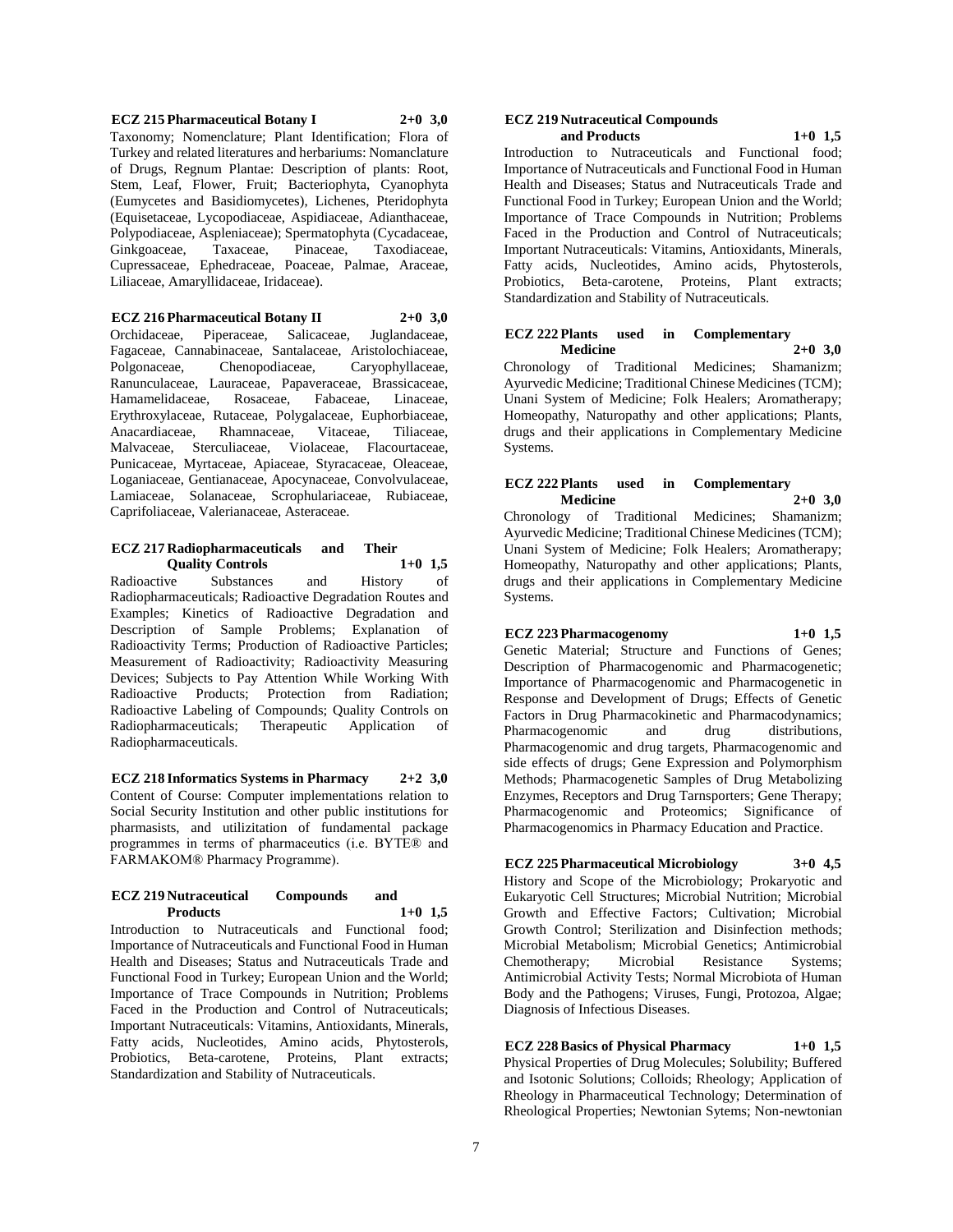Sytems; Viscosity; Physical Properties of Powders; Micromeritics; Reaction Kinetics; Diffusion and Dissolution; Interfacial Properties; Polymers.

**ECZ 301 Pharmaceutical Chemistry I 3+0 4,5** Factors Affecting Drug Action: Physicochemical factors: Solubulity, Ionisation, Steric factors; Chemical Properties; Chemical Bonds; Structural Properties; Some Functional Group's Addition to Activity: Isosteres and bioisostherism; Ways of Drug Metabolism: Phase I, Phase II reactions; Narcotic Anesthetics; Central Nerve System Drugs; Hypnotics and Sedatives: Physicopharmaceuticals, Tranquilizers, Neuroleptics, Antidepressants, Anticonvulsants, Central muscle relaxants.

**ECZ 302 Pharmaceutical Chemistry II 3+0 4,5** Histamine and Antihistaminics: Histamine H1 and Histamine H2 receptor blockers; Local Anesthetics; Analgesics: Narcotic analgesics, Non-narcotic analgesics; Peripheric Nerve System Drugs: Cholinergic, Anticholinergic, Adrenergic, Antiadrenergic: a1-a2, B1, B2 agonist, Antagonist drugs; Chemical Properties and the Ways of Synthesis; Metabolism; Structure-Activity Relationships.

**ECZ 303 Pharmacognosy I 2+0 3,0** Definition; History; Related Sciences; Cultivation; Harvesting; Drying; Storage; Packaging and Trade of Plant Drugs; Production of Active Ingredients From Plant Drugs By Extraction and Distillation And Their Purification; Quality Control of Plant Drugs; Biosynthesis in Plants; Carbohydrates; Gums; Mucilages and Plant Drugs Containing Them.

**ECZ 303 Pharmacognosy I 2+0 3,0** Definition; History; Related Sciences; Cultivation; Harvesting; Drying; Storage; Packaging and Trade of Plant Drugs; Production of Active Ingredients From Plant Drugs By Extraction and Distillation And Their Purification; Quality Control of Plant Drugs; Biosynthesis in Plants; Carbohydrates; Gums; Mucilages and Plant Drugs Containing Them.

#### **ECZ 304 Pharmacognosy II 2+0 3,0**

Glycosides: Description, Classification: Cyanogenic glycosides, Flavone glycosides, anthracene glycosides, Anthraquinones, Coumarins, Steroidal and triterpenic saponins; Chemical Structures; Tests and Assays; Glycoside Containing Drugs Listed in Turkish and European Pharmacopedias Or Used in Turkey: Description, Source areas, Harvesting, Drying, Macroscopical and microscopical features, Chemical structures of active ingredients and their uses.

#### **ECZ 304 Pharmacognosy II 2+0 3,0**

Glycosides: Description, Classification: Cyanogenic glycosides, Flavone glycosides, anthracene glycosides, Anthraquinones, Coumarins, Steroidal and triterpenic saponins; Chemical Structures; Tests and Assays; Glycoside Containing Drugs Listed in Turkish and European Pharmacopedias Or Used in Turkey: Description, Source

areas, Harvesting, Drying, Macroscopical and microscopical features, Chemical structures of active ingredients and their uses.

**ECZ 305 Pharmacognosy Practicals I 1+2 3,0** Identification of Plant Drugs; Organoleptic Features: Colour, Smell, Taste, Appearance; Macroscopical Features: According to the type of drug, Dimensions, Leaf features, Type of inflorescence, etc.; Identification of Powdered Drugs: Maydis amylum, Scillae bulbus, Quercus cortex, Salviae folium, Caryophyllae flos, Rhei radix, etc.; Through Staining With Reagents: Chloralhydrate, Sartur reagent, Sudan III, ink, water; Using Identification Keys; Identification of Unknown Drugs.

**ECZ 306 Pharmacognosy Practicals II 1+2 3,0** Extraction: Selection of solvent for extraction; Chromatography: Principles of thin layer chromatography and separation of atropine and papaverine by TLC; Carbohydrates; İdentification Tests: Gums and identification tests, Mucilages, Identification tests for agar, Swelling index; Glycosides: Identification tests for cyanogenic glycosides, Flavon glycosides, Anthracene glycosides, Cardiotonic glycosides, Saponins, Froathing index, Extraction and isolation of aescin, Investigations on laxative tablets.

**ECZ 309 Pharmaceutical Technology I 3+0 4,5** Water: Preparation of distilled and deionized water; Solutions: Conditions and kinetics of solubilization;

Aromatic solutions: Their preparation and use; Non-aqueous Solutions: Syrups, Glyceril solutions, Collitories, Lotions, enemas, Their preparation and use; Aerosols; Rheology; Macromolecular Materials; Colloidal Materials and Preparations; Suspensions; Emulsions

**ECZ 309 Pharmaceutical Technology I 3+0 4,5** Water: Preparation of distilled and deionized water; Solutions: Conditions and kinetics of solubilization; Aromatic solutions: Their preparation and use; Non-aqueous Solutions: Syrups, Glyceril solutions, Collitories, Lotions, enemas, Their preparation and use; Aerosols; Rheology; Macromolecular Materials; Colloidal Materials and Preparations; Suspensions; Emulsions

**ECZ 310 Pharmaceutical Technology II 3+0 4,5** Ointments: General knowledge about ointment vehicles, Their preparation and package, Their physical, chemical and microbiological controls in vitro and in vivo studies; Suppositories: General knowledge and controls of vehicles like P.E.G., Witepsol and cacao oil, Preparation and controls of suppositories; Ovules: Ovules prepared using P.E.G., witepsol, cacao oil and glycerine-gelatine-water vehicles; Surgical Materials: Gauze, Cotton, Flaster, etc; Cera; Pastes; Dental Pastes; Bougies; Soaps; Extraction; Radiopharmaceutics; Contamination; Improvement of taste; Dyes; Antioxidant Materials.

**ECZ 310 Pharmaceutical Technology II 3+0 4,5** Ointments: General knowledge about ointment vehicles, Their preparation and package, Their physical, chemical and microbiological controls in vitro and in vivo studies;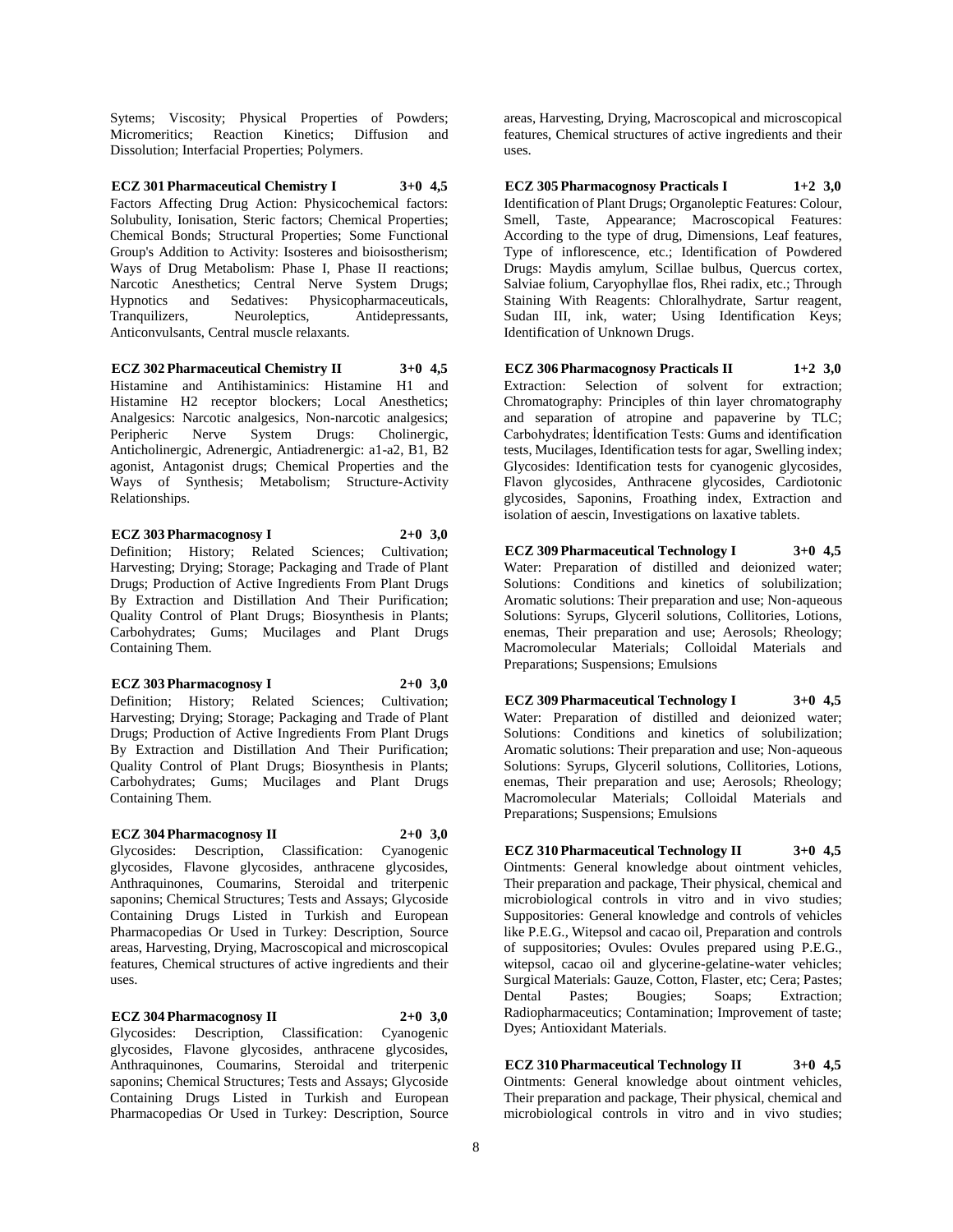Suppositories: General knowledge and controls of vehicles like P.E.G., Witepsol and cacao oil, Preparation and controls of suppositories; Ovules: Ovules prepared using P.E.G., witepsol, cacao oil and glycerine-gelatine-water vehicles; Surgical Materials: Gauze, Cotton, Flaster, etc; Cera; Pastes; Dental Pastes; Bougies; Soaps; Extraction; Radiopharmaceutics; Contamination; Improvement of taste; Dyes; Antioxidant Materials.

#### **ECZ 311 Pharmaceutical Technology Practicals I 1+2 3,0**

Weighing: Use of weighs, Weighing powders, Liquids and semi-solids in various amounts; Measurement: Measurement of liquids; Dilution of Alcohol: Preparation of low degree alcohol using 96 degree alcohol; Solutions: Oxygen water, Aqueous iodine solutions, Aromatic solutions: Mentha, Melissa, Cinnamon; Potions: Riviere potion; Collitories: Iodine; Syrups: Simple syrup, Belladone syrup; Emulsions: Liquid paraffine, Olive oil, Castor oil emulsions; Suspensions: Zinc oxide, Barium sulfate suspensions.

#### **ECZ 311 Pharmaceutical Technology Practicals I 1+2 3,0**

Weighing: Use of weighs, Weighing powders, Liquids and semi-solids in various amounts; Measurement: Measurement of liquids; Dilution of Alcohol: Preparation of low degree alcohol using 96 degree alcohol; Solutions: Oxygen water, Aqueous iodine solutions, Aromatic solutions: Mentha, Melissa, Cinnamon; Potions: Riviere potion; Collitories: Iodine; Syrups: Simple syrup, Belladone syrup; Emulsions: Liquid paraffine, Olive oil, Castor oil emulsions; Suspensions: Zinc oxide, Barium sulfate suspensions.

#### **ECZ 312 Pharmaceutical Technology Practicals II 1+2 3,0**

Ointments: With boric acid, Ichtiyole, etc; Creams: Hand, Cleansing, Cold, Shaving, Baby creams, etc; Powders: Compact powders; Sun Preparations: Photodamage, Sun filter creams, etc; Deodorants: Creams and gels; Lotions: Pre- and post-shaving lotions, etc; Pastes; Cleansing milk; Oral waters; Shampoos.

#### **ECZ 312 Pharmaceutical Technology Practicals II 1+2 3,0**

Ointments: With boric acid, Ichtiyole, etc; Creams: Hand, Cleansing, Cold, Shaving, Baby creams, etc; Powders: Compact powders; Sun Preparations: Photodamage, Sun filter creams, etc; Deodorants: Creams and gels; Lotions: Pre- and post-shaving lotions, etc; Pastes; Cleansing milk; Oral waters; Shampoos.

#### **ECZ 315 Pharmacology II 2+0 3,0**

Infectious Diseases and Chemotherapeutics; Antibiotics with Narrow and Broad Spectra; Penicillin and Cephalosporins; Antibiotics of Macrolide Group; Tetracyclines; Antibiotics of Aminoglycoside Group; Quinolones; Sulfonamides; Urinary Antiseptics; Antituberculins and Antilepral Drugs; Antiviral Drugs and AIDS Therapy; Antiprotozoal Drugs; Anthelmintic Drugs; Antifungal Drugs; Drugs against Ectoparasites; Cancer and Antineoplastic Drugs; Drugs Effective on Immune System; Otakoids; Histamine and

Antihistaminic Drugs; Serotonin; Plasma Quinines; Angiotensins; Endothelins; Nitric oxide; Atrial Natriuretic Peptide; Prostaglandins and Leukotrienes.

#### **ECZ 315 Pharmacology II 2+0 3,0**

Infectious Diseases and Chemotherapeutics; Antibiotics with Narrow and Broad Spectra; Penicillin and Cephalosporins; Antibiotics of Macrolide Group; Tetracyclines; Antibiotics of Aminoglycoside Group; Quinolones; Sulfonamides; Urinary Antiseptics; Antituberculins and Antilepral Drugs; Antiviral Drugs and AIDS Therapy; Antiprotozoal Drugs; Anthelmintic Drugs; Antifungal Drugs; Drugs against Ectoparasites; Cancer and Antineoplastic Drugs; Drugs Effective on Immune System; Otakoids; Histamine and Antihistaminic Drugs; Serotonin; Plasma Quinines; Angiotensins; Endothelins; Nitric oxide; Atrial Natriuretic Peptide; Prostaglandins and Leukotrienes.

#### **ECZ 316 Pharmacology III 2+0 3,0**

Pharmacology of Autonomic Nervous System; Parasympathetic System; Parasympathomimetic Drugs; Acetylcholine and Choline Esters; Cholinesterase and Anticholinesterase Drugs; Glaucom; Myastenia gravis; Parasympatholytics; Atropine and its Congeners; Sympathetic System; Sympathomimetic Drugs; Catecholamines; Noradrenaline; Adrenaline; Dopamine; Sympatholytic Drugs; Ganglion Blockers; Neuromuscular Blocking Drugs; Pharmacology of Cardiovascular System; Drugs Effective on Cardiac Failure; Cardiotonic Glycosides; Angina pectoris; Myocard Infarct; Organic Nitrites; Arrhythmias and Antiarrhythmic Drugs; Hypertension and Antihypertensive Drugs; Diuretics; Peripheral Circulatory Disorders and Affecting Drugs; Anticoagulant and Antiaggregating Drugs; Hematinic Drugs.

#### **ECZ 316 Pharmacology III 2+0 3,0**

Pharmacology of Autonomic Nervous System; Parasympathetic System; Parasympathomimetic Drugs; Acetylcholine and Choline Esters; Cholinesterase and Anticholinesterase Drugs; Glaucom; Myastenia gravis; Parasympatholytics; Atropine and its Congeners; Sympathetic System; Sympathomimetic Drugs; Catecholamines; Noradrenaline; Adrenaline; Dopamine; Sympatholytic Drugs; Ganglion Blockers; Neuromuscular Blocking Drugs; Pharmacology of Cardiovascular System; Drugs Effective on Cardiac Failure; Cardiotonic Glycosides; Angina pectoris; Myocard Infarct; Organic Nitrites; Arrhythmias and Antiarrhythmic Drugs; Hypertension and Antihypertensive Drugs; Diuretics; Peripheral Circulatory Disorders and Affecting Drugs; Anticoagulant and Antiaggregating Drugs; Hematinic Drugs.

### **ECZ 317 Medicinal Biochemistry 1+0 1,5**

Introduction to medicinal biochemistry; Importance of enzymes in diagnosis; Description of enzyme and izoenzyme; Classification of enzymes; Targets for enzymes; Carbohydrates metabolism disorders; Lipids of plasma and arteriosclerosis; Iron metabolism; Importance of hormones in clinic; Tumor markers; Development of cancer; Protein tumor markers; Enzyme tumor markers; Hormones tumor markers; Secreted tumor antigens.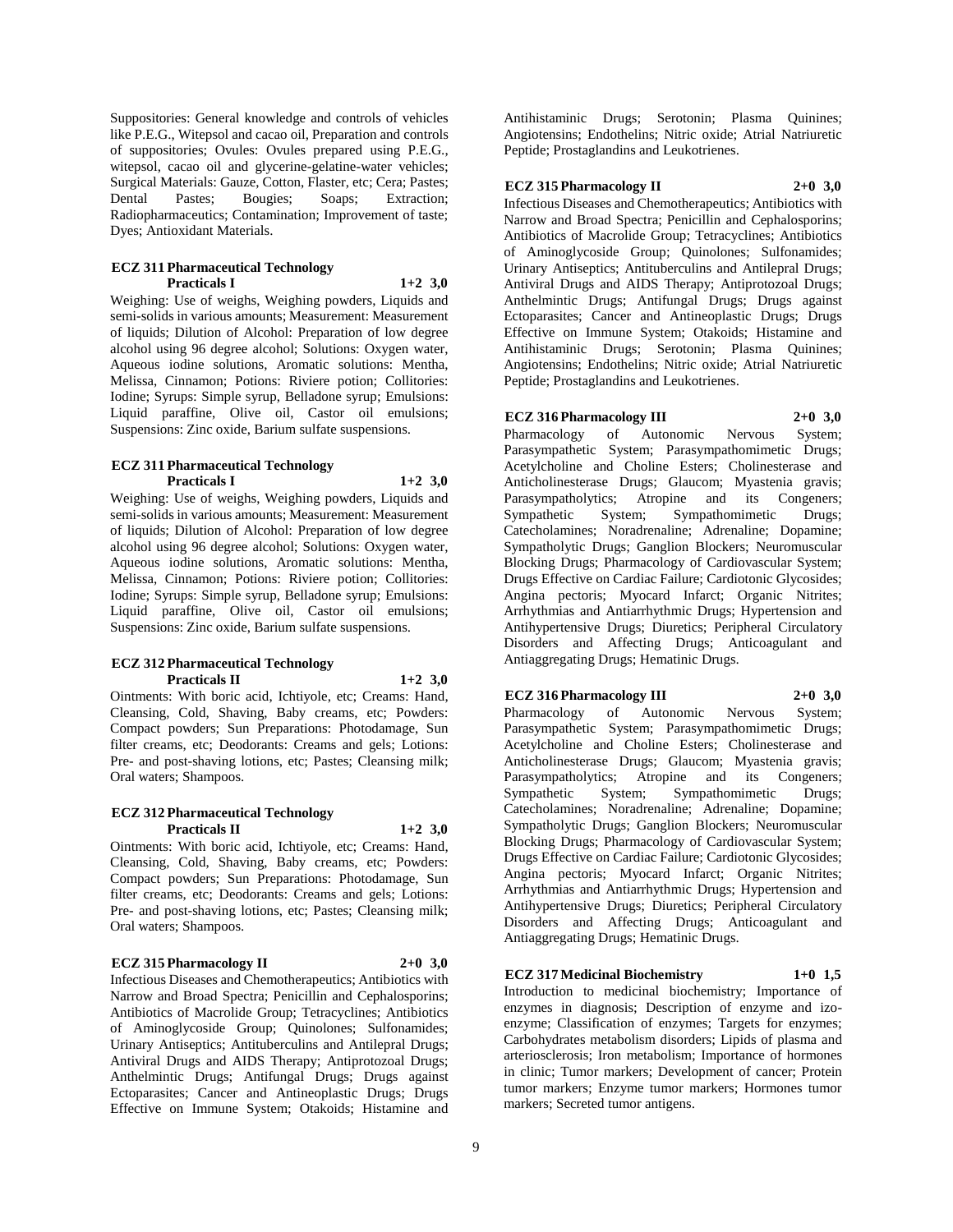**ECZ 318 Pharmaceutical Biotechnology 1+0 1,5** Biotechnology and its Application: Definition and Food; Medicinal; Enzyme; Plant; Environment; Genetic Applications; Pharmaceutical Biotechnology: Definition; Structures and Functions of DNA; Vectors and DNA Technology; Gene Cloning; Cell Fusion Techniques; Pharmaceutical Biotechnology Products: Hormones; Enzymes; Monoclonal Antibodies; Drugs of Peptide/Protein Structure: Oligosaccharides; Recombinant Vaccines; Adjuvant; Production of Bioactive Natural Product by Fermentation: Biotransformation/microbial transformation techniques; Industrially Significant Natural Products Obtained by Microbial Transformations; Biomimetic and Biocatalysis Reactions; Biocatalysis.

#### **ECZ 319 Clinical Microbiology 1+0 1,5**

Scope of The Clinical Microbiology; The Ethyological Diagnosis; Principles of the Diagnostic Clinical Microbiology; General Clinical Microbiology Studies; Communication Between Physician and Laboratory; Diagnosis of the Bacterial and the Fungal Infections; Importance of the Normal Micro biota; Laboratory Aids in the Selection of Antimicrobial Therapy; Normal Micro biota and the Pathogens; Mycological Infections; Viral Infections; Parasitical Infections.

#### **ECZ 321 Pharmaceutical Chemistry Practicals I 1+2 3,0**

Organic Syntheses: Materials and methods used in organic syntheses; Methods of Extraction and Purification: Distillation; Crystallization; Physical methods; Chromatographic methods; Electrophoresis; Determination of melting point; Investigation of Reaction Mechanisms: Yields of reactions and factors affecting yield; Some Synthetic Methods Synthesis of Some Organic Compounds; Uv and Ir Spectroscopic Techniques and Their Applications; Spectral Methods In Reaction Control and in Structure Elucidation.

#### **ECZ 322 Pharmaceutical Chemistry Practicals II 1+2 3,0**

Organic Syntheses: Materials and methods used in organic syntheses; Methods of Extraction and Purification:<br>Distillation; Crystallization; Physical methods; Distillation; Crystallization; Physical methods; Chromatographic methods; Electrophoresis; Determination of melting point; Investigation of Reaction Mechanisms: Yields of reactions and factors affecting yield; Some Synthetic Methods; Synthesis of Some Organic Compounds; Nmr and Mass Spectroscopic Techniques Besides Uv and Ir and Their Applications; Spectral Methods in Reaction Control And In Structure Elucidation.

#### **ECZ 325 Pharmaceutical Preformulation 1+0 1,5**

Factorial Design; Preformulation; Physicochemical Analyses of Active Substance; Investigation of Dissolution Properties; Pka Value; Dissolution Rate; Stability of Solutions; Particle Size; Density; Relationship Between Active Substance And Excipient; Investigation of Stability; Formulation And Production; Factors Affecting Production; Application To Large Scale Production; Production Controls/Process Controls/In-Process Controls.

#### **ECZ 325 Pharmaceutical Preformulation 1+0 1,5** Factorial Design; Preformulation; Physicochemical Analyses of Active Substance; Investigation of Dissolution Properties; Pka Value; Dissolution Rate; Stability of Solutions; Particle Size; Density; Relationship Between Active Substance And Excipient; Investigation of Stability; Formulation And Production; Factors Affecting Production; Application To Large Scale Production; Production Controls/Process Controls/In-Process Controls.

#### **ECZ 327 Drug Stability 1+0 1,5**

Definition and Classification of Stability; Preparation of Stability Protocol; Climate Zones; Factors Affecting Stability; Reaction Orders; Reaction Rate and Influence of Temperature on Reaction Rate; Stability Test Laboratories and Stability Cabins; Accelerated and Long Term Stability Tests; Stabilizing Agents; Stability Control Criteria According to Pharmaceutical Forms.

#### **ECZ 327 Drug Stability 1+0 1,5**

Definition and Classification of Stability; Preparation of Stability Protocol; Climate Zones; Factors Affecting Stability; Reaction Orders; Reaction Rate and Influence of Temperature on Reaction Rate; Stability Test Laboratories and Stability Cabins; Accelerated and Long Term Stability Tests; Stabilizing Agents; Stability Control Criteria According to Pharmaceutical Forms.

### **ECZ 330 Pharmaceutical Analysis**

**and Separation 1+0 1,5**

Separation and Purification; Sublimation; Filtration; Extraction; Determination of Physical Constants; Melting Point; Boiling Point; Determination of Density; Measurement of Refraction; Measurement of Polarization; Spectroscopic Methods; Chromatographic Methods; Capillary Electrophoresis;

#### **ECZ 331 Food Safety 1+0 1,5**

Food Safety and its Importance; Analyses and Safety of Critical Control Points in Food Technology; Evaluation of Assay Results; Protein Analyses; Oil Analyses; Carbohydrate Analyses; Vitamin Analyses; Inorganic Element Analyses; Some Special Analyses ( milk; milk products; meat; meat products; sweet foods etc); Food Additives; Food Conservation Methods; Food Contaminations;

### **ECZ 332 Herbal Drug Preparations 2+0 3,0**

Extracts, tinctures, essential oils fats, pure compounds obtained frommedicinal plants listed in the European Pharmacopeia (Ph.Eur). Their origins, preparations, standards and quality control methods, storage conditions. Current status of Herbal Drug Preparations in Turkey and in the World markets; production methods of plant drugs and their standards.

### **ECZ 332 Herbal Drug Preparations 2+0 3,0**

Extracts, tinctures, essential oils fats, pure compounds obtained frommedicinal plants listed in the European Pharmacopeia (Ph.Eur). Their origins, preparations,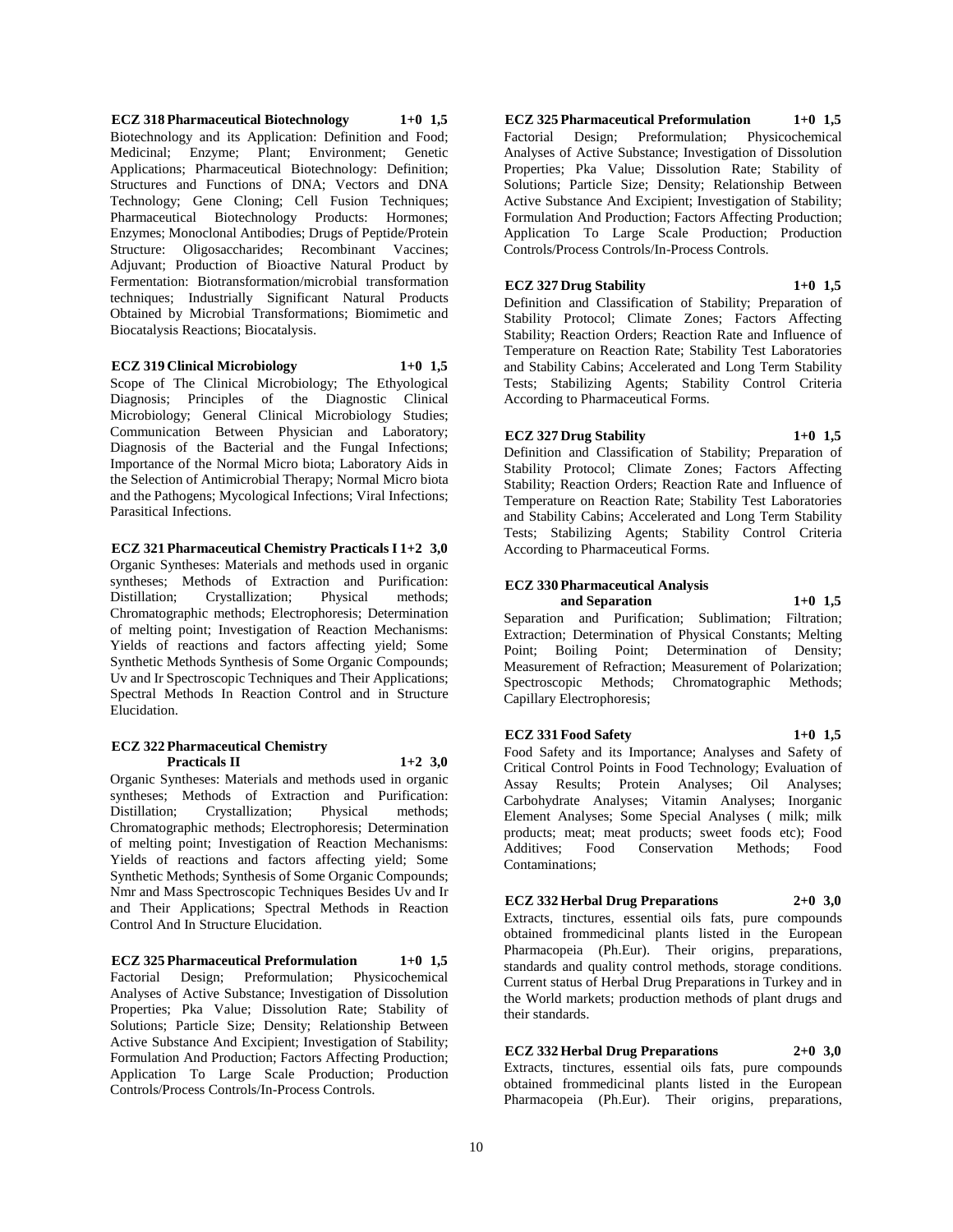standards and quality control methods, storage conditions. Current status of Herbal Drug Preparations in Turkey and in the World markets; production methods of plant drugs and their standards.

#### **ECZ 333 Nomenclature of Organic Compounds and Drugs Content 1+0 1,5**

Classification of organic compounds according to the chemical chain, Aliphatic compound, Saturated hydrocarbons (alkenes), Semisaturated hydrocarbons (alkenes), Unsaturated hydrocarbons (alkynes), Cyclic compound, Cyclic hydrocarbons or homocyclic compounds, Heterocyclic compounds, Classification of organic compounds according to the functional groups on the chemical chain; Active unsaturation, Alcohol and phenol, Ether and phenolic ether, Metal salts of alcohols (alcoholate or alkoxide) and phenols (phenolate or phenoxide), Epoxide, Alkyl and aryl halides, Functional groups bearing carbonly moiety, Nitrogen bearing functional groups, Sulphur bearing functional groups, Polyfunctional groups, Nomenclature of some selected samples of organic compounds having therap.

#### **ECZ 334 Clinical Parasitology 1+0 1,5**

Scope of the Clinical Parasitology, Protozoa, (Intestinal, Urogenital, Blood and Tissue Protozoa), Trematodes, Cestodes, Nematodes (Intestinal and Tissue Nematodes, Larval Nematodes), Pathogenesis and Epidemiology, Clinical Findings, Diagnosis, Treatment and Control of the Parasitical Enfectinons.

#### **ECZ 337 Cosmetic Herbs 1+0 1,5**

Introduction; Cosmetic herbs from past to present, Local names and growing areas of cosmetic herbs; Morphological and anatomical characteristics of medicinal plants effective in skin care (skin spots, itching, acne, skin eruption, erythema, etc.); Morphological and anatomical characteristics of medicinal plants effective in hair care (hair loses, hair care, ect.); Morphological and anatomical characteristics of medicinal plants used in bathing;, Morphological and anatomical characteristics of medicinal plants effective in foot care; Morphological and anatomical characteristics of medicinal plants used in natural tonics and creams.

#### **ECZ 337 Cosmetic Herbs 1+0 1,5**

Introduction; Cosmetic herbs from past to present, Local names and growing areas of cosmetic herbs; Morphological and anatomical characteristics of medicinal plants effective in skin care (skin spots, itching, acne, skin eruption, erythema, etc.); Morphological and anatomical characteristics of medicinal plants effective in hair care (hair loses, hair care, ect.); Morphological and anatomical characteristics of medicinal plants used in bathing;, Morphological and anatomical characteristics of medicinal plants effective in foot care; Morphological and anatomical characteristics of medicinal plants used in natural tonics and creams.

**ECZ 339 Cancer Biology & Oncogenetics 1+0 1,5** Definition of Cancer; Oncogenesis; Etiological Factors in Cancer; Cancer and the Immune System; Proliferation and

Invasion of Cancer; Stages of Metastasis and Role of Enzymes; Angiogenesis; Chromosome and Gene Mutations in Cancer Formation; Major Signal Transduction Pathways; Epigenetics and Environmental Factors in Cancer; Protooncogenes; Oncogenes; Relationship of Tumor Suppressor Genes with Sporadic and Familial Cancer; Pharmacogenetics in Cancer Treatment; Immunohistochemistry and Molecular Diagnostics Tests.

## **ECZ 340 Natural Anticancer Compounds 1+0 1,5**

Plants used in cancer treatment; Microorganisms used in cancer treatment; Marine products used in cancer treatment; Natural Compounds Groups with Anticancer Activity: Terpenes, Alkaloids, Polysaccharides, Peptides, Sterols, Polyphenols: Flavonoids, Proanthocyanidins, Stilbens, Lignans; Major Natural Anticancer Compounds: Vinbilastine, Vincristine, Taxol, Podophyllotoxin, Peltatins, Etoposide, Sulforaphane, Resveratrol, Genistein, Tea polyphenols, Bryostatin, Dolastatin.

### **ECZ 341 Poisonous Plants in Turkey 1+0 1,5**

Definition of Poisonous Plants and Mushrooms; Plants and mushroom poisoning (general information, statistical data, cases in Turkey), Toxic parts of plants; Plants with Cardiotonic Glycosides (Digitalis, Scilla, Nerium); Plants with Alkaloid (Colchicum, Veratrum, Aconitum, Delphinium, Viscum album, Taxus baccata, Ricinus communis; Papaver Somniferum, Cannabis sativa, Secale cornutum, Ipomoea, Peganum, Atropa bellodonna, Hyoscyamus niger, Mandragora autumnalis, Erythroxylon coca);Classification of Species; Macroscopic and Microscopic Characteristics; Habitats and Distribution; Causes of Mushroom Poisonings.

**ECZ 342 Drug Production in Turkey 1+0 1,5** Research-Development Studies on Drugs; Production Methods of Starting Material for Drugs; Production Methods of Aspirin and Paracetamol in Industry; Production Methods of Tranquillizers Penicilline Derivatives: Chemotherapeutics; Sulphonamide derivatives and trimethoprim; Production Methods of Some Compounds Produced in Turkey by Using Industrial Waste.

**ECZ 343 Validation of Analytical Methods 1+0 1,5** Validation Parameters; Validation Guides; Working Range; Specificity; Robustness; Ruggedness; Limit of Detection; Limit of Quantification; Design of Calibration; Linearity; Precision: Repeatability, Intermediate precision, reproducibility; Accuracy, Stability; System Suitability Tests: Theoretical plate number, Tailing factor, Asymmetry factor, Capacity factor, Selectivity factor, Resolution, Repeatability of peak area or height; Analytical Procedures for Validation Purposes.

**ECZ 344 Drug Analysis of Biological Samples 1+0 1,5** Biological fluids, Storage of samples, Extraction methods, Drying organic phase, Source of contaminants and artifacts, Analysis methods, Method selection, Evaluation of results.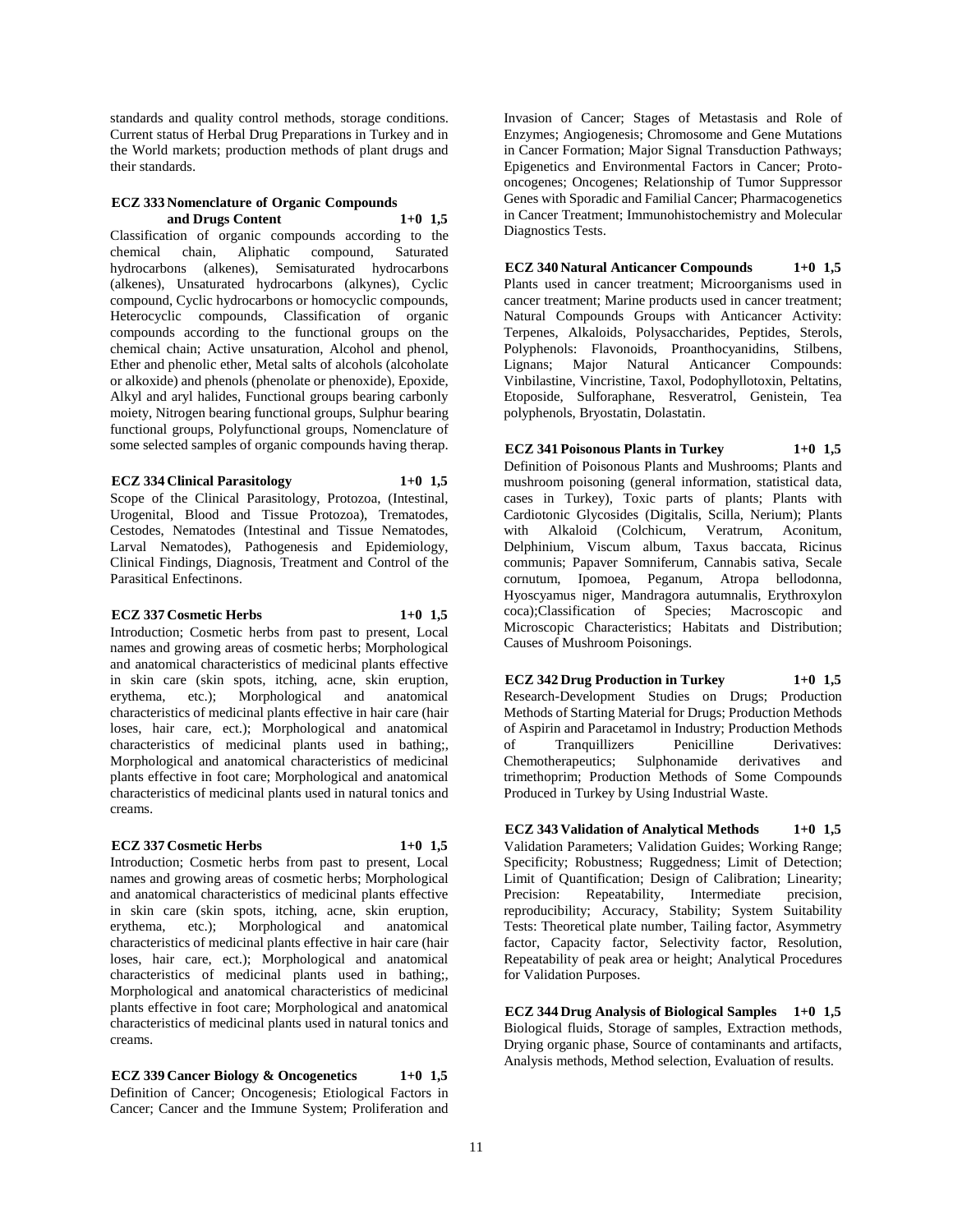**ECZ 346 Pharmaceutical Nanotechnology 2+0 3,0** Properties of Nanotechnological Drug Delivery Systems; Polymers in Drug Release; Selection of Correct Polymer for Biological Applications; Polymer Characterization Techniques; Characterization of Nanotechnological Drug Delivery Systems; Bioavailability of Nanotechnological Drug Delivery Systems; Nanoparticles; Polymeric Nanoparticles for Drug Delivery; Solid Lipid Nanoparticles; Liposomes; Niosomes; Microemulsions; Microsponges.

### **ECZ 352 Hormone Biochemistry 1+0 1,5**

Endocrine System; General Properties and Classification of Hormones; Effect Mechanism of Hormones; Gastrointestinal System Hormones; Hypothalamus and Hypophysis Hormones; Thyroid Hormones; Hormones that Regulate Calcium and Phosphor Metabolism; Pancreas Hormones; Hormones of Adrenal Glands; Sex Hormones; Placenta Hormones; Endocrine Disorders, Methods for Hormone Determination.

#### **ECZ 354 Immunology 1+0 1,5**

History and Scope of Immunology; Immunization to Infectious Diseases; Tissues and Cells of the Immune System; Antigens and Immunogens; Immune Response to Antigens; Antibodies; The Complement System; Vaccines<br>and Antiserums; Immune System Deficiency; and Antiserums; Immune System Deficiency; Immunopathology; Autoimmunity; Transplantation Immunity; Tumor Immunity; Clinical Immunology; Serology.

**ECZ 401 Pharmaceutical Chemistry III 2+0 3,0** Drugs Affecting Digestion Channel: Emetics; anti-emetics; Drugs Enhancing Gastric Acidity: Antacids and gastric secretion inhibitors; Collagogs; Drugs Used in Hepatic Dysfunctions: Laxatives; Anti-diarrheae drugs; Diagnostic Drugs; Drugs Affecting Endocrine System: Steroids.

**ECZ 402 Pharmaceutical Chemistry IV 2+0 3,0** Antibacterial Drugs: Sulfonamides; Urinary antibacterial; Antibiotics; Antihelmentic Drugs: Antinematodes; Sestodes; Trematodes; Filarias; Antifungal Drugs: Anticoagulants; Antitussives; Drugs Used Against Gout and Hyperurisemia and Antineoplastic Drugs.

#### **ECZ 406 Pharmaceutical Legislations 2+0 3,0**

Codex Law of 767; Pharmaceutical and Medical Law of 1262; Law of 6197 on Pharmacists and Pharmacies; Regulation of 13.10.1992 on Pharmacies and Services of Pharmacies: Documents needed to run a pharmacy or pharmaceutical warehouse, Drugs and records which must be available in a pharmacy; Deontology Regulation of Turkish Pharmacists; Law of 6643 on Association of Turkish Harmacists; Declaration of 14.08.1984 on Drug Prices; Law of 3977 on Cosmetics; Regulation on Cosmetics.

**ECZ 407 Pharmacognosy III 2+0 3,0** Tannins: Gallic and catechic tannins; Alkaloids: Pyrrol; Pyridine; Indole; Quinoline; Isoquinoline; Imidazole; Tropane; Diterpene; Steroidal; Terpenoidal; etc.; Organic Acids; Alcohols and Esters; Lipids; Fixed Oils; Waxes;

Drugs Containing These Ingredients In Turkish And European Pharmacopoeias Or Used In Turkey: Description; Source areas; Harvesting; Drying; Macroscopical and microscopical features, Chemical structures of active ingredients and their uses.

**ECZ 407 Pharmacognosy III 2+0 3,0** Tannins: Gallic and catechic tannins; Alkaloids: Pyrrol; Pyridine; Indole; Quinoline; Isoquinoline; Imidazole; Tropane; Diterpene; Steroidal; Terpenoidal; etc.; Organic Acids; Alcohols and Esters; Lipids; Fixed Oils; Waxes; Drugs Containing These Ingredients In Turkish And European Pharmacopoeias Or Used In Turkey: Description; Source areas; Harvesting; Drying; Macroscopical and microscopical features, Chemical structures of active ingredients and their uses.

**ECZ 409 Pharmacognosy Practicals III 1+2 3,0** Tannins: Identification tests; Production of medicinal tannin; Assays for catechic tannin and catechin; General Identification Tests Using: Hager reagent; Bouchardat reagent; Dragendorf reagent; Mayer reagent; Identification of Xanthine Derivatives: Caffeine; Tropane Alkaloids; Total Alkaloid Assay In Chinae Cortex; Examination of Alkaloids By Tlc In Chinae Cortex; Isolation of Caffeine from Theae Folium; Pharmacopoeial Analysis of a Plant Drug; Halucinogenics; Identification Tests for Cannabis.

**ECZ 411 Pharmaceutical Technology III 3+0 4,5** Contamination; Parenteral Solutions: Isotonicity; Isohidrocity; Sterilization; Tests of sterility and pirogenity; Ophthalmic Preparations: Preparation and sterilization of eye drops; Powders; Paquets; Cachets; Pilules; Granules; Pastilles; Capsules: Soft capsules; Controls of capsules; Microcapsules: Methods of microencapsulationcoacervation; Phase separation; Polymerization; Electrostatic; Mechanical methods; Vapor condensation.

**ECZ 411 Pharmaceutical Technology III 3+0 4,5** Contamination; Parenteral Solutions: Isotonicity; Isohidrocity; Sterilization; Tests of sterility and pirogenity; Ophthalmic Preparations: Preparation and sterilization of eye drops; Powders; Paquets; Cachets; Pilules; Granules; Pastilles; Capsules: Soft capsules; Controls of capsules; Microcapsules: Methods of microencapsulationcoacervation; Phase separation; Polymerization; Electrostatic; Mechanical methods; Vapor condensation.

**ECZ 412 Pharmaceutical Technology IV 3+0 4,5** Tablets; Coated Tablets; Controls on Tablets; Dragees; Long Term Effect Preparations: Depot preparations; Novel Drug Delivery Systems: Microparticles; Liposomes; Nanoparticles; Bioadhesive Systems; Packaging Materials; Biopharmacy; Pharmacokinetics: Absorption; Distribution; Metabolism and Elimination of drugs; Stability; Incompatibility; Prescription; GMP (Good Manufacturing Practice); GLP (Good Laboratory Practice).

**ECZ 412 Pharmaceutical Technology IV 3+0 4,5** Tablets; Coated Tablets; Controls on Tablets; Dragees; Long Term Effect Preparations: Depot preparations; Novel Drug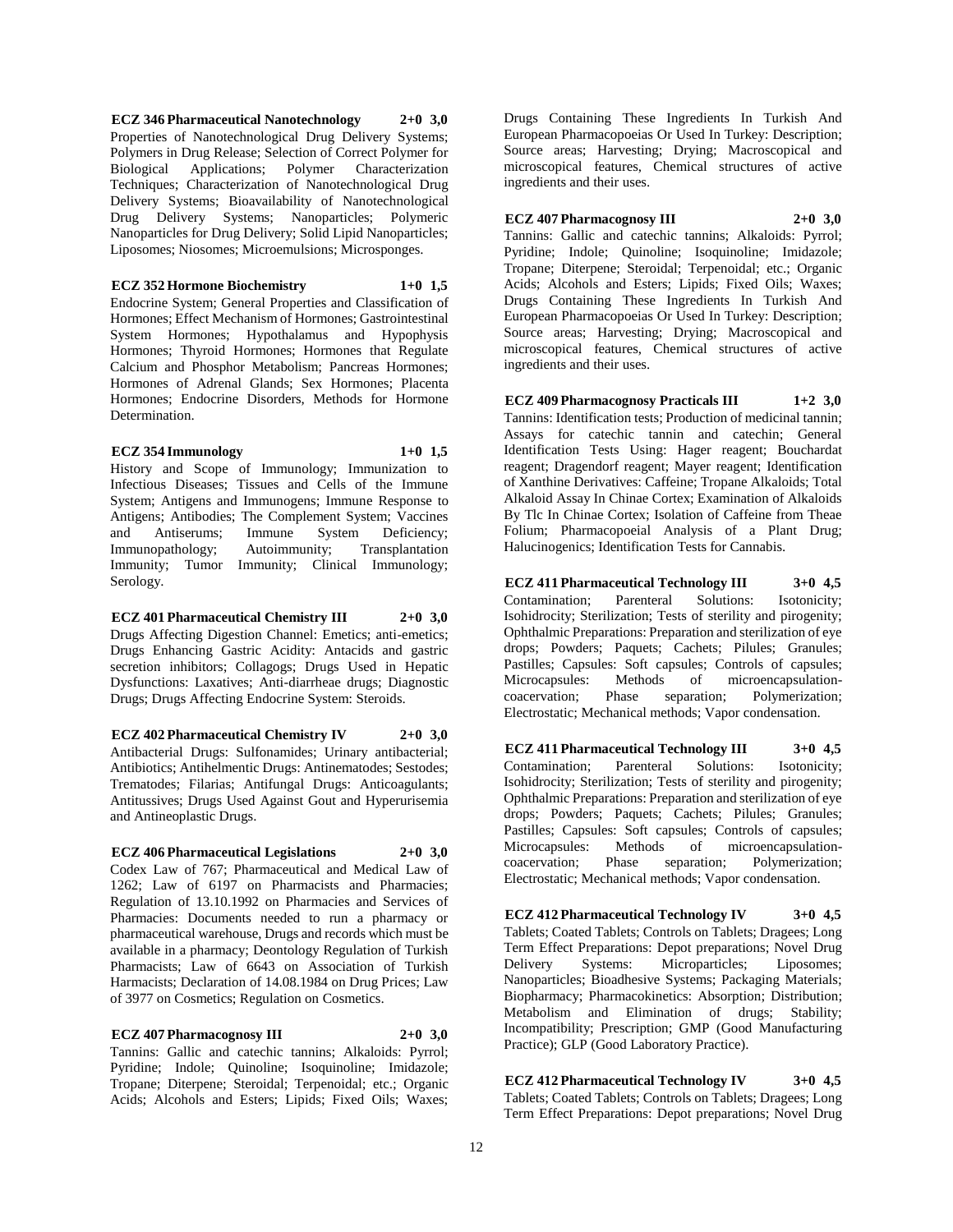Delivery Systems: Microparticles; Liposomes; Nanoparticles; Bioadhesive Systems; Packaging Materials; Biopharmacy; Pharmacokinetics: Absorption; Distribution; Metabolism and Elimination of drugs; Stability; Incompatibility; Prescription; GMP (Good Manufacturing Practice); GLP (Good Laboratory Practice).

#### **ECZ 413 Pharmaceutical Technology Practicals III 1+2 3,0**

Parenteral Solutions: Preparation of parenteral solutions; Isotonicity; Isohidrocity; Sterilization: Tests of sterility and Pirogenity and other controls; Ophthalmic Solutions: Preparation and sterilization of eye drops; Calculation of isotonicity; Opthalmic baths; Nasal Drops; Ear Drops; Paquets; Hard Gelatine Capsules: Their calculation and preparation; Pilules; Suppositories: Preparation and quality controls of rectal and vaginal suppositories.

#### **ECZ 413 Pharmaceutical Technology Practicals III 1+2 3,0**

Parenteral Solutions: Preparation of parenteral solutions; Isotonicity; Isohidrocity; Sterilization: Tests of sterility and Pirogenity and other controls; Ophthalmic Solutions: Preparation and sterilization of eye drops; Calculation of isotonicity; Opthalmic baths; Nasal Drops; Ear Drops; Paquets; Hard Gelatine Capsules: Their calculation and preparation; Pilules; Suppositories: Preparation and quality controls of rectal and vaginal suppositories.

#### **ECZ 414 Pharmaceutical Technology Practicals IV 1+2 3,0**

Granules: Granulation techniques-dry and wet granulation; Effervescent granules; Controls on granules; Tablets: Preparation of tablets-direct Compression; Dry and wet granulation methods; Controls on tablets; Effervescent Tablets: Their preparation and controls; Preparation of Dragees: Sugar coating processes; Film Coating: Film coating processes; Controls of Coated Dosage Forms; Controls of Surgical and Packaging Materials: Controls of distilled water; Gauze; Cotton; Drug bottle).

#### **ECZ 414 Pharmaceutical Technology Practicals IV 1+2 3,0**

Granules: Granulation techniques-dry and wet granulation; Effervescent granules; Controls on granules; Tablets: Preparation of tablets-direct Compression; Dry and wet granulation methods; Controls on tablets; Effervescent Tablets: Their preparation and controls; Preparation of Dragees: Sugar coating processes; Film Coating: Film coating processes; Controls of Coated Dosage Forms; Controls of Surgical and Packaging Materials: Controls of distilled water; Gauze; Cotton; Drug bottle).

**ECZ 415 Pharmaceutical Technology Practicals 1+2 3,0** Isolations of Toxic Compounds From the Body and Their Identifications; Determinations; Manupilations; Chemical Methods For the Qualitative and Semiquantitative Determinations of Compounds Isolated from Biological Material: Blood; Urine; Examples of Substances Assayed; Certain Drugs: Salicylic acid; Barbiturate; Alcohol; Aldehydes; Organic Solvents: Chloroform;

Carbontetrachloride; Phenols; Heavy Metals: Mercury; Bismuth; Arsenic; Carbonmonoxide; Cyanide and Various Narcotic Agents: Morphine; Cocaine; Marijuana.

### **ECZ 420 Essential Oils 1+0 1,5**

Essential Oil Bearing (Aromatic) Plants of Turkey: Source areas; Harvesting; Drying; Packaging; Storage and Cultivation; Quality controls; Moisture Content; Essential Oil Content; Ash Content; Foreign Matter Content; Industrial Production of Essential Oils: Conformation to specifications of essential oils, Their economical importance; Their place in world trade; Medical uses; Aromatherapy: Uses, Food, Pharmaceutical, Chemical, Cosmetics, Perfumery; Household Goods Industries.

#### **ECZ 420 Essential Oils 1+0 1,5**

Essential Oil Bearing (Aromatic) Plants of Turkey: Source areas; Harvesting; Drying; Packaging; Storage and Cultivation; Quality controls; Moisture Content; Essential Oil Content; Ash Content; Foreign Matter Content; Industrial Production of Essential Oils: Conformation to specifications of essential oils, Their economical importance; Their place in world trade; Medical uses; Aromatherapy: Uses, Food, Pharmaceutical, Chemical, Cosmetics, Perfumery; Household Goods Industries.

#### **ECZ 421 Pharmaceutical Chemistry Practicals III 1+2 3,0**

Qualitative Organic Compound Analysis: Assays on physical properties: Colour; Smell; Taste; Feature; Elemental Analysis: Solubility; Determination of acidic or basic properties of compounds; Identification of functional groups: Alcohol; Phenol; Acid; Ester; Amide; Aldehyde; Ketone; Amine; etc.; Specific Reactions for Carbohydrate Derivatives; Specific Tests for Identification of Drugs; Structure Elucidation of Compounds by Interpretation of Spectral Data

### **ECZ 422 Pharmaceutical Chemistry**

**Practicals IV 1+2 3,0** Quantitative Drug Analysis: Titrimetric methods; Acidimetry-alcalimetry; Nitritometry; Argentometry; Iodometry-bromometry; Permanganimetry; Cerimetry; Titrations done in the Non-aqueous-medium: With perchloric acid or sodium methoxyde; Pharmacopoea analysis: Chemical, Physicochemical, Physical, s Biological; Specific in Identification of Some Drugs; Structure Elucidation of Compounds by Interpretation of Spectral Data.

#### **ECZ 424 Analytical Methods Used in Food Analysis 2+0 3,0**

General classification and evaluation of therapeutic (anticancer, antioxidant), toxic (neurotoxic, carcinogen and mutagenic) and metabolism supporting (vitamins, minerals) compounds taken via food; Their effects on human health; Recent and new spectrophotometric, chromatographic and electroanalytic methods used in the analyses of these compounds.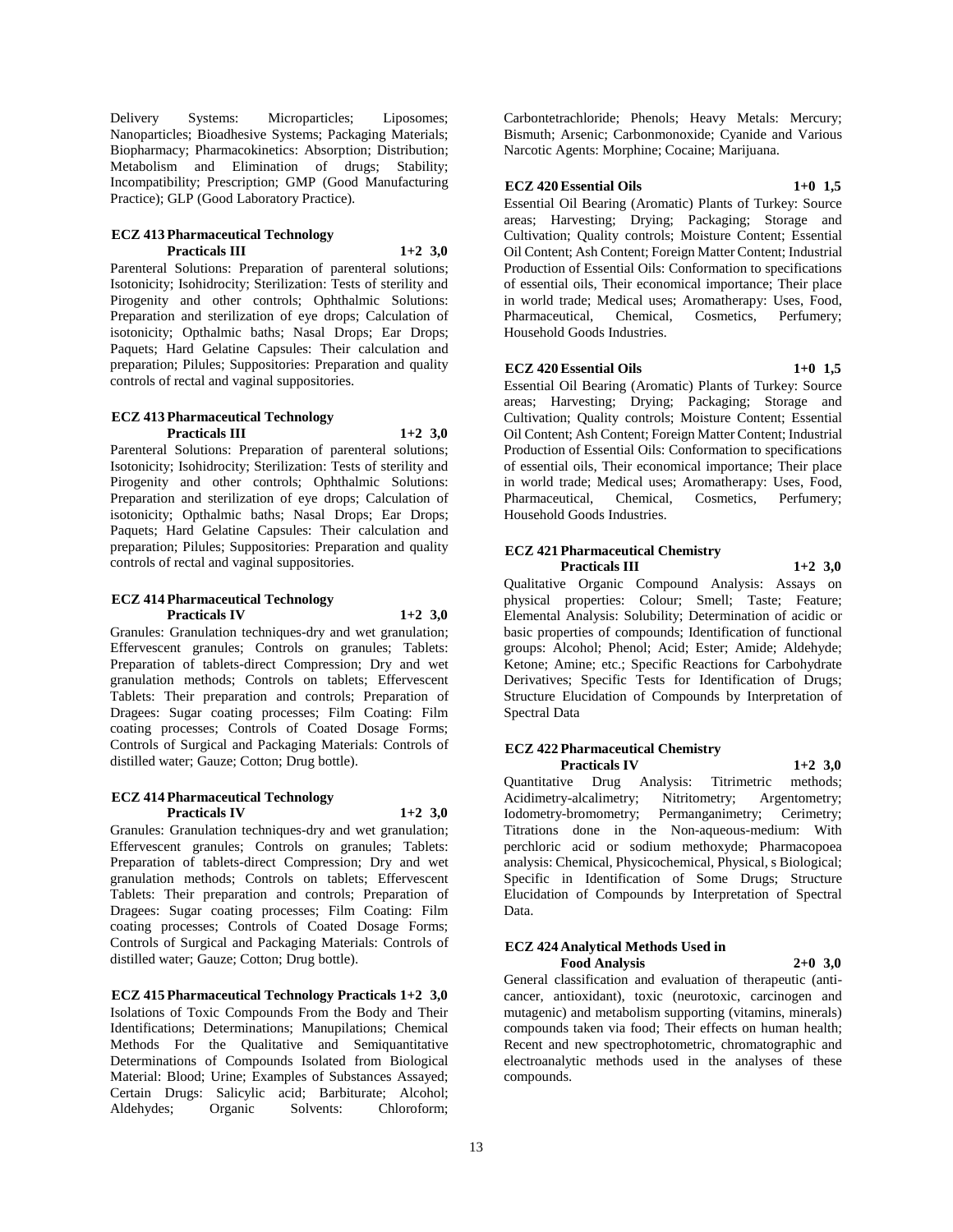**ECZ 425 Pharmaceutical Toxicology I 2+0 3,0** General Information on Toxicology and Poisons; Intake; Absorption; Distribution and Elimination of Poisons; Toxic Effect Mechanisms; Genetic Toxicology; Systemic Toxicology; Important Toxic Substances Used In Environment And Industry; Natural Poisons.

#### **ECZ 425 Pharmaceutical Toxicology I 2+0 3,0**

General Information on Toxicology and Poisons; Intake; Absorption; Distribution and Elimination of Poisons; Toxic Effect Mechanisms; Genetic Toxicology; Systemic Toxicology; Important Toxic Substances Used In Environment And Industry; Natural Poisons.

**ECZ 426 Pharmaceutical Toxicology II 2+0 3,0** Sensitization (Drug Allergy); Genetic Based Drug Toxicity; Complex Toxic Effects Related To Long-Term Usage of Chemical Substances; Adverse Drug Reactions; Toxic Drug Interactions; Drug Usage During Pregnancy; Drug Abuse And Dependence; Doping Substances Used In Sports; Principles of First Aid and Treatment of Poisoning.

**ECZ 426 Pharmaceutical Toxicology II 2+0 3,0** Sensitization (Drug Allergy); Genetic Based Drug Toxicity; Complex Toxic Effects Related To Long-Term Usage of Chemical Substances; Adverse Drug Reactions; Toxic Drug Interactions; Drug Usage During Pregnancy; Drug Abuse And Dependence; Doping Substances Used In Sports; Principles of First Aid and Treatment of Poisoning.

### **ECZ 427 Pharmacology IV 3+0 4,5**

Pharmacology of Endocrine System; Endocrine Diseases; Hormones of Pituitary and Hypothalamus; Thyroid and Parathyroid Hormones; Pancreatic Hormones; Diabetes; Hormones of Adrenal Glands; Pharmacology of Central Nervous System; General and Local Anestethetics; Sedative and Hypnotic Drugs; Alcohol and Alcoholism; Stimulants of Central Nervous System; Skeletal Muscle Relaxants; Antiepileptic Drugs; Drugs Used for Treatment of Parkinson Disease; Antipsychotic Drugs; Anxiety; Depression; Bipolar Disease; Schizophrenia; Narcotic Analgesics; Morphine and Endogenous Opioid System; Opioid Antagonists; Non narcotic Analgesics; Antipyretic Drugs; Non-steroidal Antiinflammatory Drugs; Drug Abuse; Drug and Substance Dependence; Miscellaneous: Laxatives and Purgatives; Antidiarrheic Drugs; Drugs Used for Ulcer Treatment.

#### **ECZ 427 Pharmacology IV 3+0 4,5**

Pharmacology of Endocrine System; Endocrine Diseases; Hormones of Pituitary and Hypothalamus; Thyroid and Parathyroid Hormones; Pancreatic Hormones; Diabetes; Hormones of Adrenal Glands; Pharmacology of Central Nervous System; General and Local Anestethetics; Sedative and Hypnotic Drugs; Alcohol and Alcoholism; Stimulants of Central Nervous System; Skeletal Muscle Relaxants; Antiepileptic Drugs; Drugs Used for Treatment of Parkinson Disease; Antipsychotic Drugs; Anxiety; Depression; Bipolar Disease; Schizophrenia; Narcotic Analgesics; Morphine and Endogenous Opioid System; Opioid Antagonists; Non narcotic Analgesics; Antipyretic Drugs; Non-steroidal Antiinflammatory Drugs; Drug Abuse; Drug and Substance

Dependence; Miscellaneous: Laxatives and Purgatives; Antidiarrheic Drugs; Drugs Used for Ulcer Treatment.

**ECZ 429 Practice of Pharmacology 1+2 3,0** Introduction to Experimental Pharmacology; Ethical Regulations in Pharmacology; Introduction to Animal House; Dissection; Isolated Organ Bath Experiments; Fundus, Duodenum, Ileum, Vas Deferens; Pain and Inflammation Experiments; Molecular and Cellular Pharmacology: Demonstration in cell culture laboratory; Behavioral Pharmacology: Depression and anxiety models, Learning behavior, Motor activity; Cardiovascular Pharmacology: In vitro and in situ blood pressure recording; Evaluation of Results and Statistical Calculations.

**ECZ 431 Neuropharmacology 2+0 3,0** Cellular Components of the Central Nervous System, Physiological and Electrical Properties of the Cell Membrane; Neurotransmitter, Neurohormone and Neuromodulator Systems and Signal Transduction Mechanisms in the Central Nervous System; Amine Neurotransmitters of the Central Nervous System; Amino Acid and Peptide Neurotransmitters of the Central Nervous System; Drug Mechanism of Actions in Neuropharmacology; The Pathophysiology of Neurological Diseases; Pharmacology of Antiepileptic Drugs; Pharmacology of Anti-Parkinson Drugs; Pharmacology of Drugs Used in the Treatment of Dementia; Pharmacology of Drugs Used in the Treatment of Schizophrenia; Pharmacology of Drugs Used in the Treatment of Pain.

**ECZ 433 Risk Factors for Natural Products 2+0 3,0** Risk Factors in Natural Products Utilization; Potential Toxic or Allergic Natural Products; Use of Contaminated or Fraudulent Natural Products; Side Effects, Adverse Effects, Warnings and Precautions in the Use of Natural Products; Risks of Use in Specific Populations and Patient Group; Natural Product-Drug-Food Interactions; Synergistic and Antagonistic Interactions; Acute and Chronic Interactions; Examples and Cases of Natural Product-Drug-Food Interactions.

**ECZ 435 Genetically Modified Plants 1+0 1,5**

Production and Uses of Genetically Modified (Transgenic) Plants; Fundamental Concepts and Terminology Related to Plant Biotechnology and Genetics; Techniques for Production of Transgenic Plants; Transgenic Plants in Turkey and in the World; Effects of Transgenic Plants on Health, Environment, Biodiversity and Socio-economic Structure; Transgenic Plants in Pharmaceutical Sciences; Genetically Modified Foodstuff; Biosafety; National and International Laws; Future Perspectives.

**ECZ 436 Drug Bioavailability 2+0 3,0** Physicochemical approaches to drug absorption; Measurement of log D, pKa and permeability, Use of animals for the determination of absorption and bioavailability, Drug dissolution and solubility; Role of transportation and metabolism in oral absorption; Hepatic transport; Intestinal

absorption; Simulation of absorption, metabolism and bioavalability; Prediction of bioavailability; Prodrugs;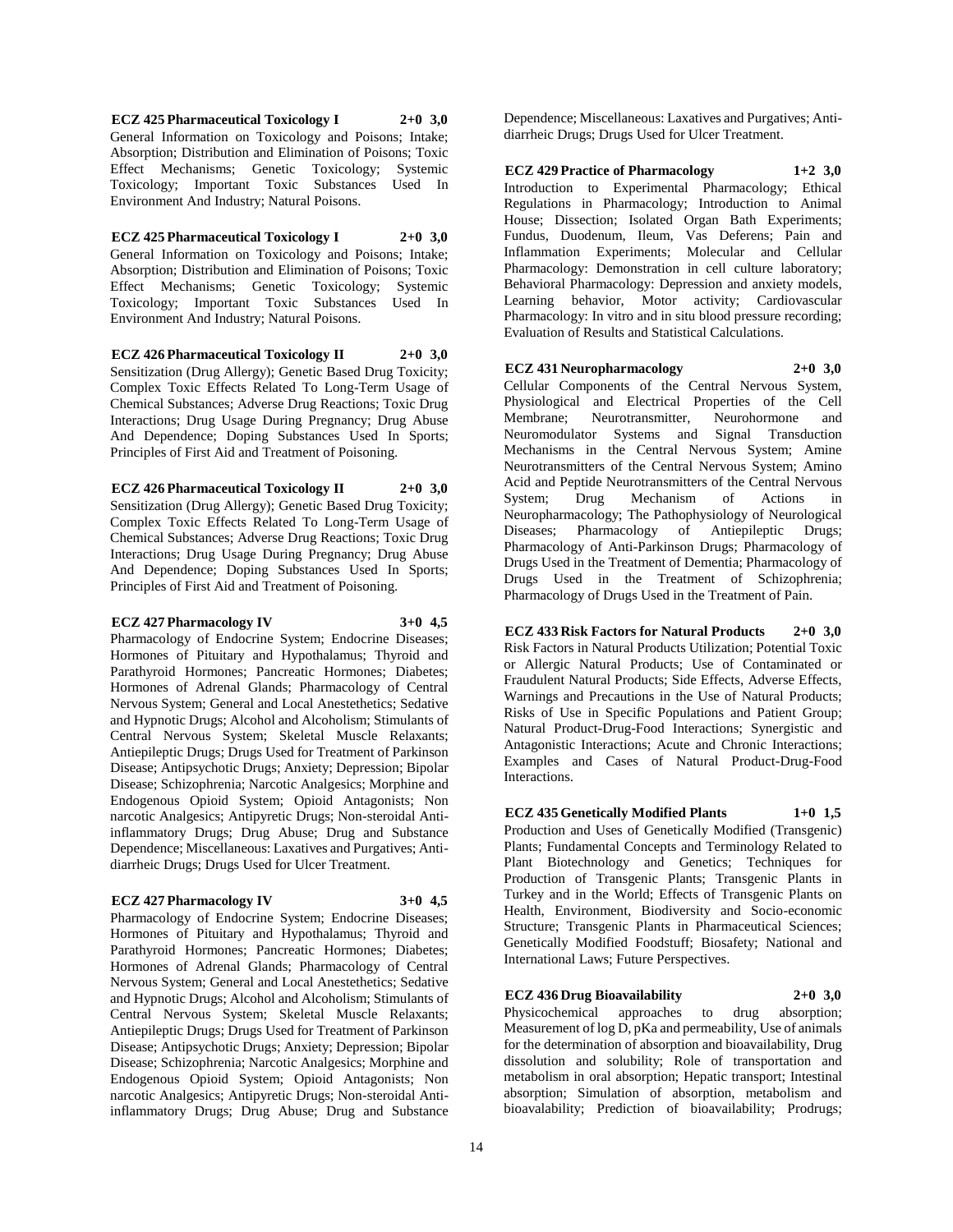Bioavailability/bioequivalence and their importance; Regulations on evaluation of bioavailability and bioequivalence; Drug absorption mechanisms, basic knowledge on bioavailability and bioequivalence; Pharmaceutical factors affecting bioavailability and bioequivalence, Physiological factors affecting bioavailability and bioequivalence, Bioavailability of controlled release dosage forms In vitro dissolution rate and its importance in bioavailability, Study design and statistical criterii in bioavailability and bioequivalence determination, Pharmacokinetic approaches to bioavailability and bioequivalence; Analytical methods used in bioavailability and bioequivalence studies and their validations.

#### **ECZ 436 Drug Bioavailability 2+0 3,0**

Physicochemical approaches to drug absorption; Measurement of log D, pKa and permeability, Use of animals for the determination of absorption and bioavailability, Drug dissolution and solubility; Role of transportation and metabolism in oral absorption; Hepatic transport; Intestinal absorption; Simulation of absorption, metabolism and bioavalability; Prediction of bioavailability; Prodrugs; Bioavailability/bioequivalence and their importance; Regulations on evaluation of bioavailability and bioequivalence; Drug absorption mechanisms, basic knowledge on bioavailability and bioequivalence; Pharmaceutical factors affecting bioavailability and bioequivalence, Physiological factors affecting bioavailability and bioequivalence, Bioavailability of controlled release dosage forms In vitro dissolution rate and its importance in bioavailability, Study design and statistical criterii in bioavailability and bioequivalence determination, Pharmacokinetic approaches to bioavailability and bioequivalence; Analytical methods used in bioavailability and bioequivalence studies and their validations.

**ECZ 437 Approved Recombinant Antibodies 1+0 1,5** Recombinant Antibody Production: Hybridoma studies, Systems used in the production; Antigen-antibody Reactions, Determination of Titration, Determination of Isotype, Classification and Labeling of Antibody Molecules, Mapping and Determination of Epitope; Purification Techniques; FDA-Approved Antibodies: Autoimmune antibodies, Antibodies used in homeostasis, Antibodies used in cancer, Antibodies used in inflammatory diseases, Antibodies used macular degeneration, Antibodies used in blood diseases, Antibodies used in infectious diseases.

### **ECZ 439 Natural Products used**

**in Aromatherapy 1+0 1,5**

Definition of Aromatherapy; History of Aromatherapy; Inhalation, Bath, Compress, Massage Methods in Aromatherapy; Chemical Structure, Physical Properties and Biological Activities of Natural Compounds Effective in Aromatherapy; Natural Sources of Compounds Used in Aromatherapy; Natural Carrier Oils in Aromatherapy; General Properties of Scents; Some Mixtures and Recommendations; Paediatric Aromatherapy; Risks and Precautions.

**ECZ 440 Pharmaceutical Process Validation 1+0 1,5** Regulatory Basis for Process Validation; Organization for Validation; Sterilization Validation; Validation of Solid Dosage Forms; Cleaning Validation; Equipment Validation; Lyophilization Validation; Retrospective Production Analysis Using Quality Control Data; Validation Terminology.

**ECZ 440 Pharmaceutical Process Validation 1+0 1,5** Regulatory Basis for Process Validation; Organization for Validation; Sterilization Validation; Validation of Solid Dosage Forms; Cleaning Validation; Equipment Validation; Lyophilization Validation; Retrospective Production Analysis Using Quality Control Data; Validation Terminology.

## **ECZ 442 Production and Application Principles**

**of Pharmaceutical Biotechnology 2+0 3,0** Introduction; Importance and Application of Pharmaceutical Biotechnology; Definition and Application Fields of Biotechnology and Pharmaceutical Biotechnology; Structure and Function of Genetic Materials and DNA; Recombinant DNA Technology; Gene Cloning; Cell Fusion Techniques; Pharmaceutical Biotechnological Products of Hormones; Enzymes; Monoclonal Antibodies; Biotechnological Drug Products; Peptide-Protein Structured Drugs; Oligosaccharides; Vaccines; Recombinant Vaccines; Tuberculosis; Hepatitis B; Adjuvants; Industrial Biotechnology Applications; Formulation Design For Biotechnological Drugs (Formulation Parameters; Protein Solubility; Sterility; Stability; Packaging; Lyophilization); Dosage Forms of Biotechnological Drugs (Classical; Modern); GMP Rules For Biotechnological Products (Planning Production Place; Equipment; Control of Finished Product; Sampling/Analysis); Licensing of Biotechnological Products; Role of Hospital and Pharmacy Pharmacist in Biotechnology; Information

### **ECZ 442 Production and Application Principles**

**of Pharmaceutical Biotechnology 2+0 3,0** Introduction; Importance and Application of Pharmaceutical Biotechnology; Definition and Application Fields of Biotechnology and Pharmaceutical Biotechnology; Structure and Function of Genetic Materials and DNA; Recombinant DNA Technology; Gene Cloning; Cell Fusion Techniques; Pharmaceutical Biotechnological Products of Hormones; Enzymes; Monoclonal Antibodies; Biotechnological Drug Products; Peptide-Protein Structured Drugs; Oligosaccharides; Vaccines; Recombinant Vaccines; Tuberculosis; Hepatitis B; Adjuvants; Industrial Biotechnology Applications; Formulation Design For Biotechnological Drugs (Formulation Parameters; Protein Solubility; Sterility; Stability; Packaging; Lyophilization); Dosage Forms of Biotechnological Drugs (Classical; Modern); GMP Rules For Biotechnological Products (Planning Production Place; Equipment; Control of Finished Product; Sampling/Analysis); Licensing of Biotechnological Products; Role of Hospital and Pharmacy Pharmacist in Biotechnology; Information.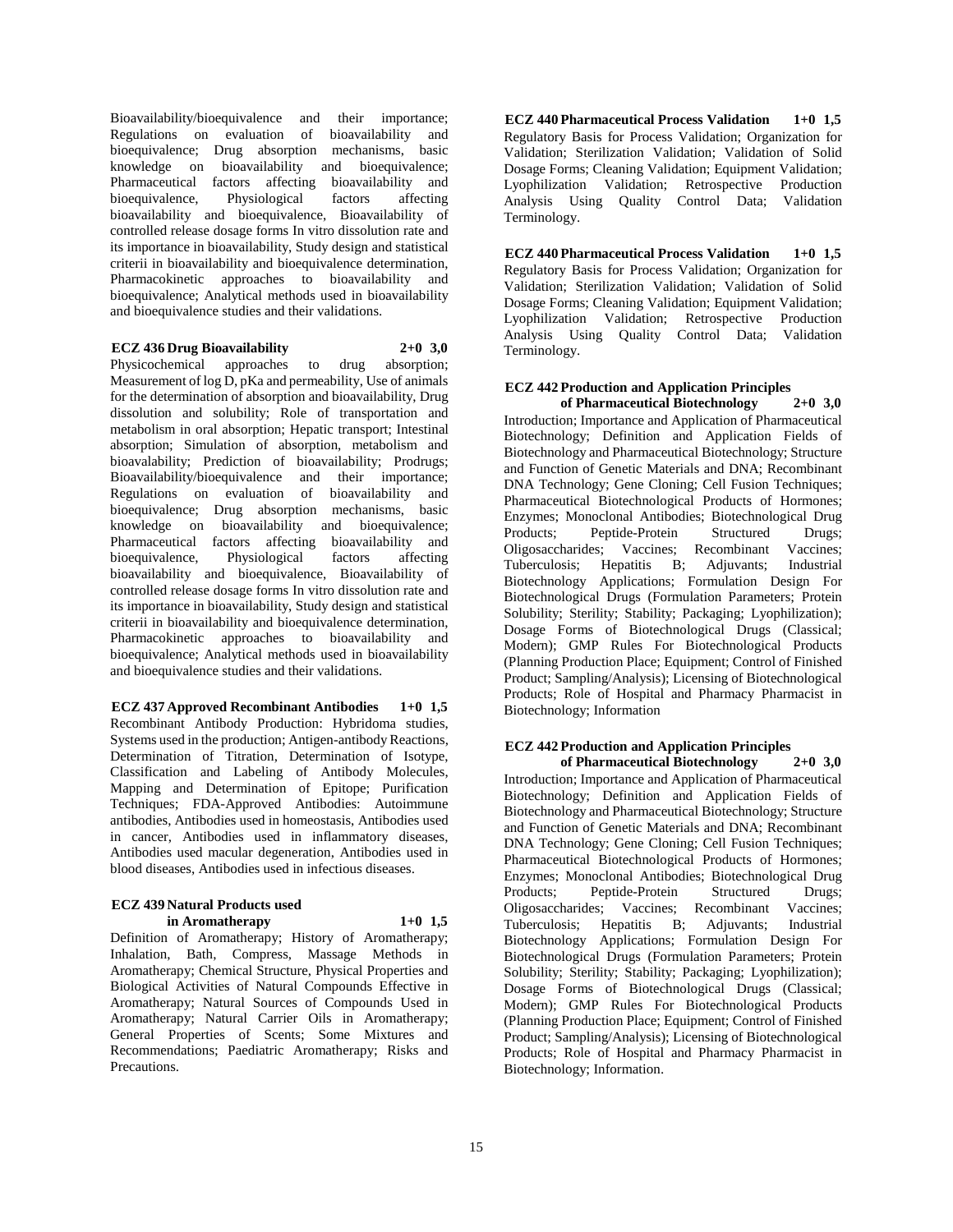#### **ECZ 444 Cosmetology 2+0 3,0**

General Characteristics of Skin; Hair and Nails Where Cosmetics are Applied; Irritation and Sensitivity Which May Be Caused By Cosmetic Products; Definition of Cosmetic Products; Classification of Cosmetic Raw Materials: Oils and waxes; Coloring agents; Humectants; Preservatives; Cosmetic Formulation: Creams; Masks; Powders; Coloring Preparations; Deodorants and Antiperspirants; Nail and Hair Products; Baby and Bath Preparations; Pre-formulation of Cosmetic Preparations; Steps in Formulation; Tests on Finished Products.

#### **ECZ 444 Cosmetology 2+0 3,0**

General Characteristics of Skin; Hair and Nails Where Cosmetics are Applied; Irritation and Sensitivity Which May Be Caused By Cosmetic Products; Definition of Cosmetic Products; Classification of Cosmetic Raw Materials: Oils and waxes; Coloring agents; Humectants; Preservatives; Cosmetic Formulation: Creams; Masks; Powders; Coloring Preparations; Deodorants and Antiperspirants; Nail and Hair Products; Baby and Bath Preparations; Pre-formulation of Cosmetic Preparations; Steps in Formulation; Tests on Finished Products.

**ECZ 446 Instrumental Analysis Applications 2+0 3,0** Introduction to Instrumental Analysis; Electromagnetic radiation; Interaction of Light and Chemicals; Spectroscopic Methods; Law of Lambert-Beer; Molecular Absorption Spectroscopy; Fluorescence Spectroscopy; Infrared Spectroscopy and its Application; Theory of Potentiometry; Theory of Conductometry; The Basis of Polarography and its Applications; Capillary Electrophoresis and its Application; Chromatographic Methods; Atomic Absorption.

#### **ECZ 452 Active Compounds of Veterinary Drugs 1+0 1,5**

The Properties of Veterinary Drugs and Human Drugs; The Drugs Used in Medical Treatment and Prevention of Animal Illnesses; The Materials For Cleaning And Disinfecting Animal Houses; Veterinary Vaccines; Veterinary Antitoxins; Veterinary Antimicrobials; Vitamins And Related Drugs Added to Animal Foods.

#### **ECZ 454 Clinical Pharmacy 2+0 3,0**

Patient Counseling; Use of RX Media Pharma Program; Drug Use in Special Pathophysiological Conditions: Drug Use in Pregnancy, Lactation, Pediatric and Geriatric Periods; Drug Interactions; Case Reports: Asthma, Diabetes, Hypertension, Hyperlipidemia, Cancer, Affective and psychotic disorders, Alzheimer and dementia; Case Reports for Herbal Preparations.

#### **ECZ 456 Pharmacovigilance 2+0 3,0**

Definition of Pharmacovigilance; Importance of Pharmacoepidemiology and Prospective/Retrospective Therapeutic Registries in Pharmacovigilance; Use of Pharmacovigilance in Therapy; Benefits of Drugs in Appropriate Therapy: Differences between health and disease, Types of diseases, Therapeutic modalities for different diseases; Risks for Drugs with Narrow Therapeutic Window, Risks for Special Patient Groups; Drug Interactions

Risks; Reporting Systems for Adverse Drug Reactions: Spontaneous reporting system for adverse reactions, International Networks of Pharmacovigilance; WHO International Drug Monitoring Program.

**ECZ 458 Nutrigenomics for Personalized Health 1+0 1,5** Introduction to Nutrigenomics; Human Genome Project; Personalized Medicine/Healthcare; Genetic Structure; Genomics; Genotyping; Proteomics; Metabolomics; Transcriptomics; Metabolism and Nutrition; Nutrition and Drug Interaction; Cancer and Nutrigenomics; Cardiovascular Diseases and Nutrigenomics; Neurological Diseases and Nutrigenomics; Immune System and Nutrigenomics; Nutrigenetic Tests.

**ECZ 460 Information for Infectious Diseases 2+0 3,0** Introduction to Infectious Diseases; Pathogens; Laboratory Diagnosis of Infectious Diseases; Immunization; Control of Infectious Diseases; Diagnosis and Treatment; Fundamentals of Nosocomial Infections; Control of Nosocomial Infections; Blood and Body Fluid-Borne Infectious Diseases; Infectious Diseases of Respiratory Track; Infectious Diseases Transmitted by Direct Contact; Sexually Transmitted Infectious Diseases; Zoonotic and Vectoral Infectious Diseases; Soil-transmitted Infectious Diseases; Food and Water-Borne Infectious Diseases; Prion Diseases.

#### **ECZ 462 Nutrition Microbiology 1+0 1,5**

Introduction to Food Microbiology; Beneficial and Harmful Effects of Microorganisms; Microbial Ecology of Foods; Factors Affecting Development of Microorganisms in Foods; Health Risks from Animal Foods; Pathogenesis of Foodborne Infection/Intoxications and Immune Reactions; Foodborne Pathogens; Shellfish and Fish Supply Intoxication; Microflora and Microbial Spoilage of Foods; Food Preservation; The Residue and Contaminant Sources in Foods; Food Allergy and Intolerance; Use of Microorganisms and Foods; Microorganisms Used in Food Processing; Levels of Microorganisms in Foods and Determination of Levels; Cleaning and Disinfections in Foods Plants.

#### **ECZ 464 Herbal Sweeteners 1+0 1,5**

Definition and Classification of Herbal Sweeteners; Monoterpene and Sesquiterpene Sweeteners; Diterpene and Triterpene Sweeteners; Coumarin Derivative Sweeteners; Steroidal Sweeteners; Phenolic Sweeteners; Protein and Glycoprotein Derivative Sweeteners; Production of Low-Calorie Sweeteners; Strategy Followed in Research on Herbal Sweeteners; Quantitative and Qualitative Analysis of Sweeteners; Methods for Obtaining Natural Sweeteners from Plants; Degrees of Sweetness; Sweetness Modifying Compounds; Structure- Activity Relationship in Natural Sweeteners; Fields of Use of Natural and Synthetic Sweeteners.

#### **ECZ 466 Pollens and Health 1+0 1,5**

Pollen: Definition, Morphological properties, Functions in plants; Pollen Containing Products, Possible Health Problems; Pollen Allergy; Plants Causing Pollen Allergy: Aceraceae, Anacardiaceae, Araliaceae; Betulaceae,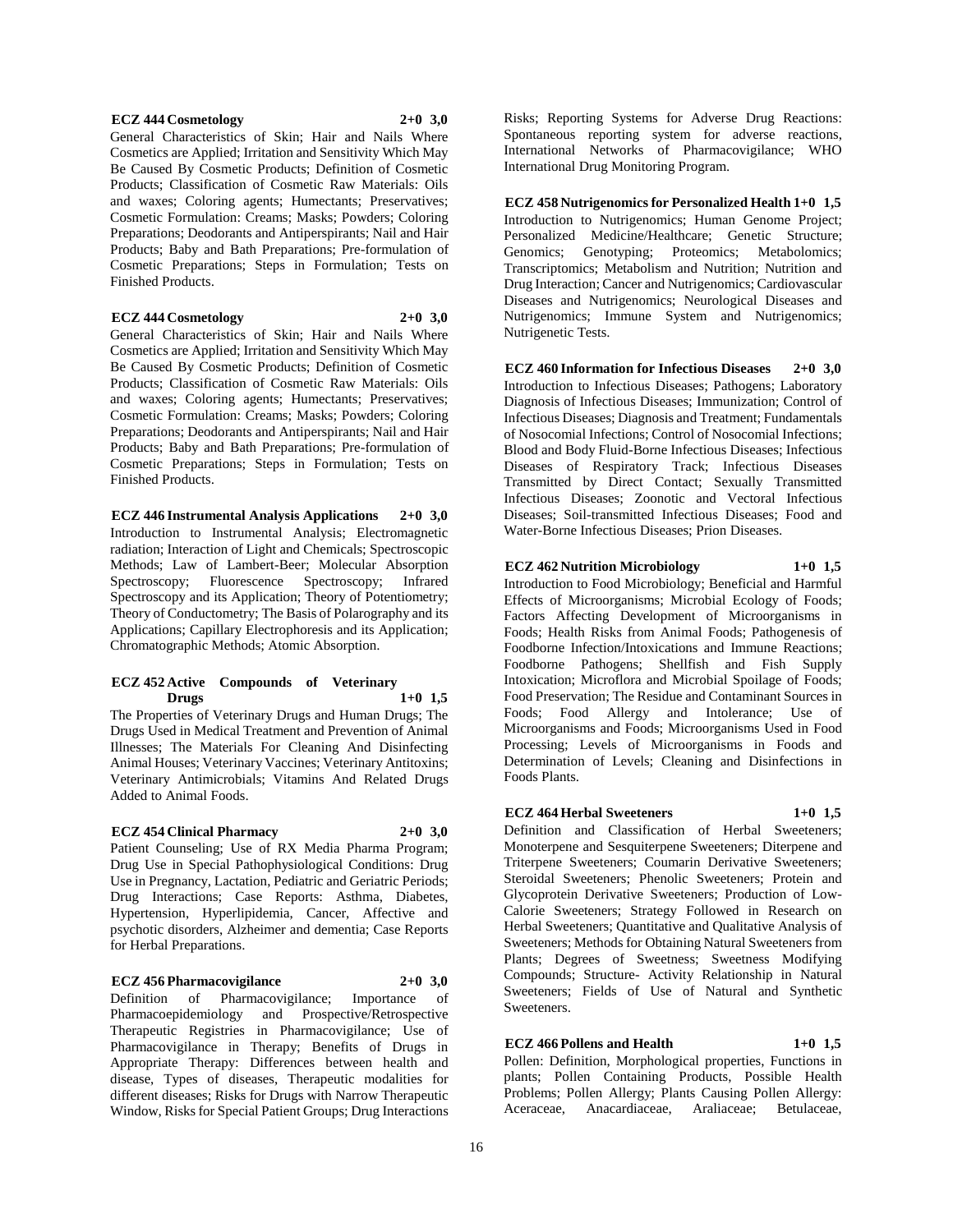Buxaceae; Caprifoliaceae, Casuarinaceae, Corylaceae, Cupressaceae; Eleagnaceae, Euphorbiaceae, Hamamelidaceae, Fabaceae, Fagaceae; Hippocastanaceae, Juglandaceae, Lauraceae, Moraceae, Myrtaceae; Oleaceae, Pinaceae, Platanaceae, Rosaceae; Salicaceae, Saxifragaceae, Tamaricaceae, Taxaceae, Tiliaceae, Vitaceae; Amaranthaceae, Asteraceae, Chenopodiaceae, Cyperaceae, Plantaginaceae; Rosaceae, Urticaceae, Poaceae.

#### **ECZ 822 Drug Quality Assurance 2+0 3,0**

Drug Quality Management; Drug Quality Assurance and Processes: Pre-Manufacturing Processes, Manufacturing Processes, Post-Manufacturing Processes; Good Manufacturing Practices (GMP); Drug Quality Control (QC); Quality Systems and Risk Management; Validation; New Product Development: Product Verification and Role of Qualified Personnel, Batch Documentation, Standard Operating Procedures (SOP), Guidelines and Validation Plans, Duties of Qualified Personnel.

#### **ECZ 823 Graduation Project I 1+5 6,0**

On a Determined topic; Determining of information Resources, Reaching to information Sources Exısted on Internet and Library, Analyzing of İnformation Obtained, evaluating of studies done about the topic, Creating idea about studie method, Collecting data; Sharing all collecting data with Responsible Faculty member.

**ECZ 824 Graduation Project II 1+5 6,0** Bringing to gether of İnformation within a Specified scheme: Summarizing of İnformation, using of sources in text, sort of resources;in Experimental Studies: Providing of Material, Creating of Necessary Experimental method, evaluation of Experiment/Research results; Converting of data to a scientific Presentation: Composing of Writtten Report convenient to Spelling rules.

**ECZ 825 Biostatistics for Pharmasists 2+0 3,0**

Biostatistical Sciences and Statistical Relations; Importance of Statistics in Health Sciences; Basic Terminology of Statistics; Techniques for Data Collection; Preparation and Presentation of Data; Sampling: Sampling distributions; Point and interval estimations for population parameters; Distributions: Chi-square distribution; Hypothesis tests; Z distribution; T distribution; Calculation of Correlation and Regression Coefficients and Their Interpretations; Nonparametric Tests.

#### **ECZ 826 Risk Assessment in Terms of Toxicology 1+0 1,5**

Chemical Substances: Drugs used in Treatment, Drug Adjunct Substances, Food Additives, Cosmetics, Agricultere drugs; The Hazard Definition of Chemical Substances Used in the Industry; Risk Assessment and Management Practices; Toxicity Tests: Safety Dose Definition and Calculation such as ADI, NOEL, STEL, PEL, TLV; The Regulation Associated with Some Chemical Substances.

**ECZ 827 Hospital Pharmacy 2+0 3,0**

Responsibilities and Duties of Hospital Pharmacists; Drug Production and Equipment Used In Pharmacy; Hospital Organization; Pharmacy Organization and Personnel; Magisterial Drug Production at Hospital; Central Sterility Room or Sterile Cabin; Preparation of Budget; Purchasing and Inventory Control; Drug Pricing at Hospitals; Stocking Drugs; Narcotics and their Control Under Storage; Control of Special Drugs; Drugs for Hospitalized and Out Patients; Radioisotopes and Pharmacist; Safe Usage of Drugs at Hospitals; Relationship between the Pharmacist and other Hospital Employees; Medical Representative-Pharmacist Relation.

#### **ECZ 828 Evaluation of Biochemical Laboratory Data 1+0 1,5**

Definition of Biochemical Parameters; Reference Ranges of Biochemical Analysis and Factors Affecting Them; Electrolyte Levels: Biochemical tests which are related to electrolyte levels and evaluation of these tests; Disorders of Aminoacid Metabolism and Related Biochemical Tests Evaluation; Disorders of Carbonhydrate Metabolism and Related Biochemical Tests Evaluation; Disorders of Lipids Metabolism and Related Biochemical Tests Evaluation; Identification and Evaluation of Tumor Markers; Evaluation of Liver and Kidney Function Tests; Biochemical Tests Used to Determine Levels of the Enzyme .

**ECZ 829 Deontology of Pharmacy and Ethics 1+0 1,5** Deontology: Traditionalization of Legal Rules and Regulations with Pharmacy Ethics and Deontology; Contemporary Pharmacy Practice; Rules of Ethics; Ethic Evaluations: Hospital Pharmacy and Ethics, Community Pharmacy and Ethics; Deontology Regulations of Turkish Pharmacists.

**ECZ 830 Over-the-Counter (OTC) Drugs 1+0 1,5** Definition of Over-the-Counter (OTC) Drug; Classification of OTC Drugs: Therapeutic Classification of OTC drugs, OTC Drugs Used in Europe, OTC Drugs Used in the USA, OTC Drugs Used in Far-East; FDA OTC Monograph; Safety Controls of OTC Drugs; Benefit-Risk Ratio of OTC Drugs; OTC Drug Risk Groups.

**ECZ 832 Adverce Drug Reactions 1+0 1,5** Definition of Adverse Drug Reactions; Classification of Adverse Drug Reactions: Dose-related Reactions, Non-Dose-related Reactions, Time-related Reactions, Withdrawal Syndrome, Unexpected Failure of Therapy; Diagnosis and Reporting of Adverse Drug Reactions: Databases for Adverse Drug Reactions, Forms for Reporting of Adverse Drug Reactions; Prevention and Therapy of Adverse Drug Reactions.

**ECZ 835 Analytical Method Development 1+0 1,5** Classification of analytical methods, Physicochemical characteristics of analyte, Sample pretreatment, Solubility, Method selection, Method optimization, Recovery studies, Calibration, Analytical validation of the method.

**ECZ 836 Basics of Pharmacokinetics 1+0 1,5** Basic Pharmacokinetic Concepts; Pharmacokinetic Parameters; Determination of Pharmacokinetic Parameters; Linear and Non-linear Pharmacokinetics; Pharmacokinetic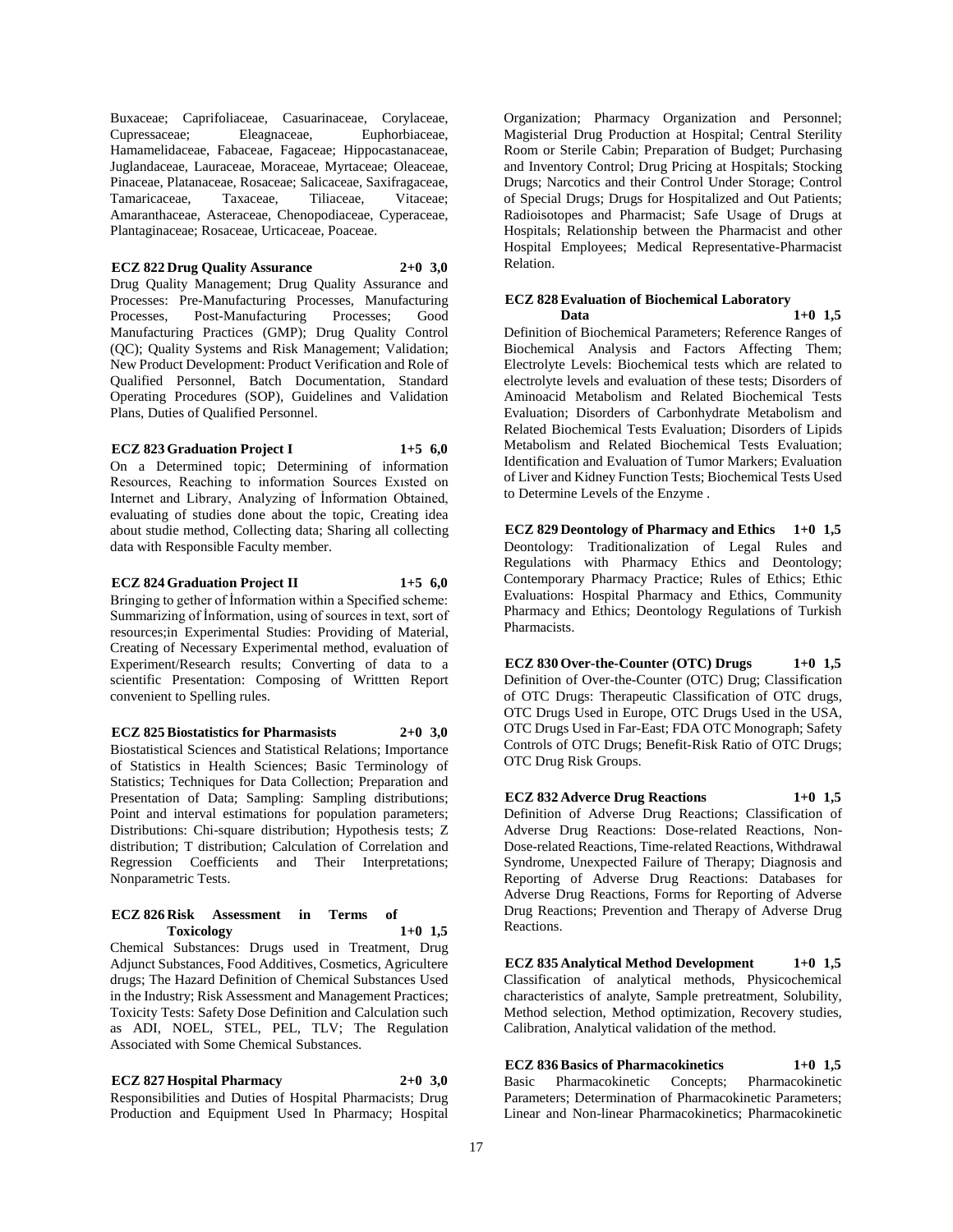Compartments: Single-compartment, Two-compartments; Oral and Intravenous Administration; Single and Repeat Dose Applications; Relationship Between Pharmacokinetics and Pharmacodynamics; Bioavailability/Bioequivalence; Drug interactions.

#### **ECZ 837 Drug Screening Strategy 1+0 1,5**

General Information on Synthetic Materials And Natural Biomaterials Used in Drug Development; Using Some Materials in Drug Screening Techniques: Bacteria, viruses, cell lines, laboratory animals and their characteristics; Evaluation of New Drug Development; Using In vitro And In Vivo Research Techniques in Drug Screening: Toxicity assays, Animal assays, Moleculer techniques; Clinical Trials: Phase I, II and III studies; plasebo, programmed screening, blind screening and high throughput screening techniques; Post Marketing surveillance: Phase IV and epidemiyological studies.

#### **ECZ 838 Vaccines and Their Production Technologies 1+0 1,5**

Immunological Principles; Definition of Immunotherapeutic Products; Production Technology and Use; Factors Increasing Immune Reaction; Formation and Phases of Active and Passive Immune Reactions; Agents Producing Immune Reaction: Their Pharmaceutical Design and Application Fields; Vaccine Design Related to Immune Response; Classification of Conventional Vaccines; Modern Vaccine Technologies: Genetically Developed Living and Subunit Vaccines, Anti-Idiotype Antibody, Synthetic Peptide-Based and Nucleic Acid Vaccines; Production, Formulation, Characterization and Storage of Vaccines.

#### **ECZ 842 Design and Control of Protein/Peptide Dosage Forms**

Proteins and Peptides: Obtaining, Purification, Storage and Activity Test Methods; Eliminations of Therapeutic Proteins: Proteolysis, Hepatic Metabolism, Receptor-Mediated Elimination; Distributions and Delivery System Loading Techniques of Protein Therapeutics; Pharmacokinetics, Heterogeneity and Formulation of Therapeutic Proteins; Characterization and Stability Tests of Formulations: Viscosity, Particle Size and Surface Charge Analyses, Microscopic Techniques, Toxicity Tests, Thermogravitometric Analyses.

#### **ECZ 843 Practical Symptomatology for Pharmacists 1+0 1,5**

Definition of Symptom; Disease-Symptom Relations; Improtance of Symptoms in Pharmacy Practice: Symptom and Patient Information, Symptom and Patient Counselling; Body Systems and Symptoms of Diseases: Symptoms of Nervous System, Symptoms of Cardiovascular System, Symptoms of Digestive System, Symptoms of Respiratory System, Symptoms of Urinary System, Symptoms of Reproductive System, Symptoms of Endocrine System, Symptoms of Infectious Diseases; Importance of Symptoms in Diagnosis of Diseases: Examples of Diagnosis Algorithms, Physicians? Interpretations of Symptoms.

**ECZ 845 Pharmaceutical Engineering 1+0 1,5** Designing, Developing and Improving Industrial Processes and Equipments; Planning and Testing of Manufacturing Methods; Researching New Processes and Products; Industrial-Scale Production; Labeling and Distribution of Health-Care Products; Participate in Multidiciplinary Working Team for New Drug Discovery; Planning Economically Feasable Production; FDA Regulations; Validation Assurance, Quality Control and Continuous Good Manufacturing Practices; Environmental Safety of Finished Product and Personnel; Phase I, II and III Clinical Studies; Basic Preformulation Studies and Dosage Form Development.

**ECZ 846 Medical Waste and Environment 1+0 1,5** Introduction to Pharmaceutical Industry and Environment Relationship; Types and Characteristics of Wastes; Pollution Prevention and Control; Waste Minimization: Source Reduction, Recovery and Recycle; Treatment Technologies: Gas, Liquid and Solid Wastes; Environmental Legislation.

### **ECZ 847 Surface Active Materials and Their**

**Pharmaceutical Applications 1+0 1,5** Classification of Surface Active Materials; Micelle Formation and Critical Micelle Concentration; Functions of Surface Active Materials: Solubilization, Wetting, Foaming, Microbial Preservation; Interaction of Active Drug Ingredients and Surface Active Materials; Effects of Surface Active Materials on Efficacy and Absorption of Active Agents; Effects of Surface Active Materials in Cosmetic Products; Phospholipidic Micellar Solubility.

#### **ECZ 848 Behavioral Science 2+0 2,0**

Introduction to Sociology and the Method; The Emergence of Science of Sociology and Sociological Theories; Society and Social Structure; Culture; Socialization; Social Groups; The Family; Social Stratification and Social Change; Introduction to Psychology; Psychology of Lifelong Development; Motives and Emotions; Sensation and Perception; Learning; Psychology of Personality Theories; Psychological Disorders; Stress and Coping, Attitudes and Human Relations.

### **ECZ 850 Modern Delivery Systems**

**in Pharmaceutical Biotechnology 1+0 1,5** Nonviral Vectors: Cationic lipidic systems; Cationic lipids, Cationic liposomes, Cationic solid lipid particles (SLN), Cationic emulsion systems; Cationic polymeric systems; Cationic polymers, Dendrimers, Chitosan particulate systems and production technologies, Viral vectors: Retroviruses, Adenoviruses, Adeno-associated viruses, Other viral vectors; Biological Materials Used in Formulations: Oligonucleotide (ASN), siRNA, miRNA, Peptidomimetics, Antibodies, Albumin-based drug delivery systems; Loading of Genetic Material to Carrier Systems.

#### **ECZ 852 Pharmaceutical Molecule Developing Principles 1+0 1,5**

Introduction to Drug Research; Active Substances in Drugs, Drug Chemistry, Biological Activity and Mechanisms of Action of Molecules, Receptors, Importance of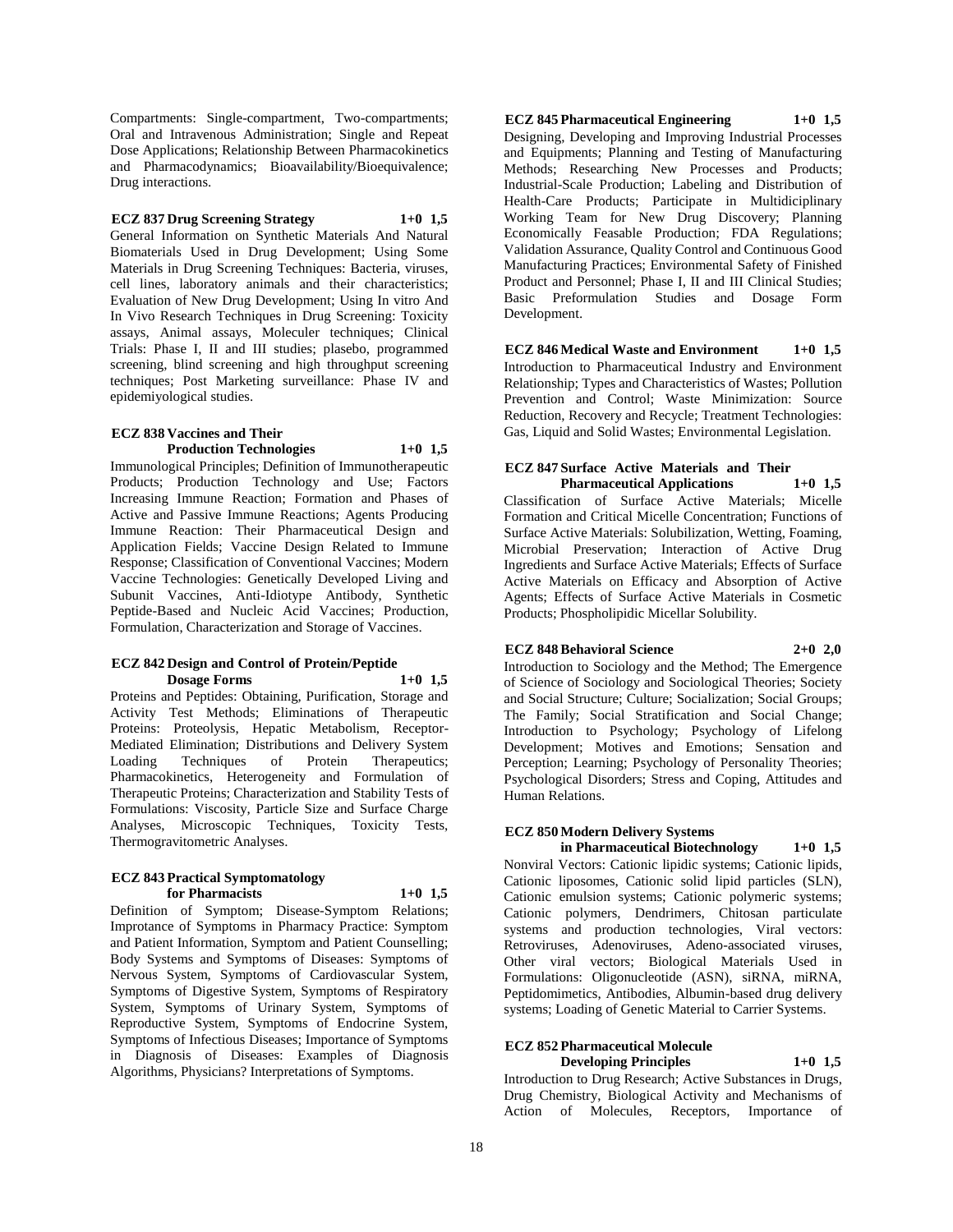Stereochemistry; Active Substances: Active Substances Isolated from Plants, Animals and Mineral Substances and Their Chemical Structures; Data Obtained by Pharmaceutical Chemists, Doctors and Pharmacologists From Studies on These Substances; Chemical Syntheses Inspired by These Compounds; Construction of More Effective Compounds from These Chemical Substances Through Structural Alteration.

**ECZ 853 Botanical Properties of Narcotic Plants 1+0 1,5** Course content: Introduction to Narcotic Plants: Taxonomy of Narcotic Plants, Important Narcotic Plant Families: Amanitaceae, Cycadaceae, Taxaceae, Poaceae, Liliaceae, Iridaceae, Cannabinaceae, Loranthaceae, Phytolaccaceae, Ranunculaceae, Lauraceae, Papaveraceae, Rosaceae, Erythroxylaceae, Zygophyllaceae, Buxaceae, Anacardiaceae, Hippocastanaceae, Passifloraceae, Resedaceae, Apiaceae, Ericaceae, Boraginaceae, Solanaceae, Scrophulariaceae, Lobeliaceae, Asteraceae; Description of Narcotic Plants: Nomenclature, Narcotic Plants: Atropa bella-donna, Cannabis sativa, Datura inoxia, Datura stramonium, Helleborus niger, Hyoscyamus niger, Mandragora officinarum, Nicotiana rustica, Nicotiana tabacum, Peganum harmala, Solanum dulcamara, Papaver somniferum, Cannabis sativa, Psilosybe sp.), Basic and Differantiative Botanical Properties, Distribution, Effects and Stress.

#### **ECZ 854 Pharmacopea Analysis 1+0 1,5**

General Information About Pharmacopoeias; Introduction of the Turkish Pharmacopoeia; Introduction of the American Pharmacopoeia; Introduction of the British Pharmacopoeia; Introduction of the European Pharmacopoeia; Determination of Physicochemical Properties of Pharmaceutical Raw Materials; Chemical Tests Applied to Pharmaceutical Raw Materials and Preparations; Physical Properties and Identification Reactions; Determination and Analysis of Impurities; Reactive and Indicators in Pharmacopoeias; Test Solutions; Examples of Pharmacopoeia Monograph.

#### **ECZ 856 Chromatogrophyic Techniques in Parmaceutical Industry 1+0 1,5**

An Overview of Chromatography; Chromatographic Techniques and Detectors; Chromatographic Techniques in the Quality Control of Pharmaceuticals; Chromatographic Analysis of Pharmaceutical Raw Materials; Chromatographic Semi-products and Products; Chromatographic Chiral Analysis of Pharmaceuticals; Chromatographic Applications in Pharmacopeia; Chromatographic Data Report in Official Files; Chromatographic Applications in R&D of Pharmaceuticals; Quantitative Calculations in Chromatography; Calculations of System Suitability in Chromatography; Advanced Technologies in Chromatography.

#### **ECZ 858 Analysis of Bioelements 1+0 1,5** Importance and Types of Bioelements; Existence and Roles

of Bioelements in Living Organisms; General Aspects to Bioelement Analyses; Sampling and Pre-Treatment; Spectrochemical Techniques: Molecular, luminescence and atomic spectroscopy; Atomic Absorption Spectrometry;

Inductively Coupled Plasma Techniques (Atomic Emission and Mass Spectrometry); Atomic Florescence Spectroscopy; Speciation Techniques; Electrochemical Methods: Voltammetry and polarography; Chromatography and Electrophoresis; Comparison of Analytical Techniques.

**ECZ 859 Pharmacy Administration 2+0 3,0** Basic Concepts of Business: Business Interaction of Business With Internal and External Environmental Components; Health Sector and The Characteristics of Pharmacy Business; Foundation Pharmacy of Business Enterprises: Location Selection and Feasibility Analysis; Management of Pharmacy Business: Planning; Organization and Auditing Processes; HumanResource Management in Pharmacies: The Importance of Human Resource in Health Sector; Workforce Education in Pharmacies; Purchasing and Marketing Practice in Pharmacies; Financial Management in Pharmacies; Accounting Practice in Pharmacies.

**ECZ 860 Chiral Bioanalysis 1+0 1,5** Introduction to Stereochemistry: Stereoisomer, Diastereoisomer, Optical active molecules; Mechanisms of Chiral Recognition and Retention; Direct and Indirect Chiral Separations; Chiral Separations Using LC; Chiral Stationary Phases and Chiral Mobile Phase Additives; Analysis of Chiral Drug Molecules Using LC; Chiral Separations Using GC; GC Chiral Stationary Phases; Chiral Separations Using CE; Preparative Chiral Chromatography; Alternative Preparative Techniques: Moving bed continuous chromatography system, Radial flow chromatography.

#### **ECZ 861 Personalized Medication 2+0 3,0**

Basics of molecular genetics; Drug metabolism; Drug-drug interactions; Pharmacogenetic testing in oncology; Liability issues for pharmacists and patients in immunology: Cardiology, asthma, algology and psychiatry; Drug safety and pharma-covigilance; Personalized prevention based on analysis of genetic specificities; Therapeutic drug monitoring (TDM) for psychiatric medication; Interpretation of Pharmacogenetic testing results by personalized reports; Psychological aspects of predictive and personalized therapy; Pharmaco-economics; Nutrigenetics and its practical applications; Oncogenetics; Epigenetics; practical applications; Oncogenetics; Epigenetics; Cardiovascular and asthma genetics; Immunogenetics and HLA; Role of genetics and environmental factors in the development and treatment of disease; Oxidative stress; Anti-aging and osteoporosis; Evidence-Based Therapy; Molecular biology techniques and high-throughput technologies; Bioinformatics and biostatistics; Ethical aspects of genomics; Patient rights; application of medical privacy and confidentiality for genetics; personalized approach on cosmetics.

#### **ECZ 862 Perinatal and**

**Pediatric Pharmacothereapy 1+0 1,5** Physiology of Pregnancy; Factors Modifying Action of Drugs in Pregnancy; Common Diseases in Pregnancy; Drug Safety in Pregnancy; Contraindications in Pregnancy; Physiology of Lactation; Drug Safety in Lactation; Factors Modifying Action of Drugs in Pediatric Patients; Common Diseases in Pediatrics; Drug Safety in Pediatric Patients;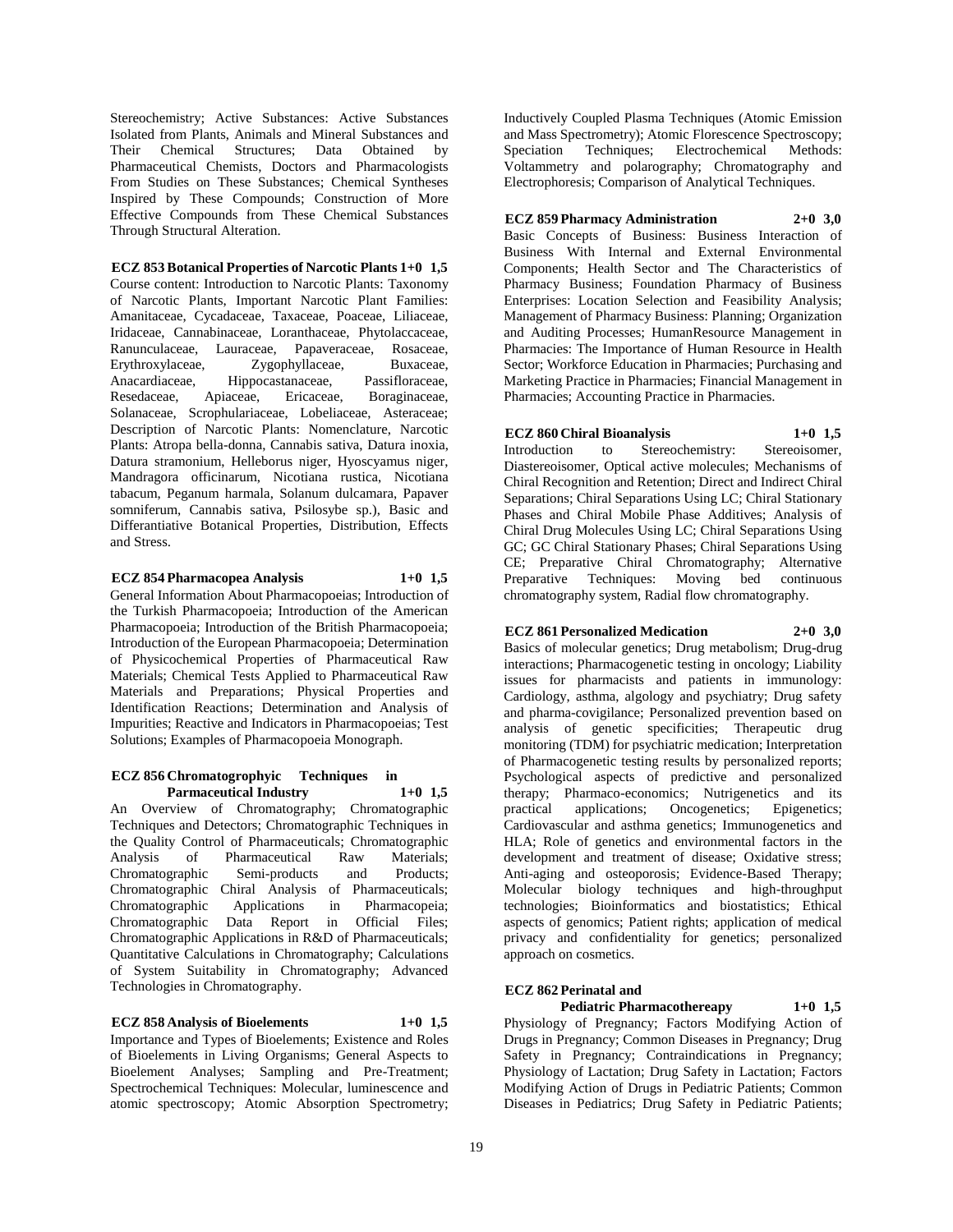Pediatric Drug Formulations; Pediatric Poisoning and Antidotes.

#### **ECZ 863 Drug Patent Registration and CE Certificate 1+0 1,5**

Definition of Drug Monograph: Drug monographs; USP, EP and Turkish Pharmacopoeia: Regulations about Drug Registration in Turkey; Product information; FDA and COLIPA Rules; Specification of finished product; How to Prepare a Common Technical Document (CTD) File: CTD format in variations; CTD format for generic file preparation: Required Dossier and Information for the Registration of Preventive and Complementary Substances and Current Laws. Description of Patent; Legal Status of Patent in Turkey and the World; Inventions in Turkey and the World; Pharmaceutical Researches in Turkey and the World: Data Privilege, Innovation, Know-how and Applicability of Technique to Industry; Intellectual and Industrial Property Rights; Patent Types in Pharmaceutical Field; How to Do Patent Screening; How to Write Patent; What is CE?; How to Get CE Certificate.

**ECZ 864 Geriatric Pharmacothreapy 1+0 1,5**

Physiology of Aging; Pharmacokinetic Changes in the Elderly; Pharmadynamic Changes in the Elderly; Common Diseases of Geriatric Patients; Drug Safety in Geriatric Patients; Inappropriate Medications in Elderly Patients; Common Adverse Drug Reactions in Elderly Patients; Multiple Drug Use and Drug Interactions; Medication Compliance in the Elderly; Rational Drug Use in the Elderly.

#### **ECZ 865 Medicinal Teas 1+0 1,5**

Definition of Medicinal Teas; Appropriate Drug Supply and Rules; Types of Medicinal Teas (mono; mixture; package; bag and soluble teas); Preparation Methods of Medicinal Teas; Plants and Drugs used as Medicinal Teas and their applications; Legislature in the European Pharmacopoeia; Quality Control Methods in Pharmacopoeias; Packaging and Storage; The Mixture Tea Recipes listed by some of the Pharmacopoeia and Standard Licenses.

#### **ECZ 866 Iatrogenic Diseases 1+0 1,5**

Adverse Effects Observed During Drug Therapies and Iatrogenic Diseases; Gastrointestinal Diseases Caused by Drugs; Respiratory Diseases Caused by Drugs; Cardiovascular Diseases Caused by Drugs; Hepatorenal Diseases Caused by Drugs; Cutaneous Manifestations Caused by Drugs; Hematological Disturbances Caused by Drugs; Rheumatic Disturbances Caused by Drugs; Neurological Disorders Caused by Drugs; Psychiatric Disorders Caused by Drugs; Malignant Diseases Caused by Drugs; Nutrition Disturbances Caused by Drugs; Ophthalmological Disturbances Caused by Drugs; Other Diseases Caused by Drugs.

#### **ECZ 867 Pharmacoeconomics 1+0 1,5**

Pharmacoeconomics: General pharmacoeconomical applications, Pharmacoeconomical applications in Turkey, Pharmacoeconomical applications in the EU, USA, South America, Canada, Australia and Far Eastern countries; Analysis Methods in Pharmacoeconomics; Health

Technology and Its Difference from Pharmacoeconomics; Processes of Drug Registration and Pricing in Turkey: Drug Regulations, and Related Institutions; Duties and Authorities of These Institutions; Processes of Reimbursement in Turkey: Directives and guidelines related to drug reimbursement, Drug regulations of public institutions related to reimbursement: Legal Legislation.

**ECZ 868 Computer Aided Drug Design 2+0 3,0** Computer Methods in Pharmaceutical and Medicinal Chemistry, Its Importance in Drug Design; Ligand-based Drug Design: Traditional 2D QSAR, Pharmacophor Analyses, 3D QSAR (CoMFA (Comparative Molecular Field Analysis), CoMSIA (Comparative Molecular Similarity Indices Analysis) Methods), 4D, 5D and 6D-QSAR; Structure-based Drug Design: Molecular modelling, Docking and imaging, Molecular mechanics and molecular dynamic methods, Virtual screening, Pharmacological modelling, Library design, High-throughput screening (HTS), de novo (synthetic) drug design, Computer-aided design of enzyme inhibitors as drug-targets.

**ECZ 869 Chemistry of Drug Metabolism 1+0 1,5** Introduction to Drug Metabolism; Phase I Reactions: Oxidation: Aromatic oxidation, Alkene oxidation, Oxidation of aliphatic carbon atoms, Oxidation of carbon-nitrogen systems, Oxidation of carbon-oxygen systems, Oxidation of carbon-sulfur systems, Oxidation of alcohol and aldehyde, Other oxidative reactions; Reduction: Carbonyl reduction, Nitro reduction, Azo reduction, Other reductions; Hydrolysis; Phase II Reactions: Glucuronidation, Sulphation, Amino acid conjugation, Glutathione conjugation, Acetylation, Methylation; Drug Metabolism Studies; Effect of Metabolism on Drug Activity; Role of Drug Metabolism in Drug Development.

### **ECZ 870 Innovative Pharmacology 1+0 1,5**

Drug and Innovation; In Silicio Methods in Drug Design; Pharmaco-bioinformatics; Preclinical Studies; Pharmacological Screening Tests; Clinical Studies; Drug Safety Tests; New Approaches in Phase Studies: Innovation in phase I studies, Innovation in phase II studies, Innovation in phase III studies, Innovation in phase IV studies; Statistical Methods in Drug Development; Drug Development and Ethics; Drugs and SMEs.

#### **ECZ 871 Basic Procedures and Calculations in New Drug Development 1+0 1,5**

Grinding; Homogenization; Drying: Lyophilization, Spray drying; Solubility; Filtration; Sieving; Sterilization; Granulation; Film Coating; Formulation Stages and Calculations; Scale Up; Dose Adjustment; Replacement Factor; Isotonicity; Sterilization Kinetics: Determination of F value, Shelf life, Triangular phase diagrams, Solubility phase diagrams, Determination of dissolution rate.

#### **ECZ 872 Innovative Approaches to Antisense Technology 1+0 1,5**

Antisense Technology and Its Applications: Antisense oligonucleotides, RNA interference, Gene silencing mechanisms; miRNA and Production; Using Area of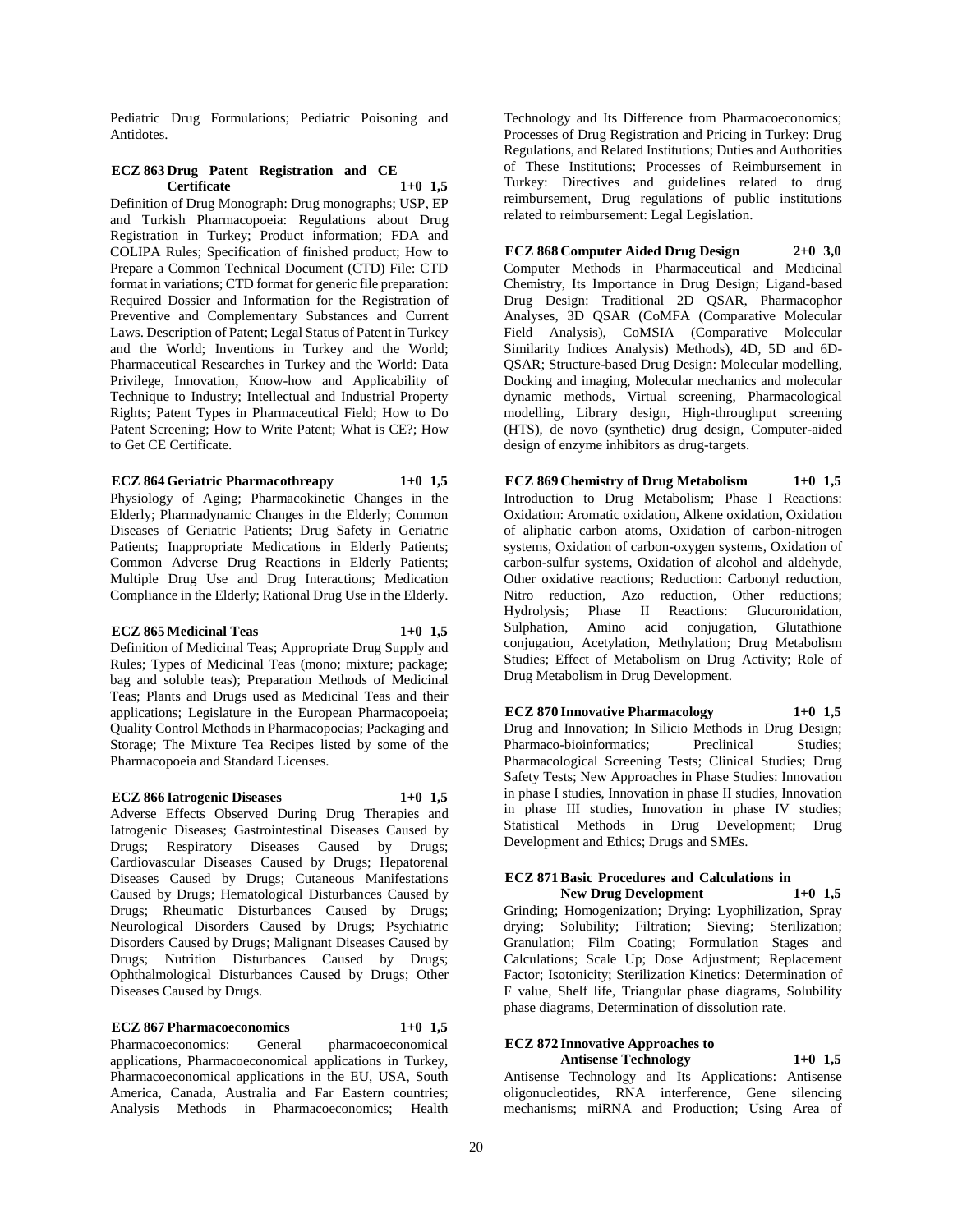miRNA; siRNA and Production; Using Areas of siRNA; Gene Therapy; In Vitro and In Vivo Stability of siRNA; Encapsulation of siRNA with Drug Delivery Systems; RNA Vaccines; Using of Antisense Technology in Cancer Therapy; Assessment of Antisense Technology.

#### **ECZ 873 Phytotherapy and Phytotherapeutics 2+0 3,0**

Introduction to Phytotherapy; Definition of Phytotherapy and Phytotherapeutics and Its Relationship to Complementary Medicines; Plants and Drugs used as Therapeuticals in the World and in Turkey; Relevant Legislation; Plant Drugs in the European Pharmacopoeia; Quality Control Methods in Pharmacopoeias; Packaging and Storage; Various Diseases on Body Systems and Related Herbal Remedies: Central nervous system, Respiratory system, Circulatory system, Reproductive system, Digestive system.

#### **FİZ 103 Physics 2+0 3,0**

Vectors; Motion in One Dimension: Average velocity; Instantaneous velocity; Acceleration; One-dimensional motion with constant acceleration; Freely falling objects; Motion in Two Dimensions: Two-dimensional motion with constant acceleration; Projectile Motion; Uniform Circular Motion; Laws of Motion; Work and Energy; Work and Kinetic Energy; Power; Potential Energy and Conservation of Energy; Conservation of Mechanical Energy; Linear Momentum and Collisions: One and two - dimensional collisions.

#### **FRA 175 French I 3+0 3,0**

Greeting and Introducing yourself; Saying the day and hour; Presenting somebody; Talking about occupations; Discovering the environment; Talking about the weather report; Informing oneself about health issues; Locating and Settling; Expressing ones opinion; Suggesting an activity; Expressing one's feelings; Reserving a train ticket; Communicating on the telephone; Talking about work; Expressing ones interest; The progress of an Action; Obtaining information about the press.

#### **FRA 176 French II 3+0 3,0**

Greeting and Introducing yourself; Saying the day and hour; Presenting somebody; Talking about occupations; Discovering the environment; Talking about the weather report; Informing oneself about health issues; Locating and Settling; Expressing one's opinion; Suggesting an activity; Expressing one's feelings; Reserving a train ticket; Communicating on the telephone; Talking about work; Expressing one's interest; The progress of an Action; Obtaining information about the press.

#### **İNG 175 English I 3+0 3,0**

Using the Verb 'to be'; Saying Name, Phone Number and email Address; Describing Things and Places in a Classroom; Asking for Help While Studying; Using the Verb 'to be' in Questions, Describing Favourite Celebrities, Friends and Family; Using Simple Present Statements, Yes-No Questions and Short Answers; Talking about Daily and Weekly Routines; Saying How Often You Do Things; Talking about Free-time Activities and TV shows; Using 'there is, there

are'; Using 'some, no, a lot of, and a couple of'; Describing Neighbourhood and Local Events; Asking for and Telling the Time.

#### **İNG 176 English II 3+0 3,0**

Using the Present Continuous; Talking About the Weather and Sports; Using 'like to', 'want to', 'need to' and 'have to' with Other Verbs; Using 'this', 'that', 'these', 'those'; Asking Questions with 'How much'; Talking about Clothes, Colours, Shopping and Prices: Using can: Talking about Countries, Languages, and Nationalities; Talking about International Foods; Using the Simple Past of Regular and Irregular Verbs; Using the Past of be; Asking Simple Past Information Questions; Describing Past Experiences; Using Many and Much; Using Some and Any; Using Would Like; Describing Favourite Foods and Eating Habits; Using 'or something' and 'or anything'.

#### **İNG 225 Academic English I 3+0 3,0**

Reading Skills for Academic Study: Understanding key vocabulary, Getting the gist of the text, Skimming and scanning, Understanding text organization, Developing basic vocabulary knowledge; Listening Skills for Academic Study: Listening for main idea, Listening for detailed information, Listening to short daily conversations, Listening for key ideas; Speaking Skills for Academic Study: Introducing oneself, Maintaining everyday conversations, Giving descriptions of events, Asking and answering questions; Writing Skills for Academic Study: Writing simple sentences, Writing notes, Writing basic descriptions of events, Writing informal letters.

#### **İNG 226 Academic English II 3+0 3,0**

Reading Skills for Academic Study: Exposure to simple academic texts, Developing reading fluency, Identifying text type, Improving academic vocabulary knowledge, Distinguishing key ideas from supporting details; Listening Skills for Academic Study: Distinguishing main idea from the detailed information, Listening to short texts on different topics, Noticing intonation; Speaking Skills for Academic Study: Asking for information, Giving detailed information on relevant topics, Asking for and giving directions; Writing Skills for Academic Study: Writing simple and compound sentences, Writing simple biographies, Writing brief reports, Writing short paragraphs.

#### **İSN 315 Public Relations 2+0 3,0**

Definition of Public Relations; Historical Development of Public Relations; Professionalism and Fundamental Principles in Public Relations; Organization of Public Relations Activities; Institutional Public Relations; Research in Public Relations; Campaign Planning in Public Relations; Applications in Public Relations; Evaluation in Public Relations; Mass Communication Materials Used in Public Relations and Media Relations; Case Studies.

### **KİM 153 General Chemistry I 2+0 3,0**

Material and Energy; Fundamental Measures; Chemical Calculations; Chemical Reactions and Reaction Equations; Atom; Molecule and Ions; Development of Atomic Theory and Laws; Electronic Structures of Atoms; Periodic Table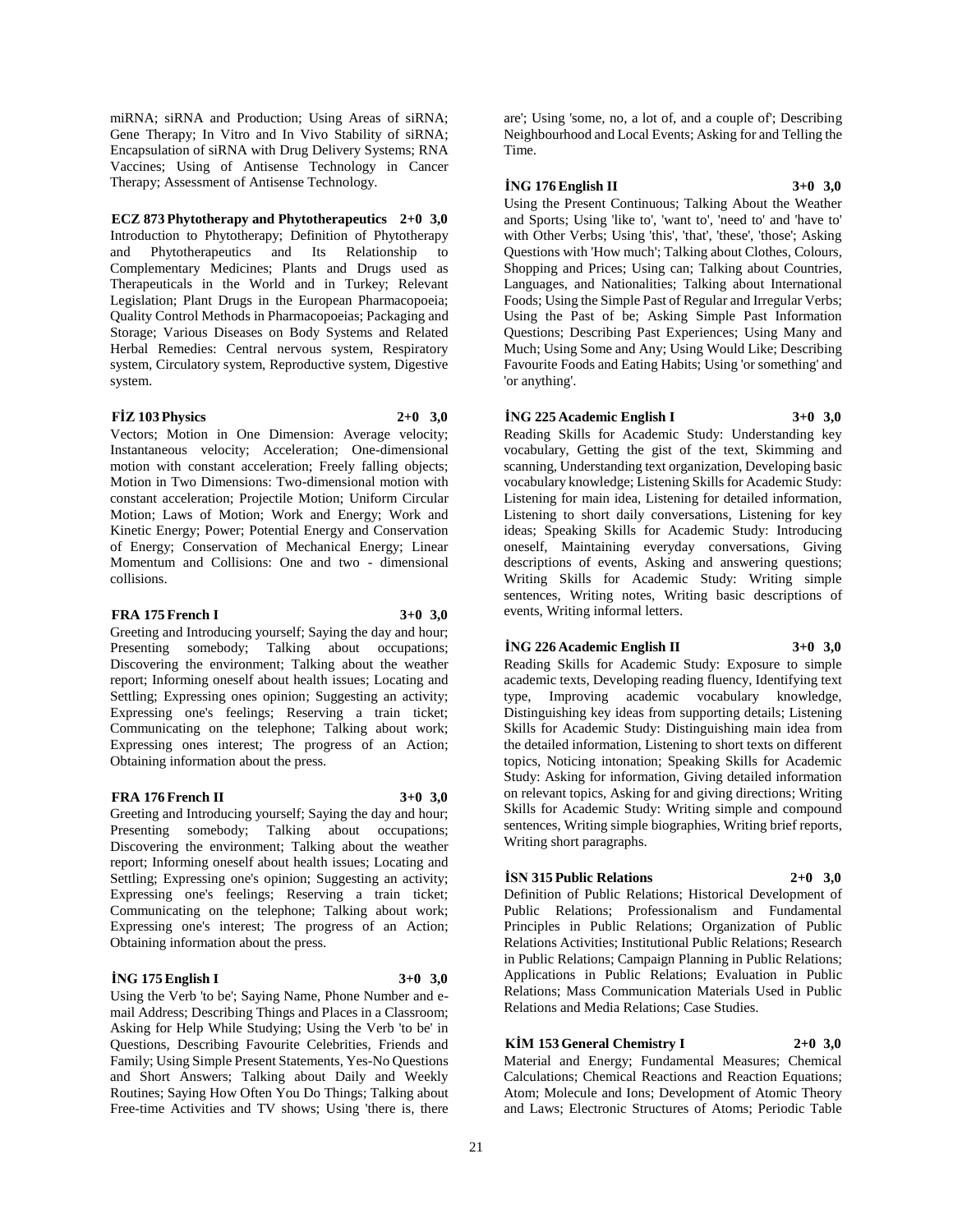and Periodical Properties; Chemical Bonds; Properties of Gases; Liquids and Solids; Properties and Reactions of Acids and Bases; Chemical Thermodynamic.

**KİM 154 General Chemistry II 2+0 2,5** Periodical Properties of Elements in the Periodic Table; Chemical Bonds of Molecules; Solutions; Acids and Bases; Equilibrium of Liquid Solutions; Redox Reactions and Electrochemistry; Complex Ions and Coordination Compound; Nomenclature in Organic and Inorganic Chemistry.

**KİM 241 Analytical Chemistry I 2+0 3,0** Introduction; Data Handling; Stochiometric Calculations; General Concepts of Equilibrium; Gravimetric Analysis.

**KİM 247 Organic Chemistry I 2+0 3,0** Introduction to Organic Chemistry; Alkanes and Radicalic Substitution Reactions; Alkenes, Elimination and Addition Reactions; Alkynes; Cycloalkanes; Aromaticity, Arenes and Electrophilic Substitution Reactions; Alkyl Halides and Nucleophilic Substitution Reactions.

**KİM 248 Organic Chemistry II 2+0 3,0** Introduction to Stereochemistry; Acidity and Basicity; Alcohols and Phenols; Amines; Carbonyl Compounds and Nucleophilic Addition Reactions; Carbonyl Compounds; Aldehydes and Ketones, Carboxylic Acids; Carboxylic Acid

**KİM 249 Biochemistry I 2+0 3,0** Essential molecules of organism: Carbohydrates, Lipids, Proteins, Nucleic acids, Purin and pyrimidines.

Derivatives and Nucleophilic Substitution Reactions.

**KİM 250 Biochemistry II 2+0 3,0** Enzymes, Hormones, Porphyrines, Minerales, Vitamines; Structure and functions of organic and inorganic molecules i.e. water investigated at cellular level; their metabolisms and relationships of these molecules with each other. Occurred variations on human organism during human life, dissimilarities on normal and pathologic case.

**KİM 254 Analytical Chemistry II 3+0 4,5** Biological Functions of Inorganic Elements; Biological Ligands for Metal Ions; Metals at the Center of Photosynthesis; Catalyses through Hemoproteins; Iron-Containing Biological Proteins; Nickel-Containing Enzymes; Copper-containing Protein; Biological Functions of Transition Metals; Zinc and Enzymatic Catalysis; Biomimic Chemistry; Biominerals; Bioinorganic Chemistry of the Toxic Metals; Chemotherapy, Imaging and Other Applications of the Nonessential Elements.

**KİM 255 Analytical Chemistry Practicals I 1+2 3,0** Principles of Qualitative Analytical Chemistry; Exercises for Laboratory Studies; Determination of Chloride; Sulfate; Phosphate; Carbonate; Introduction to Systematical Analysis; Separation of the Cathions into Groups: Group V: Sodium; Potassium; Ammonium; Magnesium; Group IV: Barium; Strontium; Calcium; Group III: Iron; Aluminum;

Chromium; Nickel; Manganese; Zinc; Group II: Mercury (II); Copper; Cadmium; Arsenic; Antimony; Tin; Group I: Mercury (I); Lead ; Silver.

**KİM 256 Analytical Chemistry Practicals II 1+2 3,0** Introduction to Quantitative Analysis; Use of Balances; Preparation of Acid Base Solutions; Determination of Acetic Acid and Others; Back Titration and Its Applications; Redox Titrations: Preparation of potassium permanganate and determinations of iron II and hydrogen peroxide; Preparation of iodine solution and determination of arsenic trioxide and sodium thiosulfate; Complexometric Titrations: Preparation of EDTA solution and determination of calcium and magnesium); Gravimetric Analysis: Determination of sulfate; Determination of Iron by Colorimetric Method; Titrations Using Potentiometry and Conductometry.

**KİM 260 Biochemistry Practicals 1+2 3,0**

Experimental Studies on Biochemistry; Material and Methods; Biological Materials; Description of Methods; Investigation of Main Molecules and Diagnostic Tests Related to Illness: Glucose tolerance test; Fasting plasma glucose test; Total cholesterol; Total protein; Albumin; Total Bilirubin; Creatinin; Testing of Liver and Kidney Functions; Urinalysis; Information on Clinical Biochemistry.

### **KÜL 199 Cultural Activities 0+2 2,0**

Participating Actively or as a Spectator in Sports Activities; Participating in Activities Arranged by the Counseling Center; Participating in Workshops in Art; Education on Museums; Participating in Art Trips; Participating in Cultural Trips; Participating in and Taking Duty in activities such as Cinema, theatre, scientific Meeting etc.; Taking duty in Clubs; Being a Student Representative and Participating in Environmental Activities.

### **MÜZ 151 Short History of Music 2+0 3,0**

Mile Stones in the History of Music; Music of the Antique Period; Music of Far East; Music of Anatolia; Music of the Middle Ages: Gregorian Chants; Music of Renaissance: Bach and Handel; Music of the Classical Age; Pianoforte in the Classical Age; Romantic Age; Nationalist Movement; Contemporary Music; Nationalism and Universality.

#### **MÜZ 155 Turkish Folk Music 2+0 2,0**

Folk songs from different Regions of Turkey are Taught; Aegean Region Zeybek Folk Songs: Eklemedir koca konak, Ah bir ateş ver, Çökertme, Kütahya'nın pınarları, Çemberinde gül oya; Kars Region Azerbaijani Folk Songs: Bu gala daşlı gala, Yollarına baka baka, Dağlar gızı Reyhan, Ayrılık, Dut ağacı boyunca; Central Anatolian Region Folk Songs: Seherde bir bağa girdim, Uzun ince bir yoldayım, Güzelliğin on para etmez, Mihriban ve Acem kızı; Southeastern Anatolian Region; Urfa and Diyarbakır Folk Songs: Allı turnam, Urfanın etrafı, Mardin kapısından atlayamadım, Fırat türküsü, Evlerinin önü kuyu; Blacksea Region; Trabzon, Rize, Artvin Folk Songs: Maçka yolları taşlı, Ben giderim Batuma, Dere geliyor dere.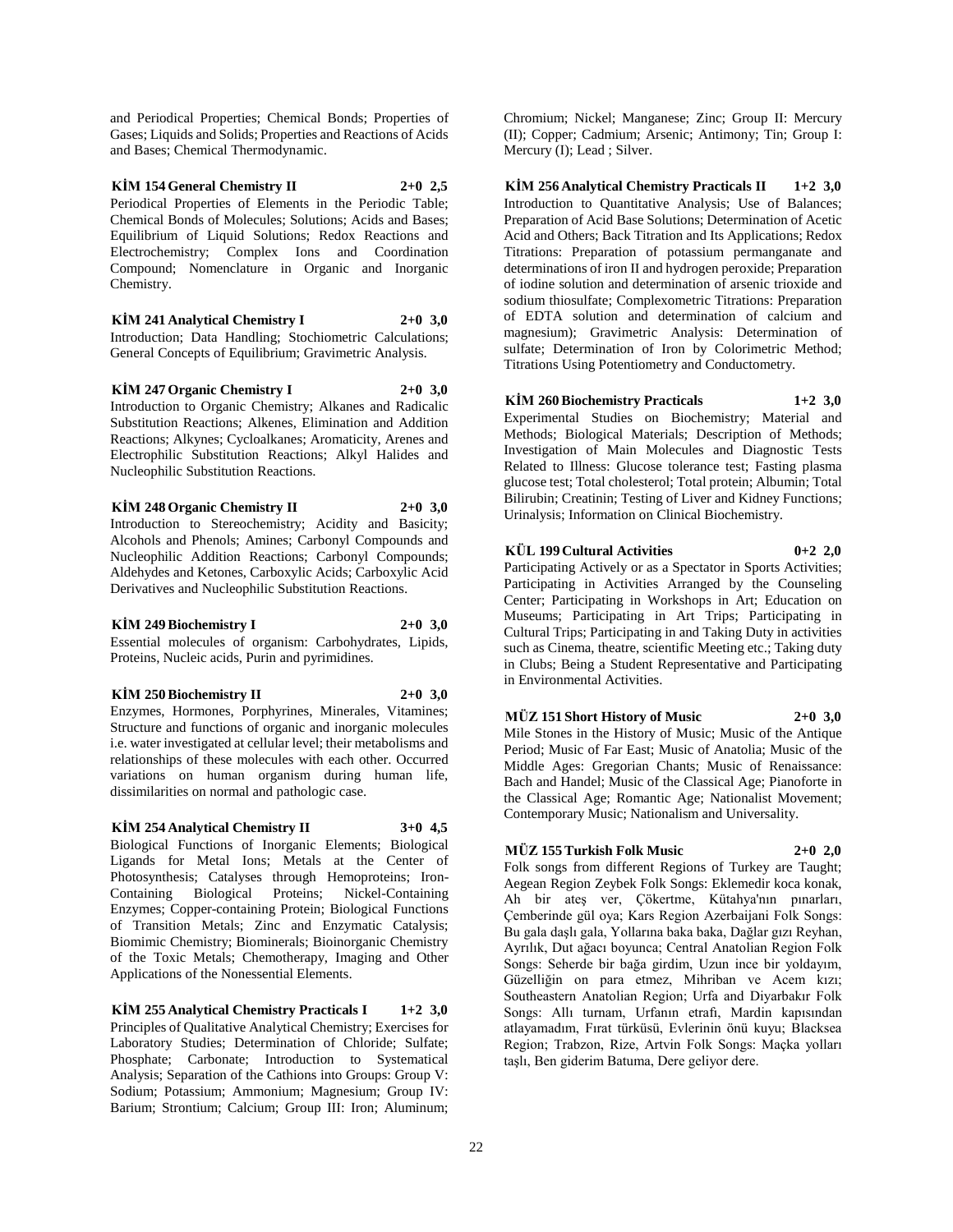**MÜZ 157 Traditional Turkish Art Music 2+0 2,0** Description of Traditional Art Music: Basic concepts, Characteristics, Types, Notes, Instruments; The Mode System of Traditional Turkish Art Music; The Rhythmic Pattern of Traditional Turkish Art Music; Samples from Different Modes; Samples from Different Rhythmic Patterns.

#### **SAĞ 107 Public Health 2+0 3,0**

Public Health Protection and Grading: Health promotion; Early Diagnosis; Treatment and Rehabilitation; Health Education for People: Widespread health education; Formal education; Health Education Factors: Factors affecting education; Education Procedures: Excursion, Lessons, Conferences, Panel discussions, Group discussion; Health education subjects; Hygiene; Sanitation; Nutrition; Resting; Dependence; Reproduction; Health-family planning; Infectious diseases; Immunity and Vaccination; Aging; Accidents; Health Administration; Health Legislation.

#### **SAĞ 404 Medical First Aid 2+0 3,0**

First Aid and Intervention to Wound; Burn; Trauma: Using syringes (injection); Internal and External Negative Factors that Affect Human Health; Serious and Urgent Conditions.

#### **SAN 155 Hall Dances 0+2 2,0**

Basic concepts. The ethics of dance, Dance Nights, Dance Costumes, National International Competitions and rules/grading, Basic Definitions, Classifications of Dances: Social Dances; Salsa, Cha Cha, Samba, Mambo, Jive, Rock'n Roll, Jazz, Merenge; Flamenko, Rumba, Passa -Doble, Argentina tango, Vals, Disco, Quickstep, Foxtrot, Bolero, European Tango: Ballroom Dances; Sportive Dances; Latin American Dances; Samba, Rumba, Jive, Passa-Doble, Cha Cha, Standart Dances; European Tango, Slow vals (English), Viyana vals, Slow foxtrot, Quickstep.

#### **SNT 155 History of Art 2+0 2,0**

History of Civilization and Evolution of Art: Prehistory to Present; Concepts and Terminology in Art with Samples; Interrelation among Art-Religion and Society; Effects of Religion on Artistic Development; Reflections and Interpretations of Judaism, Christianity and Islam on Art; Renaissance: Emergence, Effects, Artists, Works of Art; Architecture and Plastic Arts; Art in the 19th and 20th Centuries: Relevanceof the main historical events of the period.

#### **SOS 155 Folkdance 2+0 2,0**

Dance in Primitive Cultures; Dance in Earlier Civilizations; Dance in the Middle Age and Renaissance; Dance in the 18th and 19th Centuries; Dances of the 20th Century; Ballet; Turkish Dances; Emergence of Folkdance; Anatolian Folkdance: Classification, Accompanying instruments; Methods and Techniques of Collecting Folkdance; Problems in Collecting Folkdance; Teaching of Folkdance; Adapting Folkdance for Stage: Stage, Stage aesthetics and Choreography, Orientation and choreography.

#### **STJ 013 Internship IV 0+25 15,0**

Definition of pharmacy; Pharmatist?s duties and responsibilities:Hospital Pharmacist?s help and ınfluence to drug use in clinical; Tools and supplies in pharmacy:Cleanliness and hygıene conditions; drugs: Preparation and magistral drug definitions, sort pattern, storage conditins of drugs, ınformation about toxic and drugs keeping separated;prescriptions and drugs subjected to special process: Narcotics, Psychotropic drugs; Vaccine and serum, Dietary Preparations, Herbal drugs, Prescription information and control;Chemical substances keeping be in pharmacy: Using and Storage Conditions;Cosmetics: Definition, Classification according to use and samples relating to these.

#### **STJ 014 Internship V 0+25 15,0**

Processes Requıred for opening a pharmacy; Workplace's Features Requıred for opening a pharmacy; boks Requıred to be in pharmacies: pharmacopoeia, Vademecum, Formulas etc.; Conception of generic drug; Drug-drug and drugnutrıtion ınteractions; notebooks having compulsory in pharmacy; official actions doıng in pharmacy: Actions about treasury department, actions about ministry of health, actions about insurance İntıtutions, official actions about Prescription; Informing of drug side-effects to turkey pharmacovigilance center; computer programs using in pharmacies;Introducing of Professional organızatıons; information about a pharmacist's social security; first aid in pharmacy

### **TAR 165 Atatürk's Principles and History of**

**Turkish Revolution I 2+0 2,0** Reform efforts of Ottoman State, General glance to the stagnation period, Reform searching in Turkey, Tanzimat Ferman and its bringing, The Era of Constitutional Monarchy in Turkey, Policy making during the era of first Constitutional Monarchy, Europe and Turkey, 1838-1914, Europe from imperialism to World War I, Turkey from Mudros to Lausanne, Carrying out of Eastern Question, Turkish Grand National Assembly and Political construction 1920-1923, Economic developments from Ottomans to Republic, The Proclamation of New Turkish State, from Lausanne to Republic.

#### **TAR 166 Atatürk's Principles and History of Turkish Revolution II 2+0 2,0**

The Restructuring Period; The Emergence of the fundamental policies in the Republic of Turkey (1923-1938 Period); Atatürk's Principles, and Studies on Language, History and Culture in the period of Atatürk; Turkish Foreign Policy and Application Principles in the period of Atatürk; Economic Developments from 1938 to 2002; 1938-2002 Period in Turkish Foreign Policy; Turkey after Atatürk's period; Social, Cultural and Artistic Changes and Developments from 1938 to Present.